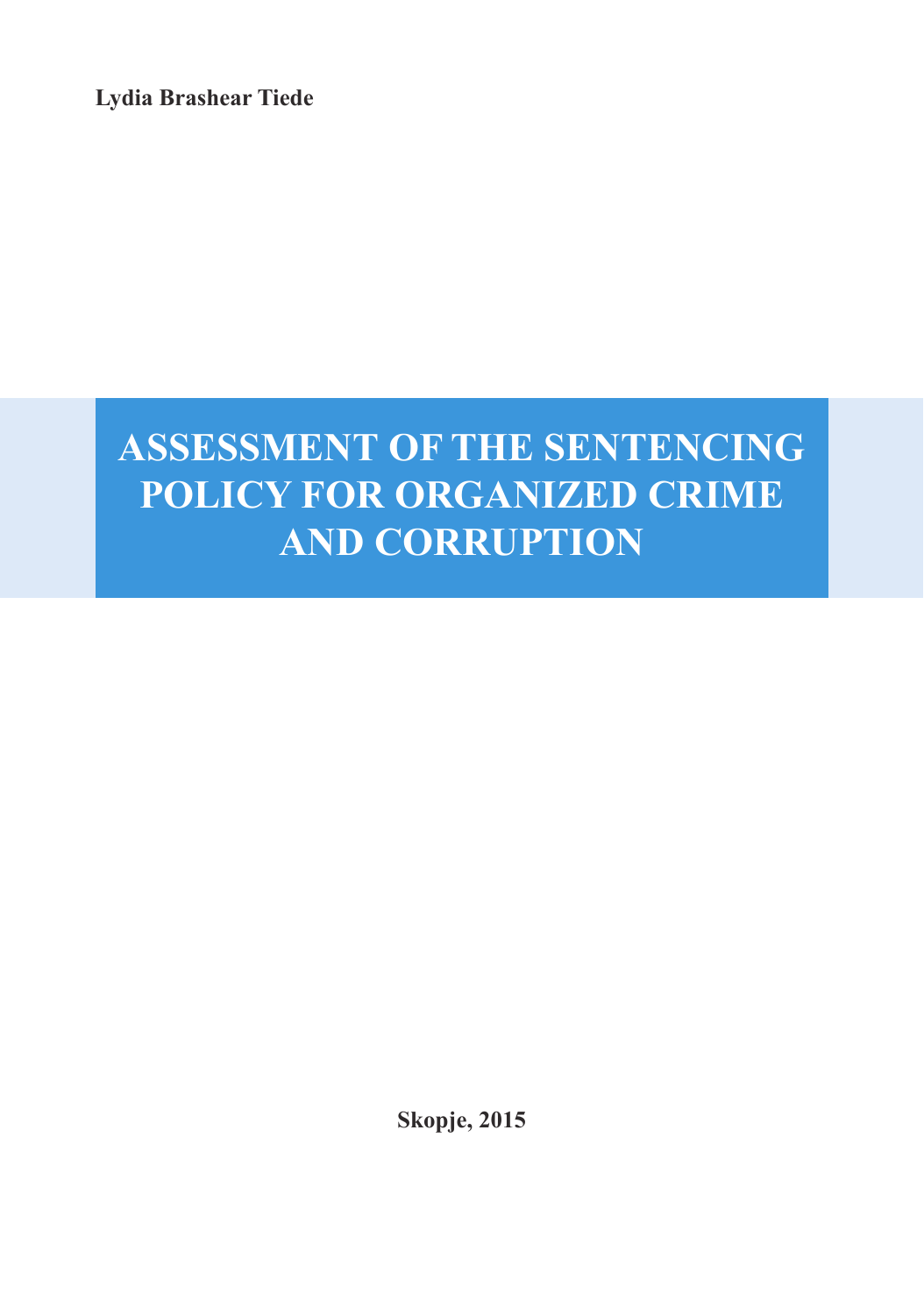# **Purpose of the Study**

This assessment provides an overview of the work of the Specialized Department of the Basic Court Skopje I Skopje (hereinafter "Specialized Department") dealing with organized crime and corruption throughout the former Yugoslav Republic of Macedonia. The Specialized Department was created in 2007 under the Law on Courts, Article 32<sup>1</sup>. The Specialized Department applies the Law on Courts, the national Criminal Code<sup>2</sup> and the Law on Criminal Procedure<sup>3</sup> as related to organized crime and corruption. The analysis focuses on the work of the Specialized Department from 2007 until early 2014. The study seeks to evaluate the work of this Specialized Department regarding the types of cases adjudicated and the type and distribution of sentences related to these cases.

The first section describes the Specialized Department's jurisdiction and the data collected for the analysis. The second section describes the sentencing practices of the Specialized Department. Here, the focus is on describing the crimes that have been adjudicated and the prescribed and actual sentences provided in the first and second instance. After this, the third section of the Assessment Report provides a comparative analysis of sentencing practices and comments on differences between sentencing practices in former Yugoslav Republic of Macedonia and other countries. The Assessment Report concludes with observations for sentencing organized crime and corruption in the country.

# I. **Relevant Law and Data**

# A. **National Law on Organized Crime**

The former Yugoslav Republic of Macedonia ratified the United Nations Convention against Transnational Organized Crime (hereinafter  $UNTOC$ <sup>4</sup> and the two Palermo Protocols dealing with Trafficking in Persons and Trafficking of Migrants on January 12, 2005. The country then incorporated the mandates of UNTOC and its protocols into its own domestic law. More specifically, the Law on Courts adopted in 2006 and amended through 2010, provides special provisions for combatting organized crime and corruption and the establishment of a specialized department within the Basic Court Skopje I Skopje to deal with such cases since 2007. Article 32 also lists the Specialized Department's jurisdiction to hear specific cases dealing with organized crime and corruption including:

• Crimes committed by criminal organizations or structured groups comprised of three or more persons in which the underlying crime involves imprisonment of no less than 4 years

<sup>1</sup> Law on Courts, Official Gazette of RM No. 58/2006, 62/2006, 35/2008 and 150/2010.

<sup>2</sup> Criminal Code, Official Gazette of RM No. 37/1996, 80/1999, 4/2002, 43/2003, 19/2004, 81/2005, 60/2006, 73/2006, 7/2008, 139/2008, 114/2009, 51/2011, 135/2011, 185/2011, 142/2012, 166/2012, 55/2013, 82/2013, 14/2014, 27/2014, 28/2014, 41/2014, 115/2014, 132/2014, 160/2014 and 199/2014.

<sup>3</sup> Including both, the old Law on Criminal Procedure, Official Gazette No. 15/1997, 44/2002, 74/2004, 83/2008, 67/2009 and 51/2011 and the new Law on Criminal Procedure, Official Gazette No. 150/2010 and 100/2012.

<sup>4</sup> UNTOC entered into force on September 29, 2003. The former Yugoslav Republic of Macedonia's ratification of UNTOC included a reservation to UNTOC Article 35(2) stating that "it does not consider itself bound" to this provision, which "stipulates that all disputes concerning the interpretation of or application of the Convention shall be referred to the International Court of Justice.'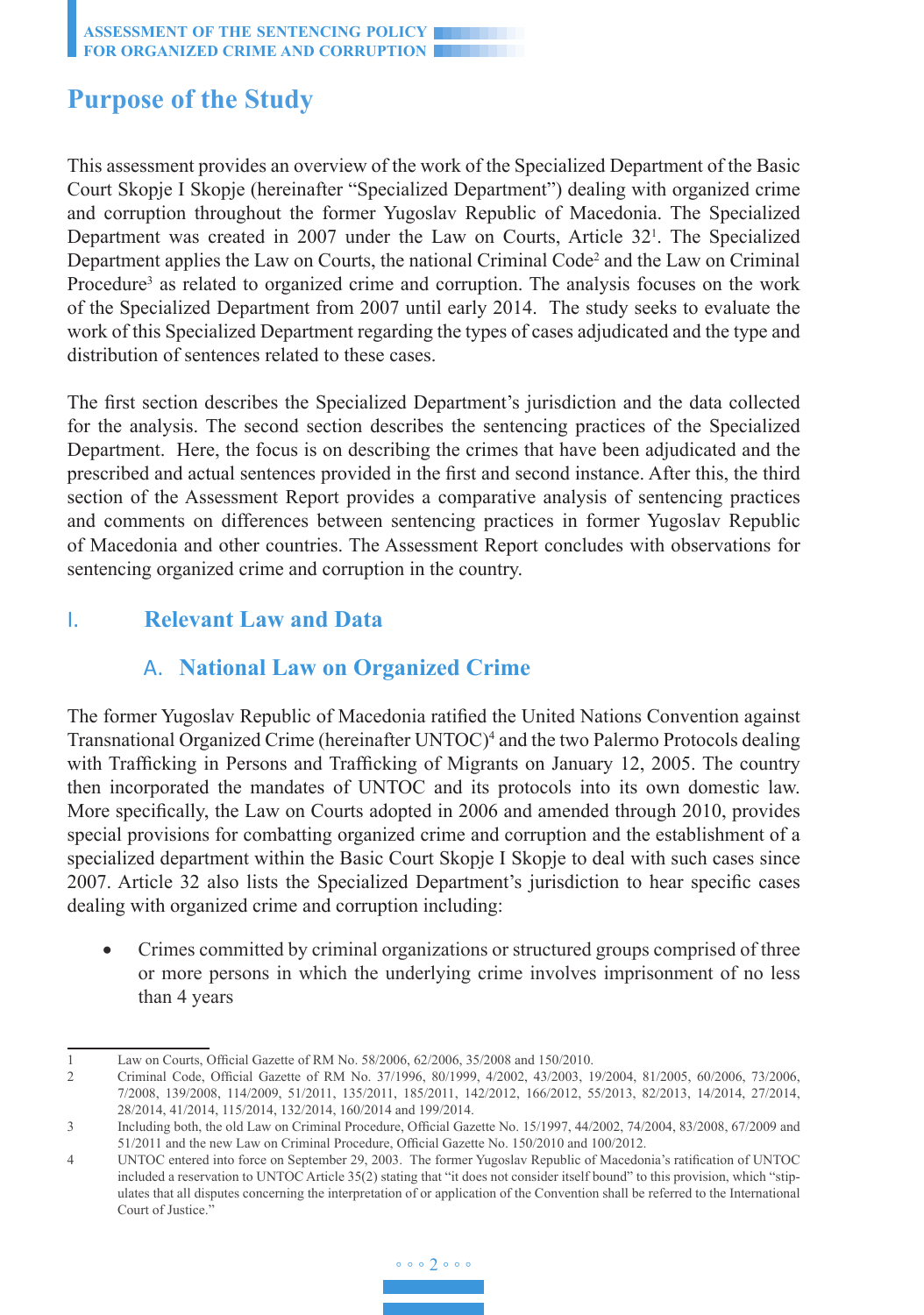- Abuse of official position and authorization
- Taking or giving a bribe
- The acceptance of a reward for unlawful influence
- Unauthorized production and release for trade of narcotics, psychotropic substances and precursors
- Money laundering and other income crimes
- Terrorist endangerment of the constitutional system and security
- Illegal influence on witnesses
- Criminal association
- Terrorist organization
- Terrorism
- Trafficking in persons
- Trafficking of migrants
- Trafficking of a child

For the first category of crimes involving those committed by a structured group in which the underlying sentence involves a minimum of four years, the sentences can be found in the Criminal Code for the underlying offenses. For all other crimes for which the Specialized Department has jurisdiction, Article 32 lists the specific provision of the Criminal Code which then further defines the underlying crime and lists the potential sentences for these crimes.

### B. **Data Collection**

In order to assess the work of the Specialized Department, the Basic Court Skopje I Skopje with the support of the Rule of Law Unit of the OSCE Mission to Skopje undertook a statistical analysis of all finally adjudicated cases between 2007 and the first part of 2014. The Specialized Department within the Basic Court Skopje I Skopje adjudicates all cases in the area of organized crime and corruption for the entire country. Therefore, although the cases are processed by just one court, they occur throughout the entire state. All but one case in the data analysis applied the Law on Criminal Procedure prior to 2010 amendments allowing plea bargaining.

The data collection and analysis involved the joint work of the Basic Court Skopje I Skopje and the OSCE Mission to Skopje Rule of Law Unit. A team of two judges of the Basic Court Skopje I Skopje, previously working as judges that adjudicated cases in the area of organized crime and corruption, reviewed all of the Specialized Department's final judgements between 2007 and the early part of 2014. The review included 364 final judgements for 1,125 defendants. The team of judges filled out a previously prepared Questionnaire (Annex 1) for all of the defendants sentenced during the time frame regarding the type of crime, the sentence prescribed by law, the adjudicated sentence in the first and second instance, as well as the

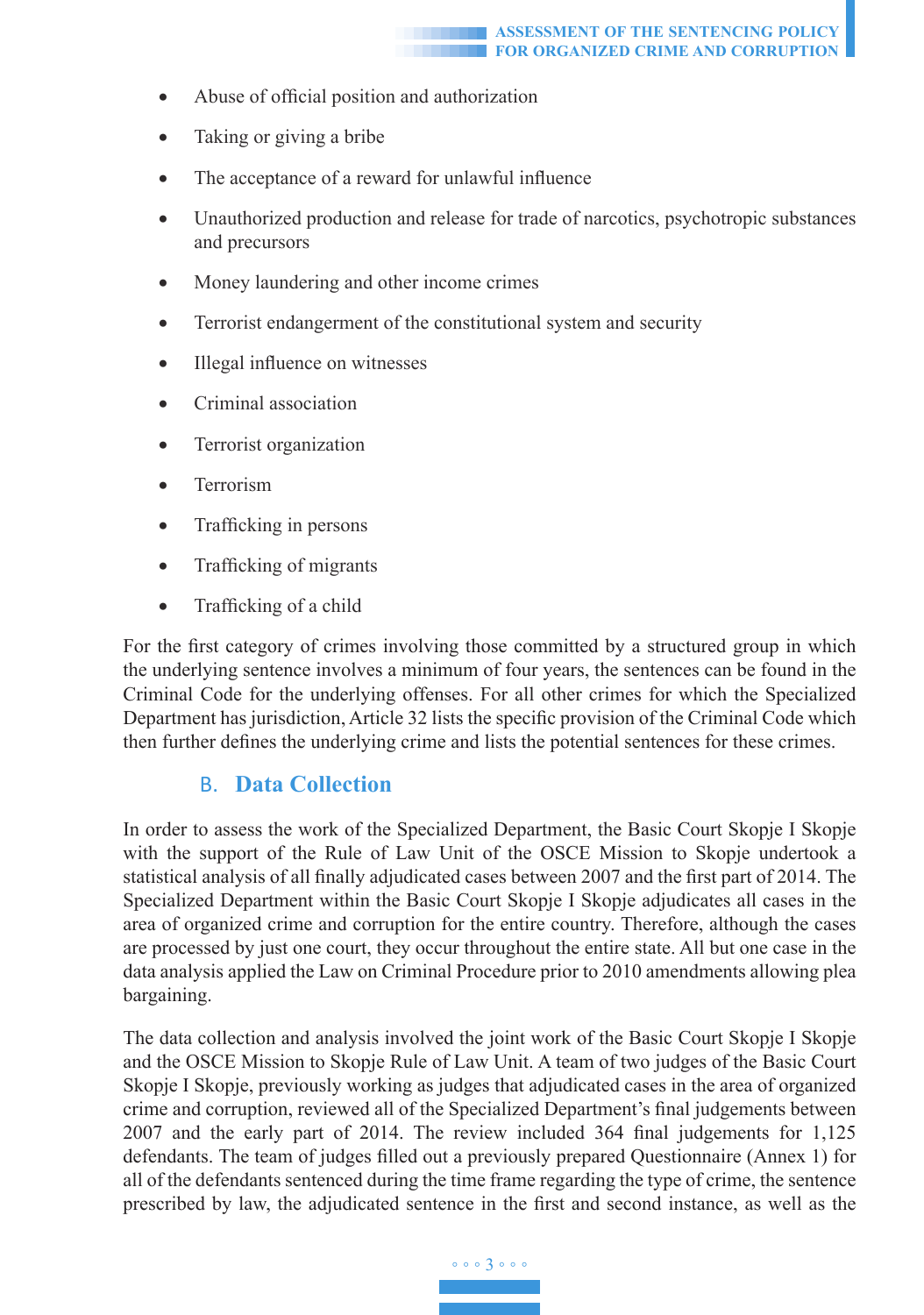aggravating and mitigating circumstances considered for each defendant. The Questionnaire was created in cooperation with the team of judges, the OSCE Mission to Skopje, and a consultancy agency that processed the data - the Rating Agency. It was designed to provide information that can be statistically processed and cross-referenced to give the overview regarding the sentencing policy applied in finally adjudicated cases related to organized crime and corruption. The Questionnaire is available at Annex 1.

# II. **Sentencing Practices within the Specialized Department for Organized Crime and Corruption of the Basic Court Skopje I Skopje**

## A. **Cases over Time**

As seen in Figure 1, the cases reviewed in this Assessment Report cover the years from 2007 until early 2014 and are all (with the exception of one case), decided under the Criminal Code and the Law on Criminal Procedure prior to the 2010 amendments that introduced plea bargaining.<sup>5</sup> The Specialized Department reviewed 364 cases for the entire period. As shown in Figure 1, the number of cases reviewed is fairly evenly distributed by year, averaging about 60 cases per year for this period, although the sample has a smaller number of cases in 2007 and 2013/14.





The 364 cases reviewed by the Specialized Department reflect convictions of 1,125 individual defendants. Table 1 provides a breakdown by Criminal Code provision for each year and is arranged in descending order of total frequency of defendants convicted of each crime. The total number of defendants in 2013 decreased to 65, almost one-fourth the amount in 2009 in which the Specialized Department made decisions for 231 defendants. Over the years of this analysis, a large number of defendants are consistently convicted of crimes involving smuggling of migrants (CC section 418-b).

<sup>5</sup> In 2010 a new Law on Criminal Procedure were enacted, however its application in practice was prolonged and the Law entered into force on 1 December 2013.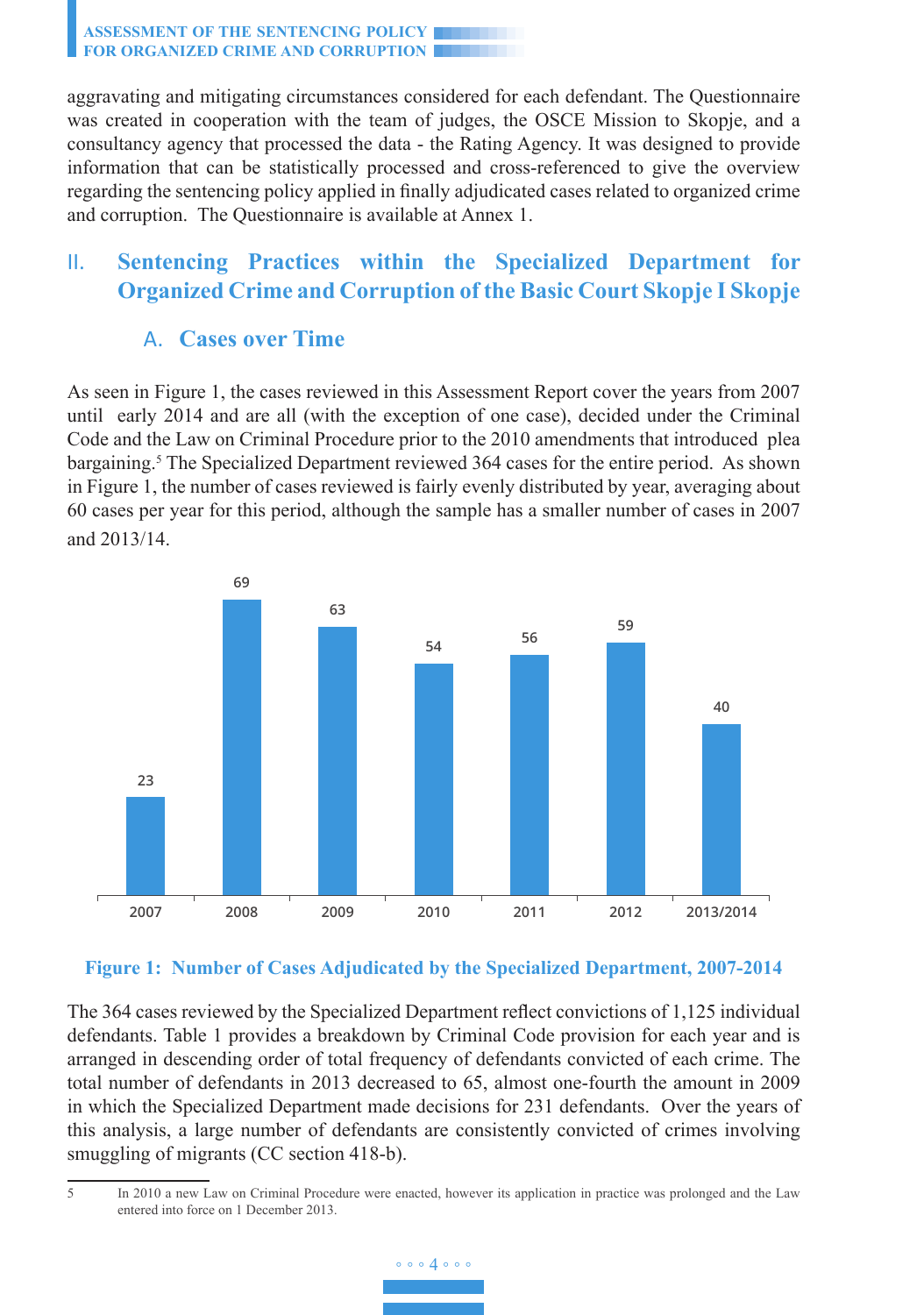

| <b>Article in the</b><br><b>Criminal Code</b> | 2007             | 2008             | 2009             | 2010             | 2011             | 2012             | 2013             | <b>Total</b>   |
|-----------------------------------------------|------------------|------------------|------------------|------------------|------------------|------------------|------------------|----------------|
| 418b/2                                        | $\mathbf{0}$     | 24               | 23               | 30               | 28               | 45               | 33               | 183            |
| 215/3                                         | $\mathbf{0}$     | $\overline{0}$   | $\overline{0}$   | 18               | 26               | 41               | 9                | 94             |
| 215/2                                         | $\overline{4}$   | 21               | 36               | 18               | $\boldsymbol{0}$ | $\boldsymbol{0}$ | $\mathbf{0}$     | 79             |
| 418v/2                                        | $\boldsymbol{0}$ | 9                | $\overline{4}$   | $\overline{2}$   | 8                | 21               | $\mathfrak{Z}$   | 47             |
| 418b/4                                        | $\mathbf{0}$     | $\mathfrak{Z}$   | $\overline{7}$   | $\mathbf{1}$     | 9                | 8                | 10               | 38             |
| 394/2, 353/5                                  | $\boldsymbol{0}$ | $\mathbf{0}$     | $\boldsymbol{0}$ | 38               | $\overline{0}$   | $\overline{0}$   | $\boldsymbol{0}$ | 38             |
| 353/5                                         | 10               | 5                | 1                | 15               | $\overline{4}$   | $\boldsymbol{0}$ | $\boldsymbol{0}$ | 35             |
| 4186/1                                        | $\mathbf{0}$     | 13               | $\overline{4}$   | 5                | 8                | $\mathfrak{Z}$   | $\mathbf{0}$     | 33             |
| 394/2, 357/2                                  | $\mathbf{0}$     | $\mathbf{0}$     | 30               | $\mathbf{0}$     | $\overline{0}$   | $\overline{0}$   | $\overline{0}$   | 30             |
| 418v/1, 418b/1                                | 18               | $\mathbf{0}$     | 9                | $\mathbf{1}$     | $\overline{0}$   | $\overline{0}$   | $\boldsymbol{0}$ | 28             |
| 394/1, 357/1                                  | $\boldsymbol{0}$ | $\mathbf{0}$     | $\mathbf{1}$     | $\boldsymbol{0}$ | 25               | $\mathbf{0}$     | $\boldsymbol{0}$ | 26             |
| 353/3                                         | 8                | $\overline{2}$   | 13               | $\overline{3}$   | $\mathbf{0}$     | $\mathbf{0}$     | $\boldsymbol{0}$ | 26             |
| 418b/2, 418v/2                                | $\mathbf{0}$     | 10               | 14               | $\mathbf{0}$     | $\boldsymbol{0}$ | $\overline{0}$   | $\overline{0}$   | 24             |
| 357/1                                         | 17               | $\overline{2}$   | $\overline{2}$   | $\mathbf{1}$     | $\overline{0}$   | $\overline{0}$   | $\overline{0}$   | 22             |
| 279/2                                         | $\overline{4}$   | 12               | $\mathbf{0}$     | $\mathbf{0}$     | $\overline{4}$   | $\overline{2}$   | $\boldsymbol{0}$ | 22             |
| 394/2, 396/2                                  | $\mathbf{0}$     | 20               | $\boldsymbol{0}$ | $\boldsymbol{0}$ | $\mathbf{0}$     | $\mathbf{0}$     | $\mathbf{0}$     | 20             |
| 394/1, 361/3                                  | $\mathbf{0}$     | $\mathbf{0}$     | $\overline{0}$   | 16               | $\overline{0}$   | $\overline{0}$   | $\overline{0}$   | 16             |
| 418g/2                                        | $\mathbf{0}$     | 5                | $\overline{0}$   | $\overline{2}$   | 9                | $\overline{0}$   | $\overline{0}$   | 16             |
| 418g/1                                        | $\boldsymbol{0}$ | $\overline{7}$   | $\mathbf{0}$     | 8                | $\mathbf{0}$     | $\mathbf{0}$     | $\mathbf{0}$     | 15             |
| 273/5, 253/3                                  | $\boldsymbol{0}$ | $\mathbf{0}$     | $\mathbf{0}$     | 14               | $\boldsymbol{0}$ | $\boldsymbol{0}$ | $\boldsymbol{0}$ | 14             |
| 394/2, 60, 285/1                              | $\mathbf{0}$     | $\mathbf{0}$     | 14               | $\mathbf{0}$     | $\mathbf{0}$     | $\mathbf{0}$     | $\mathbf{0}$     | 14             |
| 258/2                                         | $\mathbf{0}$     | $\,$ 8 $\,$      | $\boldsymbol{0}$ | $\overline{4}$   | $\mathbf{1}$     | $\overline{0}$   | $\overline{0}$   | 13             |
| 394/2                                         | $\boldsymbol{0}$ | $\overline{2}$   | $\overline{2}$   | $\boldsymbol{0}$ | 8                | $\mathbf{0}$     | $\boldsymbol{0}$ | 12             |
| 273/5                                         | $\mathbf{0}$     | $\mathbf{0}$     | $\boldsymbol{0}$ | $\mathbf{1}$     | 11               | $\mathbf{0}$     | $\mathbf{0}$     | 12             |
| 394/2, 60                                     | $\mathbf{0}$     | $\mathbf{0}$     | 10               | $\boldsymbol{0}$ | $\boldsymbol{0}$ | $\overline{0}$   | $\overline{0}$   | 10             |
| 215/1                                         | $\mathbf{0}$     | $\overline{2}$   | 6                | $\mathbf{1}$     | $\overline{0}$   | $\overline{0}$   | $\overline{0}$   | 9              |
| 365/2                                         | 8                | 1                | $\mathbf{0}$     | $\boldsymbol{0}$ | $\mathbf{0}$     | $\mathbf{0}$     | $\mathbf{0}$     | 9              |
| 418d/3                                        | $\mathbf{0}$     | $\mathbf{0}$     | $\mathbf{0}$     | $\mathbf{0}$     | $\mathbf{0}$     | 5                | $\overline{3}$   | $\,$ 8 $\,$    |
| 273/1                                         | $\mathbf{1}$     | 6                | 1                | $\overline{0}$   | $\overline{0}$   | $\overline{0}$   | $\boldsymbol{0}$ | $\,$ 8 $\,$    |
| 359/1                                         | $\boldsymbol{0}$ | $\mathbf{0}$     | 5                | 3                | $\mathbf{0}$     | $\mathbf{0}$     | $\boldsymbol{0}$ | 8              |
| 276/1                                         | $\overline{0}$   | $\overline{0}$   | $\boldsymbol{0}$ | $\boldsymbol{7}$ | $\boldsymbol{0}$ | $\boldsymbol{0}$ | $\overline{0}$   | $\overline{7}$ |
| 418v/1                                        | $\mathbf{0}$     | $\mathbf{0}$     | $\mathbf{1}$     | $\boldsymbol{0}$ | $\mathbf{1}$     | $\mathbf{1}$     | $\overline{4}$   | $\tau$         |
| 353/4                                         | $\sqrt{2}$       | $\mathbf{0}$     | $\mathbf{1}$     | $\mathfrak{Z}$   | $\overline{0}$   | $\overline{0}$   | $\overline{0}$   | 6              |
| 273/2                                         | $\mathbf{1}$     | $\boldsymbol{0}$ | 5                | $\boldsymbol{0}$ | $\overline{0}$   | $\overline{0}$   | $\overline{0}$   | 6              |
| 353v/3                                        | $\mathbf{0}$     | $\mathbf{0}$     | $\boldsymbol{0}$ | $\boldsymbol{0}$ | 6                | $\theta$         | $\boldsymbol{0}$ | 6              |
| 357/2                                         | $\overline{3}$   | $\overline{0}$   | 3                | $\overline{0}$   | $\overline{0}$   | $\overline{0}$   | $\overline{0}$   | 6              |

# **Table 1: Number of Defendants, by Crime and Year**

◦ ◦ ◦ 5 ◦ ◦ ◦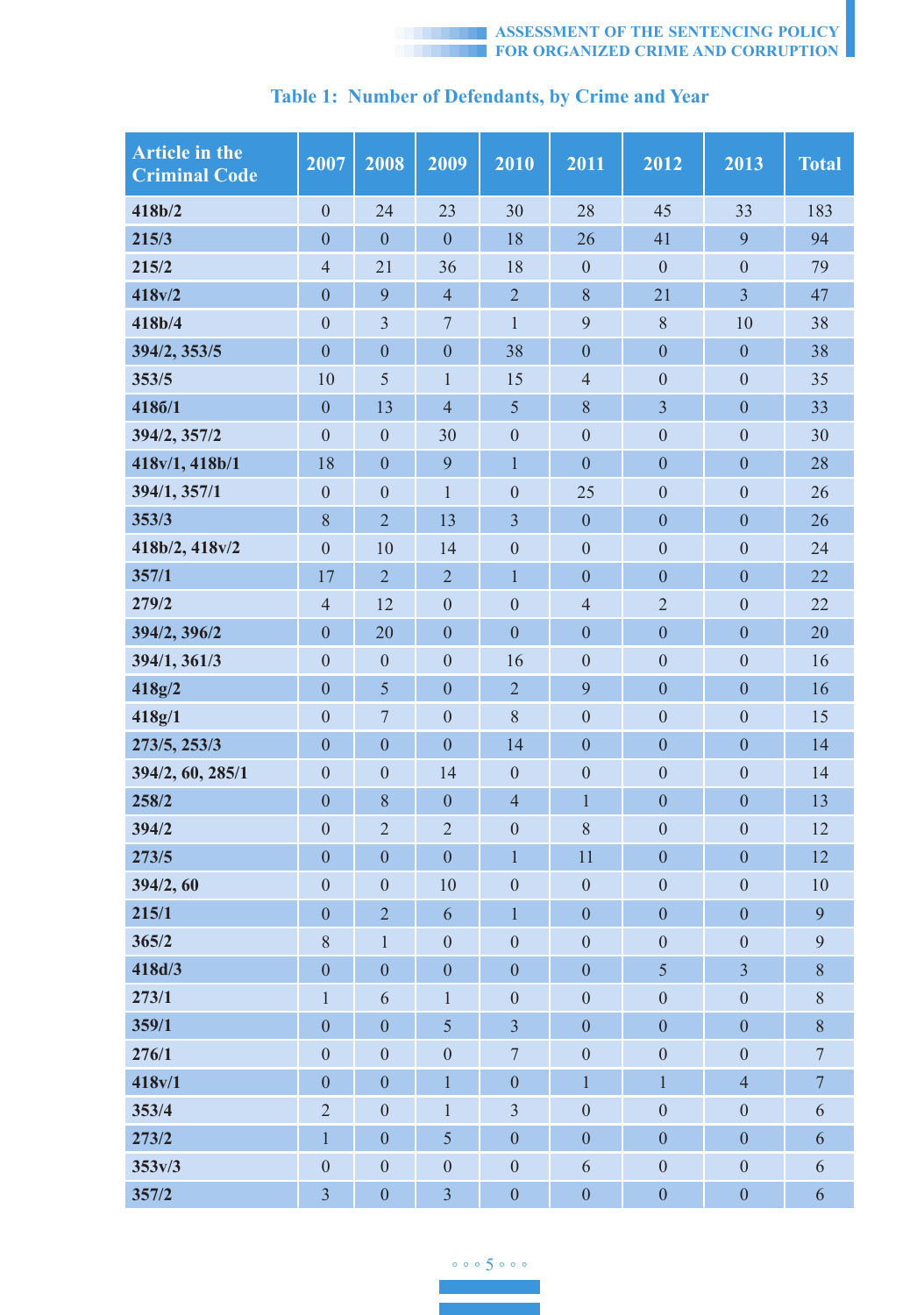| 368a/1                | $\boldsymbol{0}$         | $\boldsymbol{0}$        | $\boldsymbol{0}$        | $\boldsymbol{0}$ | $\overline{\mathbf{3}}$ | $\mathbf{1}$            | $\overline{2}$   | 6                         |
|-----------------------|--------------------------|-------------------------|-------------------------|------------------|-------------------------|-------------------------|------------------|---------------------------|
| 394/2, 278/2          | $\boldsymbol{0}$         | 6                       | $\overline{0}$          | $\overline{0}$   | $\overline{0}$          | $\boldsymbol{0}$        | $\overline{0}$   | 6                         |
| 418v/1, 418g/2        | $\boldsymbol{0}$         | $\boldsymbol{0}$        | $\boldsymbol{0}$        | 6                | $\boldsymbol{0}$        | $\boldsymbol{0}$        | $\boldsymbol{0}$ | 6                         |
| 249/2                 | $\boldsymbol{0}$         | $\boldsymbol{0}$        | $\boldsymbol{0}$        | $\boldsymbol{0}$ | 5                       | $\boldsymbol{0}$        | $\mathbf{0}$     | 5                         |
| 353/3, 396/1          | $\boldsymbol{0}$         | $\boldsymbol{0}$        | $\boldsymbol{0}$        | 5                | $\boldsymbol{0}$        | $\boldsymbol{0}$        | $\mathbf{0}$     | 5                         |
| 354/3                 | 5                        | $\boldsymbol{0}$        | $\overline{0}$          | $\boldsymbol{0}$ | $\overline{0}$          | $\overline{0}$          | $\mathbf{0}$     | 5                         |
| 394/1                 | $\boldsymbol{0}$         | $\mathbf{0}$            | $\mathbf{0}$            | $\sqrt{2}$       | $\overline{3}$          | $\boldsymbol{0}$        | $\boldsymbol{0}$ | 5                         |
| 394/1, 261/3          | $\boldsymbol{0}$         | $\boldsymbol{0}$        | $\mathbf{0}$            | 5                | $\boldsymbol{0}$        | $\boldsymbol{0}$        | $\boldsymbol{0}$ | 5                         |
| 394/1, 396/2          | $\boldsymbol{0}$         | 5                       | $\mathbf{0}$            | $\boldsymbol{0}$ | $\boldsymbol{0}$        | $\boldsymbol{0}$        | $\boldsymbol{0}$ | 5                         |
| 418b/1, 418b/4        | $\boldsymbol{0}$         | $\mathbf{1}$            | $\mathbf{0}$            | $\boldsymbol{0}$ | $\boldsymbol{0}$        | $\overline{4}$          | $\boldsymbol{0}$ | 5                         |
| 357/1, 394/2          | $\overline{4}$           | $\mathbf{1}$            | $\boldsymbol{0}$        | $\boldsymbol{0}$ | $\boldsymbol{0}$        | $\boldsymbol{0}$        | $\boldsymbol{0}$ | 5                         |
| 327/2                 | $\boldsymbol{0}$         | $\overline{4}$          | $\mathbf{0}$            | $\boldsymbol{0}$ | $\boldsymbol{0}$        | $\boldsymbol{0}$        | $\boldsymbol{0}$ | $\overline{4}$            |
| 353/1                 | $\,1$                    | $\boldsymbol{0}$        | $\overline{\mathbf{3}}$ | $\boldsymbol{0}$ | $\boldsymbol{0}$        | $\boldsymbol{0}$        | $\mathbf{0}$     | $\overline{4}$            |
| 353/2                 | $\mathbf{1}$             | $\mathbf{1}$            | $\overline{1}$          | $\boldsymbol{0}$ | $\overline{0}$          | $\overline{1}$          | $\overline{0}$   | $\overline{4}$            |
| 361/1                 | $\overline{4}$           | $\mathbf{0}$            | $\mathbf{0}$            | $\boldsymbol{0}$ | $\boldsymbol{0}$        | $\mathbf{0}$            | $\boldsymbol{0}$ | $\overline{4}$            |
| 396/3                 | $\boldsymbol{0}$         | $\boldsymbol{0}$        | $\mathbf{0}$            | $\boldsymbol{0}$ | $\boldsymbol{0}$        | $\overline{4}$          | $\boldsymbol{0}$ | $\overline{4}$            |
| 418b/2, 418b/1        | $\boldsymbol{0}$         | $\boldsymbol{0}$        | $\boldsymbol{0}$        | $\boldsymbol{0}$ | $\boldsymbol{0}$        | $\overline{4}$          | $\boldsymbol{0}$ | $\overline{4}$            |
| 418b/3, 418v/1        | $\boldsymbol{0}$         | $\overline{4}$          | $\mathbf{0}$            | $\boldsymbol{0}$ | $\boldsymbol{0}$        | $\boldsymbol{0}$        | $\boldsymbol{0}$ | $\overline{4}$            |
| 418b/1, 418v/2        | $\boldsymbol{0}$         | $\mathbf{0}$            | $\overline{2}$          | $\overline{c}$   | $\boldsymbol{0}$        | $\boldsymbol{0}$        | $\boldsymbol{0}$ | $\overline{4}$            |
| 123/2                 | $\boldsymbol{0}$         | $\boldsymbol{0}$        | $\mathfrak{Z}$          | $\boldsymbol{0}$ | $\boldsymbol{0}$        | $\boldsymbol{0}$        | $\boldsymbol{0}$ | $\overline{\mathbf{3}}$   |
| 141/2                 | $\boldsymbol{0}$         | $\boldsymbol{0}$        | $\boldsymbol{0}$        | $\boldsymbol{0}$ | $\overline{\mathbf{3}}$ | $\boldsymbol{0}$        | $\boldsymbol{0}$ | $\overline{\mathbf{3}}$   |
| 378/3                 | $\mathbf{1}$             | $\overline{2}$          | $\boldsymbol{0}$        | $\boldsymbol{0}$ | $\overline{0}$          | $\boldsymbol{0}$        | $\overline{0}$   | $\overline{3}$            |
| 394/1, 215/3          | $\boldsymbol{0}$         | $\mathbf{0}$            | $\mathbf{0}$            | $\overline{3}$   | $\boldsymbol{0}$        | $\boldsymbol{0}$        | $\boldsymbol{0}$ | $\overline{\mathbf{3}}$   |
| 418/2                 | $\boldsymbol{0}$         | $\boldsymbol{0}$        | $\boldsymbol{0}$        | $\boldsymbol{0}$ | $\overline{\mathbf{3}}$ | $\boldsymbol{0}$        | $\boldsymbol{0}$ | $\overline{\mathbf{3}}$   |
| 418a/1                | $\boldsymbol{0}$         | $\boldsymbol{0}$        | $\boldsymbol{0}$        | $\boldsymbol{0}$ | $\mathbf{1}$            | $\overline{2}$          | $\boldsymbol{0}$ | $\overline{3}$            |
| 418a/1, 2, 3          | $\boldsymbol{0}$         | $\boldsymbol{0}$        | $\boldsymbol{0}$        | $\boldsymbol{0}$ | $\boldsymbol{0}$        | $\overline{\mathbf{3}}$ | $\boldsymbol{0}$ | $\overline{\mathbf{3}}$   |
| 237/3, 292/1, 288/3   | $\boldsymbol{0}$         | $\boldsymbol{0}$        | $\mathfrak{Z}$          | $\boldsymbol{0}$ | $\overline{0}$          | $\boldsymbol{0}$        | $\mathbf{0}$     | $\overline{\mathbf{3}}$   |
| 418b/1, 418v/1, 358/1 | $\boldsymbol{0}$         | $\mathbf{1}$            | $\mathbf{0}$            | $\overline{c}$   | $\boldsymbol{0}$        | $\boldsymbol{0}$        | $\boldsymbol{0}$ | $\overline{\mathbf{3}}$   |
| 353/4, 273/2          | $\boldsymbol{0}$         | $\boldsymbol{0}$        | $\overline{2}$          | $\mathbf{1}$     | $\boldsymbol{0}$        | $\mathbf{0}$            | $\mathbf{0}$     | $\overline{\mathbf{3}}$   |
| 418g3                 | $\overline{0}$           | $\overline{\mathbf{3}}$ | $\boldsymbol{0}$        | $\boldsymbol{0}$ | $\overline{0}$          | $\boldsymbol{0}$        | $\overline{0}$   | $\overline{\mathbf{3}}$   |
| 215/2, 396/2          | $\mathbf{0}$             | $\mathbf{0}$            | $\mathbf{0}$            | $\overline{c}$   | $\boldsymbol{0}$        | $\mathbf{0}$            | $\boldsymbol{0}$ | $\overline{c}$            |
| 247/3                 | $\overline{\mathcal{L}}$ | $\boldsymbol{0}$        | $\boldsymbol{0}$        | $\boldsymbol{0}$ | $\boldsymbol{0}$        | $\boldsymbol{0}$        | $\boldsymbol{0}$ | $\overline{\mathfrak{L}}$ |
| 251/5                 | $\boldsymbol{0}$         | $\boldsymbol{0}$        | $\boldsymbol{0}$        | $\boldsymbol{0}$ | $\,1$                   | $\mathbf{1}$            | $\boldsymbol{0}$ | $\sqrt{2}$                |
| 313                   | $\boldsymbol{0}$         | $\boldsymbol{0}$        | $\mathbf{1}$            | $\boldsymbol{0}$ | $\mathbf{1}$            | $\boldsymbol{0}$        | $\boldsymbol{0}$ | $\overline{c}$            |
| 394/1, 60, 285/1      | $\boldsymbol{0}$         | $\boldsymbol{0}$        | $\sqrt{2}$              | $\boldsymbol{0}$ | $\overline{0}$          | $\boldsymbol{0}$        | $\boldsymbol{0}$ | $\sqrt{2}$                |
| 394/2, 357/1          | $\boldsymbol{0}$         | $\boldsymbol{0}$        | $\overline{2}$          | $\boldsymbol{0}$ | $\boldsymbol{0}$        | $\boldsymbol{0}$        | $\boldsymbol{0}$ | $\overline{c}$            |
| 378/3, 394/2          | $\boldsymbol{0}$         | $\sqrt{2}$              | $\boldsymbol{0}$        | $\boldsymbol{0}$ | $\boldsymbol{0}$        | $\boldsymbol{0}$        | $\boldsymbol{0}$ | $\overline{c}$            |
| 415b/2                | $\boldsymbol{0}$         | $\sqrt{2}$              | $\overline{0}$          | $\boldsymbol{0}$ | $\overline{0}$          | $\boldsymbol{0}$        | $\boldsymbol{0}$ | $\overline{2}$            |
| 418a/2                | $\boldsymbol{0}$         | $\overline{c}$          | $\boldsymbol{0}$        | $\boldsymbol{0}$ | $\boldsymbol{0}$        | $\boldsymbol{0}$        | $\boldsymbol{0}$ | $\overline{c}$            |

◦ ◦ ◦ 6 ◦ ◦ ◦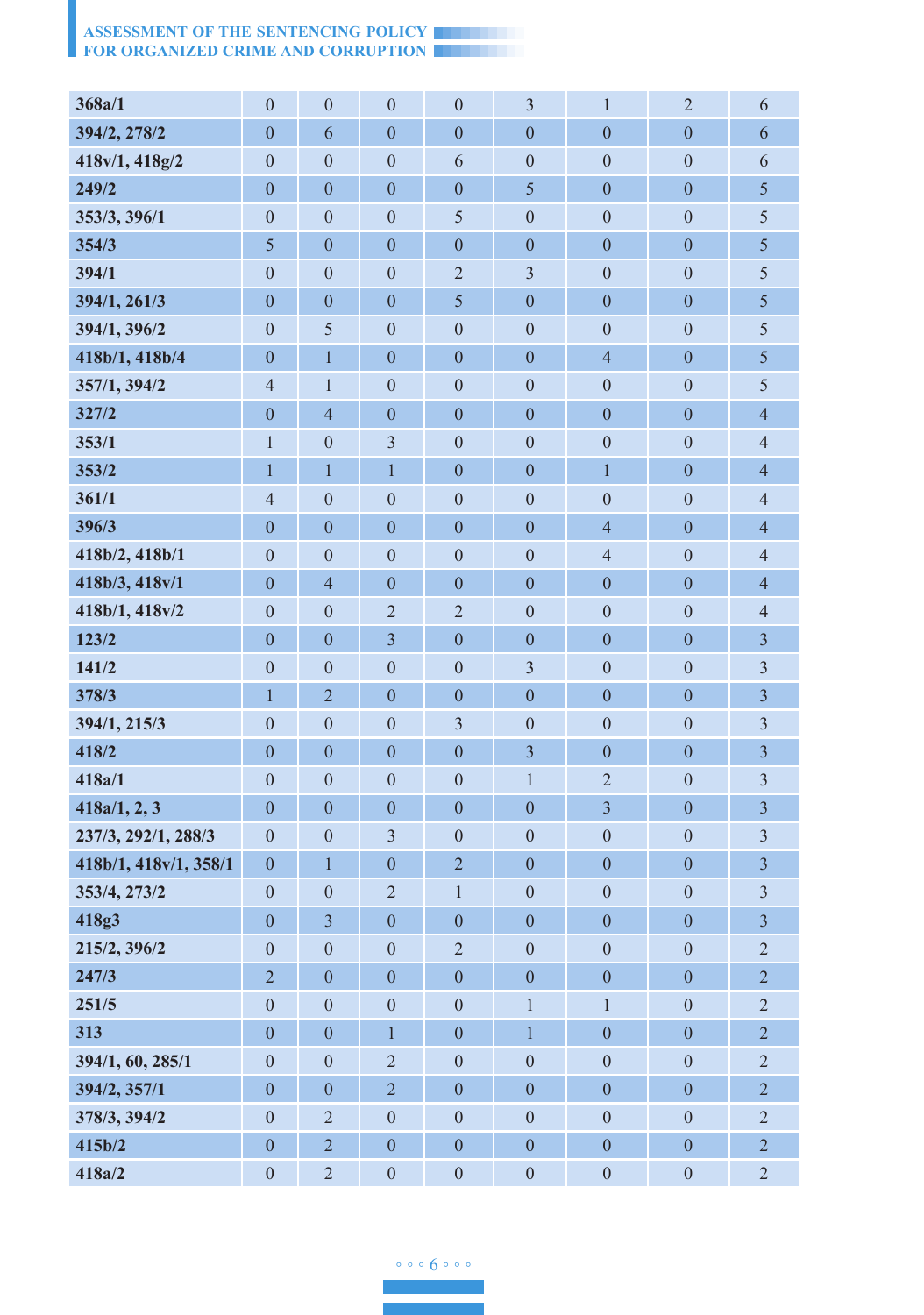| 418b/4, 418v/2        |                                  |                                  |                                |                                      |                                      |                                    |                                      | $\overline{c}$               |
|-----------------------|----------------------------------|----------------------------------|--------------------------------|--------------------------------------|--------------------------------------|------------------------------------|--------------------------------------|------------------------------|
| 394/2, 59, 60, 285/1  | $\mathbf{0}$<br>$\overline{0}$   | $\mathbf{0}$<br>$\theta$         | $\overline{2}$<br>$\mathbf{1}$ | $\mathbf{0}$                         | $\boldsymbol{0}$                     | $\boldsymbol{0}$<br>$\overline{0}$ | $\mathbf{0}$                         |                              |
| 191/1                 |                                  | 1                                | $\overline{0}$                 | $\boldsymbol{0}$<br>$\boldsymbol{0}$ | $\boldsymbol{0}$                     | $\boldsymbol{0}$                   | $\boldsymbol{0}$<br>$\boldsymbol{0}$ | $\mathbf{1}$<br>$\mathbf{1}$ |
| 215/2, 215/1, 396/1   | $\bf{0}$<br>$\boldsymbol{0}$     | $\boldsymbol{0}$                 | $\boldsymbol{0}$               | $\mathbf{1}$                         | $\boldsymbol{0}$<br>$\boldsymbol{0}$ | $\boldsymbol{0}$                   | $\boldsymbol{0}$                     | $\,1$                        |
| 236/3                 | $\boldsymbol{0}$                 | $\boldsymbol{0}$                 | $\boldsymbol{0}$               | $\boldsymbol{0}$                     | $\mathbf{1}$                         | $\overline{0}$                     | $\overline{0}$                       | $\overline{1}$               |
| 247/4                 |                                  |                                  | $\mathbf{1}$                   |                                      | $\overline{0}$                       | $\boldsymbol{0}$                   | $\boldsymbol{0}$                     | $\,1$                        |
| 261/3                 | $\boldsymbol{0}$                 | $\boldsymbol{0}$                 | $\overline{0}$                 | $\boldsymbol{0}$<br>$\overline{0}$   | $\mathbf{1}$                         |                                    | $\overline{0}$                       | $\overline{1}$               |
| 272/5                 | $\boldsymbol{0}$<br>$\mathbf{0}$ | $\boldsymbol{0}$<br>$\mathbf{1}$ | $\boldsymbol{0}$               | $\boldsymbol{0}$                     | $\overline{0}$                       | $\boldsymbol{0}$<br>$\overline{0}$ | $\mathbf{0}$                         | $\mathbf{1}$                 |
| 273/2, 247/4, 273/5   | $\overline{0}$                   | $\mathbf{0}$                     | $\overline{1}$                 | $\mathbf{0}$                         | $\overline{0}$                       | $\overline{0}$                     | $\boldsymbol{0}$                     | $\mathbf{1}$                 |
| 273/2, 249/1          | $\boldsymbol{0}$                 | $\boldsymbol{0}$                 | $\mathbf{1}$                   | $\boldsymbol{0}$                     | $\overline{0}$                       | $\overline{0}$                     | $\mathbf{0}$                         | $\mathbf{1}$                 |
| 273/3                 | $\boldsymbol{0}$                 | $\boldsymbol{0}$                 | $\boldsymbol{0}$               | $\mathbf{0}$                         | $\mathbf{1}$                         | $\mathbf{0}$                       | $\overline{0}$                       | $\mathbf{1}$                 |
| 278/3, 278/2          | $\boldsymbol{0}$                 | $\mathbf{1}$                     | $\boldsymbol{0}$               | $\boldsymbol{0}$                     | $\boldsymbol{0}$                     | $\overline{0}$                     | $\overline{0}$                       | $\,1$                        |
| 278/3, 358/1          | $\boldsymbol{0}$                 | $\mathbf{1}$                     | $\boldsymbol{0}$               | $\mathbf{0}$                         | $\mathbf{0}$                         | $\mathbf{0}$                       | $\mathbf{0}$                         | $\mathbf{1}$                 |
| 279/2, 273/1          | $\mathbf{0}$                     | $\mathbf{1}$                     | $\boldsymbol{0}$               | $\boldsymbol{0}$                     | $\mathbf{0}$                         | $\mathbf{0}$                       | $\mathbf{0}$                         | $\mathbf{1}$                 |
| 353/1, 353/5          | $\overline{0}$                   | 1                                | $\overline{0}$                 | $\overline{0}$                       | $\overline{0}$                       | $\overline{0}$                     | $\overline{0}$                       | $\overline{1}$               |
| 353/4, 273/1          | $\mathbf{1}$                     | $\boldsymbol{0}$                 | $\boldsymbol{0}$               | $\boldsymbol{0}$                     | $\mathbf{0}$                         | $\mathbf{0}$                       | $\mathbf{0}$                         | $\mathbf{1}$                 |
| 353/4, 273/5          | $\mathbf{1}$                     | $\boldsymbol{0}$                 | $\boldsymbol{0}$               | $\mathbf{0}$                         | $\mathbf{0}$                         | $\mathbf{0}$                       | $\boldsymbol{0}$                     | $\mathbf{1}$                 |
| 353/4, 378/3          | $\mathbf{1}$                     | $\mathbf{0}$                     | $\boldsymbol{0}$               | $\boldsymbol{0}$                     | $\overline{0}$                       | $\mathbf{0}$                       | $\overline{0}$                       | $\mathbf{1}$                 |
| 353/5, 353/3          | $\boldsymbol{0}$                 | $\mathbf{0}$                     | $\mathbf{1}$                   | $\mathbf{0}$                         | $\mathbf{0}$                         | $\mathbf{0}$                       | $\mathbf{0}$                         | $\mathbf{1}$                 |
| 3536/1                | $\mathbf{0}$                     | $\mathbf{1}$                     | $\boldsymbol{0}$               | $\mathbf{0}$                         | $\mathbf{0}$                         | $\mathbf{0}$                       | $\mathbf{0}$                         | $\mathbf{1}$                 |
| 357/1, 396/2          | $\overline{0}$                   | $\overline{0}$                   | $\mathbf{1}$                   | $\overline{0}$                       | $\overline{0}$                       | $\overline{0}$                     | $\overline{0}$                       | $\overline{1}$               |
| 358/1                 | $\mathbf{0}$                     | $\boldsymbol{0}$                 | $\mathbf{1}$                   | $\boldsymbol{0}$                     | $\mathbf{0}$                         | $\mathbf{0}$                       | $\mathbf{0}$                         | $\mathbf{1}$                 |
| 359/2                 | $\boldsymbol{0}$                 | $\boldsymbol{0}$                 | $\mathbf{1}$                   | $\mathbf{0}$                         | $\mathbf{0}$                         | $\mathbf{0}$                       | $\mathbf{0}$                         | $\mathbf{1}$                 |
| 363/2                 | $\mathbf{0}$                     | $\mathbf{0}$                     | $\mathbf{1}$                   | $\mathbf{0}$                         | $\boldsymbol{0}$                     | $\boldsymbol{0}$                   | $\mathbf{0}$                         | $\mathbf{1}$                 |
| 364/2                 | $\boldsymbol{0}$                 | $\boldsymbol{0}$                 | $\mathbf{1}$                   | $\boldsymbol{0}$                     | $\boldsymbol{0}$                     | $\boldsymbol{0}$                   | $\mathbf{0}$                         | $\mathbf{1}$                 |
| 378/1                 | $\boldsymbol{0}$                 | $\overline{0}$                   | $\mathbf{1}$                   | $\overline{0}$                       | $\boldsymbol{0}$                     | $\overline{0}$                     | $\overline{0}$                       | $\mathbf{1}$                 |
| 394/1, 353/4, 285/1   | $\overline{0}$                   | $\overline{0}$                   | $\mathbf{1}$                   | $\boldsymbol{0}$                     | $\overline{0}$                       | $\overline{0}$                     | $\overline{0}$                       | $\mathbf{1}$                 |
| 394/1, 357/2          | $\boldsymbol{0}$                 | $\boldsymbol{0}$                 | $\mathbf{1}$                   | $\boldsymbol{0}$                     | $\boldsymbol{0}$                     | $\boldsymbol{0}$                   | $\boldsymbol{0}$                     | $\mathbf{1}$                 |
| 394/1, 288/1          | $\boldsymbol{0}$                 | $\mathbf{1}$                     | $\boldsymbol{0}$               | $\boldsymbol{0}$                     | $\overline{0}$                       | $\overline{0}$                     | $\overline{0}$                       | $\overline{1}$               |
| 394/2, 288/1          | $\boldsymbol{0}$                 | $\mathbf{1}$                     | $\boldsymbol{0}$               | $\mathbf{0}$                         | $\mathbf{0}$                         | $\mathbf{0}$                       | $\mathbf{0}$                         | $\mathbf{1}$                 |
| 396                   | $\boldsymbol{0}$                 | $\boldsymbol{0}$                 | $\boldsymbol{0}$               | $\mathbf{0}$                         | $\boldsymbol{0}$                     | $\mathbf{1}$                       | $\boldsymbol{0}$                     | $\mathbf{1}$                 |
| 418b/2, 418v/2, 396/2 | $\boldsymbol{0}$                 | $\mathbf{0}$                     | $\mathbf{1}$                   | $\mathbf{0}$                         | $\overline{0}$                       | $\overline{0}$                     | $\overline{0}$                       | $\mathbf{1}$                 |
| 418b/4, 418v/1        | $\bf{0}$                         | $\boldsymbol{0}$                 | $\mathbf{1}$                   | $\boldsymbol{0}$                     | $\overline{0}$                       | $\overline{0}$                     | $\overline{0}$                       | $\mathbf{1}$                 |
| 418b/4, 418v/4        | $\boldsymbol{0}$                 | $\boldsymbol{0}$                 | $\mathbf{1}$                   | $\boldsymbol{0}$                     | $\overline{0}$                       | $\mathbf{0}$                       | $\boldsymbol{0}$                     | $\mathbf{1}$                 |
| No answer             | $\bf{0}$                         | $\boldsymbol{0}$                 | $\overline{2}$                 | $\boldsymbol{0}$                     | $\overline{0}$                       | $\mathbf{0}$                       | $\overline{0}$                       | $\overline{2}$               |
| <b>Total</b>          | 97                               | 195                              | 231                            | 220                                  | 171                                  | 147                                | 64                                   | 1125                         |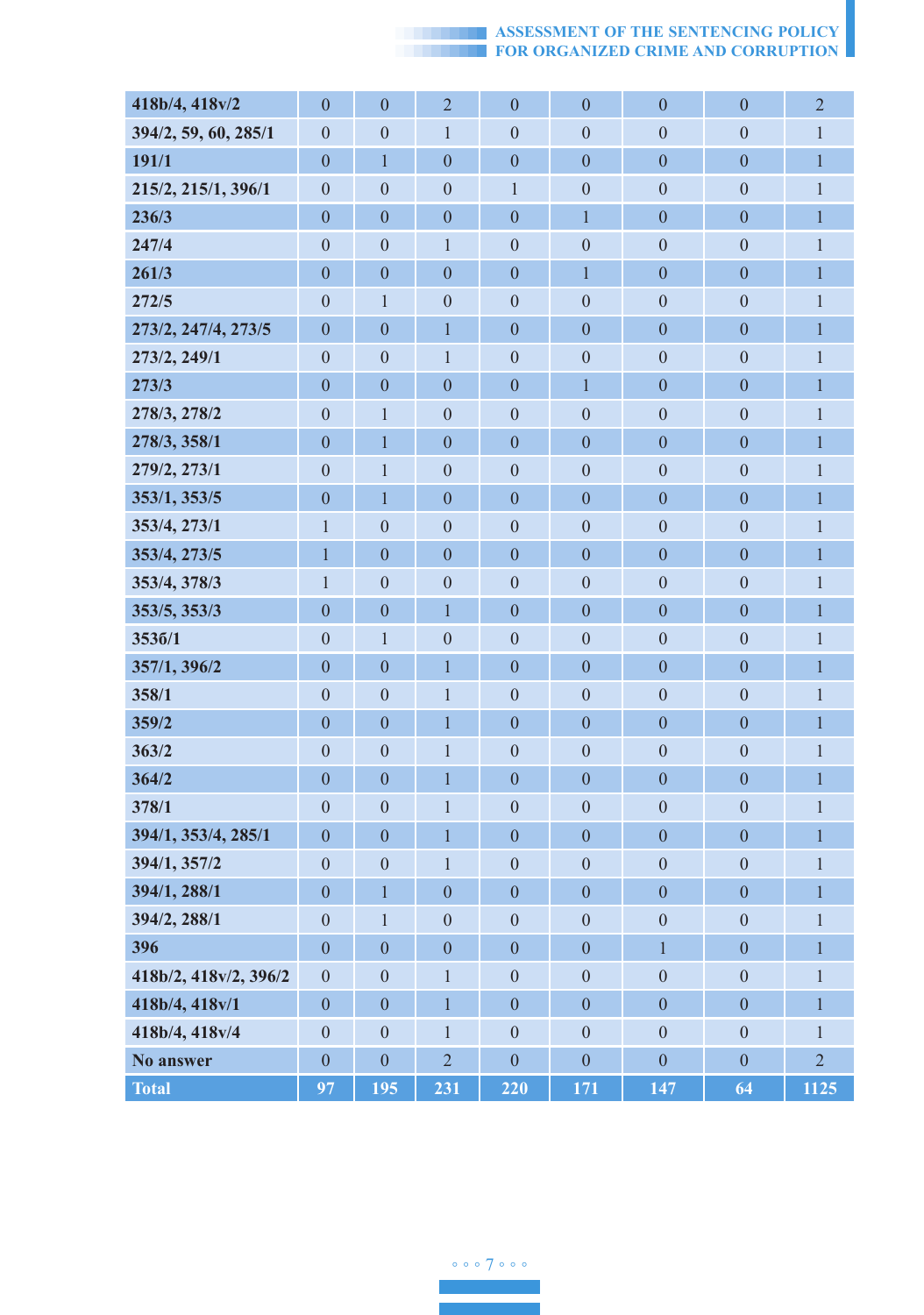# **B. Convictions by Type of Criminal Act**

The criminal acts reviewed are those found under the Law and Courts Article 32 and referenced in the Criminal Code. Table 2 shows the frequency and percent of defendants convicted of the most prevalent criminal acts processed by the Specialized Department. We define prevalent as any crime in which at least 2% of the defendants were convicted of the same crime. All other crimes in Table 2 refer to crimes that appear infrequently or involve less than 2% of the defendants in our data. Some defendants are convicted of more than one crime.

Table 2 shows that **trafficking in persons** is the most prevalent criminal act for which defendants in the sample are convicted. Specifically, 39.53% of defendants in the data have been convicted of human trafficking. Of this 39.53% or 444 defendants, the most prevalent type of trafficking is that of migrants under Article 418-b of the Criminal Code, which constitute 29.47% of convictions in the data. Convictions for trafficking under Article 418-v (organizing a group and instigating crimes of trafficking) constitute 4.81% of the defendants in the sample and convictions under Article 418-g (trafficking of children) constitute 3.56% of defendants.

The next two most prevalent crimes for which defendants are convicted, but unrelated to human trafficking, are for **criminal association** (Criminal Code, Article 394) consisting of 17.72% of defendants in the sample and **unauthorized production and trafficking of narcotics**(Criminal Code, Article 215) constituting 16.47% of the defendants in the data.

Convictions for offenses involving public corruption are more infrequent. For instance 8.46% of defendants in the data sample were convicted of abuse of position and authorization (Criminal Code, Article 353), 3.83% for money laundering (Criminal Code, Article 273) and 3.03% for taking a bribe (Criminal Code, Article 357). About 2% of defendants in the sample were convicted of tax evasion (Criminal Code, Article 279). Around 9% of the defendants in the sample were convicted of other crimes in which no more than 2% of the defendants were convicted of the same crime.

| Type of criminal act (Articles of the Criminal Code)                                        | No. of<br>defendants | $%$ from<br>the sample |
|---------------------------------------------------------------------------------------------|----------------------|------------------------|
| Trafficking in Persons(article 418)                                                         | 444                  | 39.53%                 |
| Criminal Association (article 394)                                                          | 199                  | 17.72%                 |
| Unauthorized Production and Release for Trade of Narcotics, etc.<br>$(\text{article } 215)$ | 185                  | 16.47%                 |
| Abuse of Official Position and Authorization (article 353)                                  | 95                   | 8.46%                  |
| Money Laundering (article 273)                                                              | 43                   | 3.83%                  |
| Taking a Bribe (article 357)                                                                | 34                   | $3.03\%$               |
| Tax Evasion (article 279)                                                                   | 23                   | 2.05%                  |
| All other crimes in which each charge constitutes no more than<br>2% of data sample         | 102                  | $8.91\%$               |
| <b>Total</b>                                                                                | 1125                 | $100\%$ <sup>6</sup>   |

### **Table 2: Distribution of Criminal Convictions by Code Section6**

#### A more specific breakdown of charges by subparagraphs for all crimes can be found in Annex 2.

# ◦ ◦ ◦ 8 ◦ ◦ ◦

<sup>6</sup> Note that due to the rounding of decimals to just two points in this and other tables in this report, the percent does not always equally exactly 100 percent.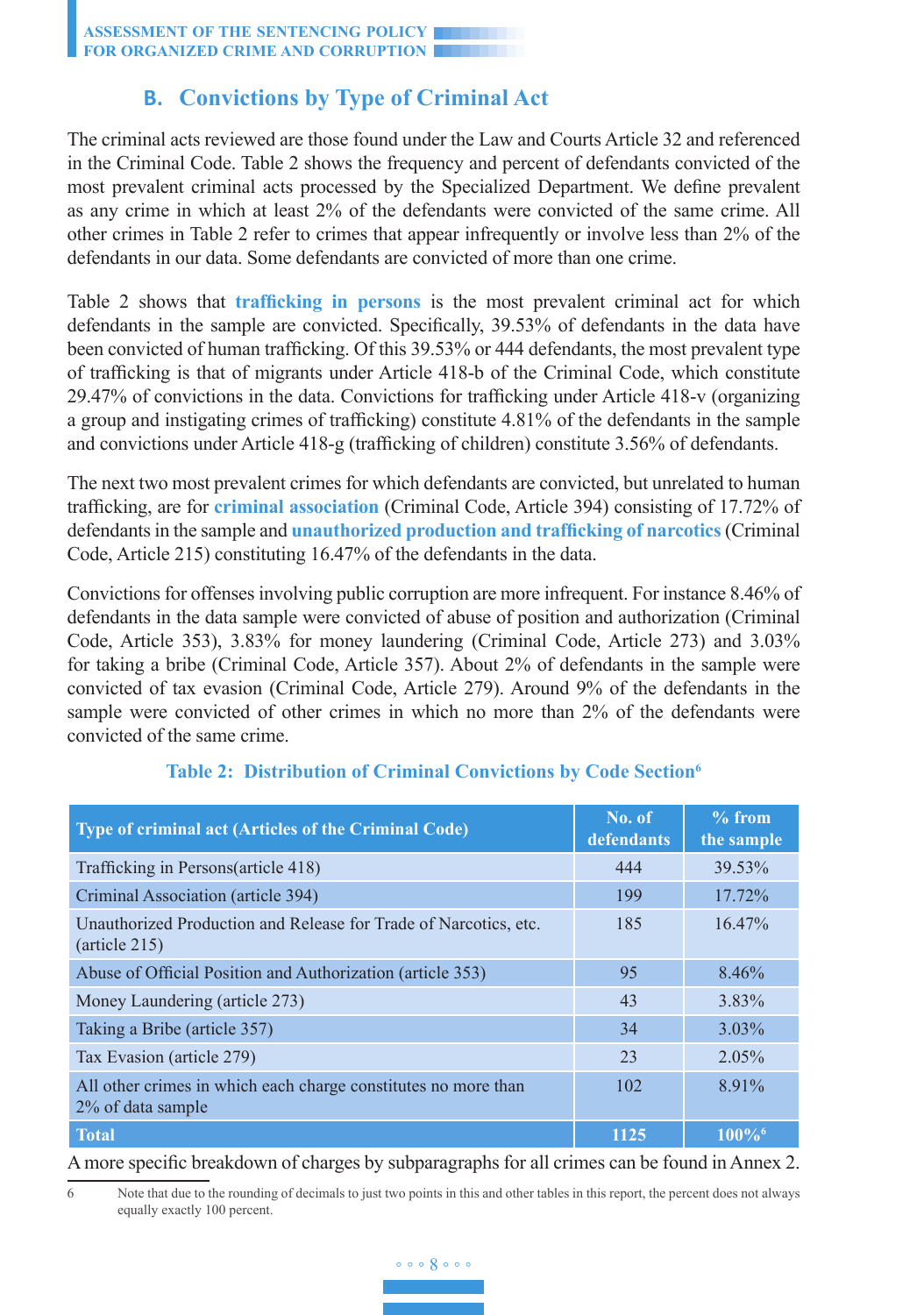# **C. Prescribed Sentences: Mandatory Maximums and Minimums**

This section provides the distribution of potential sentences that defendants *could have* faced based on the crime underlying their convictions as provided in Table 1 above. These are not the sentences that defendants actually received, but the sentences that they *could* have potentially received as stated in the law for each crime.

Tables 3 and 4 show the percent of defendants who were convicted of offenses that carried various minimum or maximum sentences. Mandatory minimums are a method that the legislators use to curtail judges' discretion in sentencing and to signal that certain offenses are so serious that they require a certain minimum punishment. Only under certain limited circumstances, provided in the Criminal Code are judges allowed to sentence below the prescribed minimum. Legislators use mandatory maximum sentences to provide a limit on the severity of punishment for certain offenses. Not every offense has a mandatory maximum sentence.

Table 3 shows that 53.5% of defendants were convicted of a charge which carried a mandatory minimum of one year or less (21.86% of defendants faced less than a year and 31.64% of defendants faced a one year sentence). In other words, over half of the defendants faced relatively low mandatory minimums of one year or less. The next most prevalent minimum faced by defendants was 5 years constituting 15% of defendants. About 13% of defendants faced a potential minimum sentence of 4 years, while about 10% faced potential sentences of 8 years. Very few of the defendants (about 1.51%) faced the highest minimum sentence of 10 years. No answer was provided to the questionnaire or no mandatory minimum existed for 33 defendants or about 3% of the data.

| <b>Prescribed mandatory</b><br>minimum in the law<br><b>Minimum was:</b> | <b>Number of Defendants</b> | Percent of defendants sentenced to<br>crimes with a potential prison sentence<br>with a prescribed minimum |        |  |  |
|--------------------------------------------------------------------------|-----------------------------|------------------------------------------------------------------------------------------------------------|--------|--|--|
| Less than 1 year                                                         | 246                         | 21.88%                                                                                                     | 53.50% |  |  |
| 1 year                                                                   | 356                         | 31.64%                                                                                                     |        |  |  |
| 3 years                                                                  | 55                          | 4.89%                                                                                                      |        |  |  |
| 4 years                                                                  | 141                         | 12.53%                                                                                                     |        |  |  |
| 5 years                                                                  | 170                         | 15.11%                                                                                                     |        |  |  |
| 8 years                                                                  | 107                         | 9.51%                                                                                                      |        |  |  |
| 10 years                                                                 | 17                          | 1.51%                                                                                                      |        |  |  |
| No answer or no mandato-<br>ry minimum provided                          | 33                          | 2.93%                                                                                                      |        |  |  |
| <b>Total</b>                                                             | 1125                        | 100%                                                                                                       |        |  |  |

### **Table 3: Distribution of Prescribed Mandatory Minimum Sentences Faced by Defendants in the Data Sample**

For mandatory maximum sentences, provided in Table 4, the largest proportion of defendants in the data, 36.62%, were convicted of a charge which carried a mandatory maximum sentence of 15 years. The next most prevalent maximum encountered by defendants was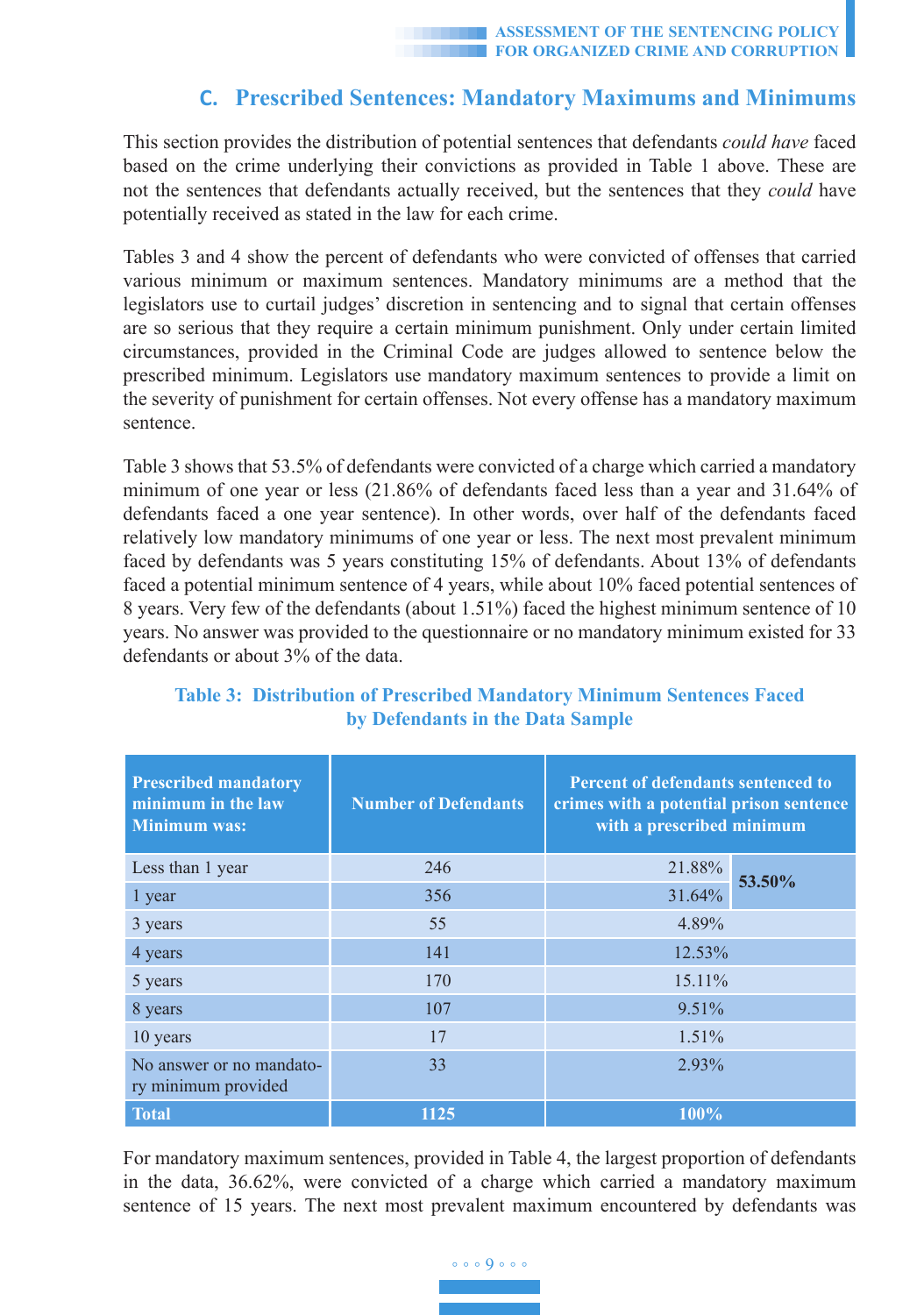5 years (26.67%) and then 3 years (19.47%). A ten year maximum sentence underlying the convictions occurred for about 8.44% of the defendants. One and eight year maximums are quite infrequent in the sample, just occurring 0.62% and 0.36% respectively. No answer was provided in the questionnaires or the underlying convictions had no maximum for about 7% of the defendants analysed.

| <b>Prescribed mandatory</b><br>maximum in the law<br><b>Maximum was:</b> | <b>Number of Defendants</b> | Percent of defendants sentenced to<br>crimes with a potential prison sentence<br>with a prescribed maximum |
|--------------------------------------------------------------------------|-----------------------------|------------------------------------------------------------------------------------------------------------|
| 1 year                                                                   | $\overline{7}$              | 0.62%                                                                                                      |
| 3 years                                                                  | 219                         | 19.47%                                                                                                     |
| 5 years                                                                  | 300                         | 26.67%                                                                                                     |
| 8 years                                                                  | $\overline{4}$              | $0.36\%$                                                                                                   |
| 10 years                                                                 | 95                          | 8.44%                                                                                                      |
| 15 years                                                                 | 412                         | 36.62%                                                                                                     |
| Life imprisonment                                                        | 8                           | 0.71%                                                                                                      |
| No answer provided/ or<br>no maximum                                     | 80                          | $7.11\%$                                                                                                   |
| <b>Total</b>                                                             | 1125                        | $100\%$                                                                                                    |

# **Table 4: Distribution of Prescribed Mandatory Maximum Sentences Faced by Defendants in the Data Sample**

While Tables 3 and 4 provide a snapshot of prescribed sentences based on mandatory minimums and maximums, Table 5 shows the most common *ranges* of sentences (minimum and maximum combinations) which defendants could have faced based on the charges underlying their conviction.

While Table 5 is quite comprehensive as to the percent of defendants in the sample who could have received a certain sentence range, the information is broken down to a very detailed level. It should be noted, however, that 69% of the defendants or the vast majority analysed were charged with crimes that had just 6 punishment ranges found in the first 6 rows of the table. Also, 23% of the defendants faced a prison sentence of 1 to 5 years.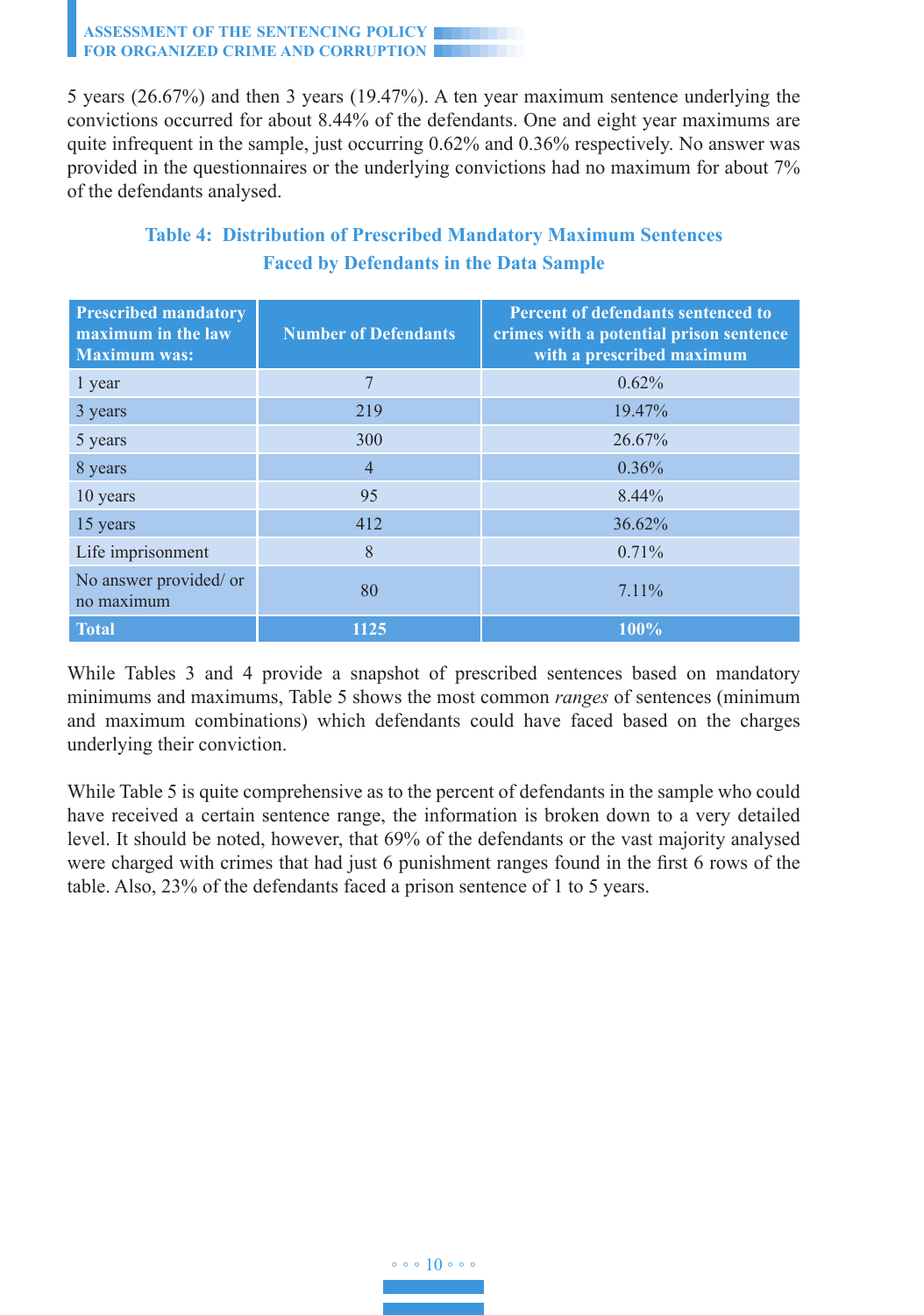| Sentence range prescribed in the<br><b>Criminal Code</b> | <b>Number of</b><br>defendants | % of the<br>defendants |                       |
|----------------------------------------------------------|--------------------------------|------------------------|-----------------------|
| Imprisonment from 1 year up to five years                | 260                            | 23.1%                  |                       |
| At least five years of imprisonment up to 15 years       | 165                            | 14.7%                  | 69.10% of all         |
| Imprisonment from three months up to three yrs.          | 100                            | 8.9%                   | defendants in         |
| At least eight years of imprisonment up to 15<br>years   | 91                             | 8.1%                   | the analysed<br>cases |
| Imprisonment from six months up to three years           | 84                             | 7.5%                   |                       |
| At least four years of imprisonment up to 15 years       | 77                             | 6.8%                   |                       |
| At least three years of imprisonment up to 15<br>years   | 36                             | 3.2%                   |                       |
| At least one year of imprisonment up to 15 years         | 34                             | 3.0%                   |                       |
| Imprisonment from one year up to ten years               | 22                             | 2.0%                   |                       |
| Fine or imprisonment of up to three years                | 17                             | 1.5%                   |                       |
| Fine and imprisonment of at least four years             | 16                             | 1.4%                   |                       |
| Imprisonment from three years up to ten years            | 12                             | 1.1%                   |                       |
| Imprisonment from six months up to five years            | 10                             | 0.9%                   |                       |
| Imprisonment from three months up to five years          | 9                              | 0.8%                   |                       |
| At least ten years of imprisonment up to 15 years        | 9                              | 0.8%                   |                       |
| At least ten years or life of imprisonment               | 8                              | 0.7%                   |                       |
| Fine or imprisonment of three months up to 1 year        | $\overline{7}$                 | 0.6%                   |                       |
| Imprisonment from three years up to eight years          | $\mathbf{1}$                   | 0.1%                   |                       |
| Imprisonment from five years up to ten years             | $\mathbf{1}$                   | 0.1%                   |                       |
| Fine or imprisonment of six months up to five<br>years   | $\mathbf{1}$                   | 0.1%                   |                       |
| Other                                                    | 146                            | 13%                    |                       |
| No answer                                                | 19                             | 1.6%                   |                       |
| <b>Total</b>                                             | 1125                           | 100%                   |                       |

## **Table 5: Prescribed Sentence Ranges by Law Faced by Convicted Defendants**

# **D. Sentencing Practices in the First Instance**

The Specialized Department may reprimand defendants using a variety of sanctions ranging from no punishment to imprisonment. Between these two extremes, the court may also sentence defendants to fines or alternative measures. Figure 2 below provides the percent of defendants by punishment type. This percent is based on the information available in the completed questionnaires regarding the number of defendants that received the respective sanction. The percentage does not refer to the total number of defendants (1125), as almost 150 questionnaires did not provided answers to the question on the first instance sentence (Question 3 of the Questionnaire in Annex 1). Including missing data in such calculations will lead to misleading results.

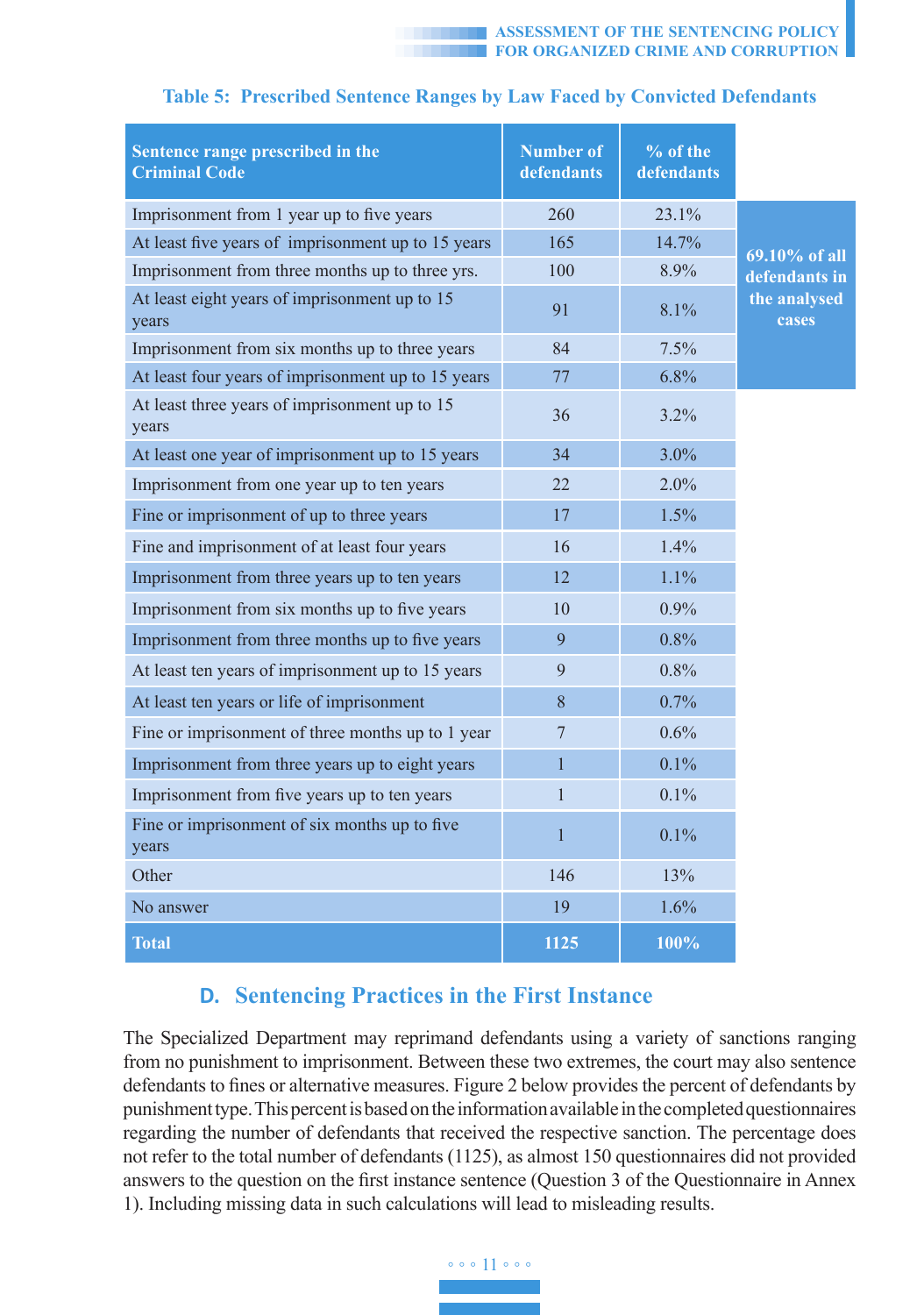Figure 2 shows clearly that the majority of defendants for which information was provided in the questionnaire, were sentenced to prison time. In other words 84.45% of defendants for which we received answers to the questionnaire were given prison time. This is in stark contrast to all other types of punishment. Fines were given to about 3% of the defendants where answers to the questionnaire were provided and alternative measures to 8.5% of defendants. 3.7% defendants were acquitted and 1.5% refused judgment. These results indicate that the type of crimes adjudicated by the Specialized Department are for the most part rather serious and lead to imprisonment.



### **Figure 2: Types of Criminal Sanctions in the First Instance**

## *Imprisonment in the first instance*

As stated above, the majority of defendants received prison sentences for the crimes adjudicated by this Specialized Department. Table 6 provides a breakdown of the *actual* prison sentences received by defendants in the first instance, organized by length of imprisonment.

| <b>Prison time received in</b><br>the first instance | <b>Defendants</b> | % of convicted<br>defendants | <b>Aggregated %</b> |                                |
|------------------------------------------------------|-------------------|------------------------------|---------------------|--------------------------------|
| 0 prison time                                        | 177               | 15.73%                       | $0$ to 1 year       |                                |
| $\leq 1$ year                                        | 224               | 19.91%                       | 35.64%              | 0 to $\leq$ years<br>$50.04\%$ |
| $>1$ year, but $\leq 2$ years                        | 162               | 14.40%                       |                     |                                |
| $>2$ years, but $\leq 3$ years                       | 125               | 11.11%                       | 2 to $\leq$ 8 years |                                |
| $>3$ years, but $\leq 5$ years                       | 188               | 16.71%                       |                     |                                |
| $>5$ years, but $\leq 8$ years                       | 151               | 13.42%                       | 41.24%              |                                |
| $>8$ years, but $\leq 10$ years                      | 36                | $3.20\%$                     | 8 years to life     |                                |
| $>10$ years, but < 15                                | 30                | 2.67%                        |                     |                                |
| Life imprisonment                                    | 3                 | $0.27\%$                     | 6.14%               |                                |
| No answer                                            | 29                | 2.58%                        | 2.58%               |                                |
| Total                                                | 1125              | 100%                         | 100%                |                                |

#### **Table 6: Sentences Adjudicated in the First Instance by Sentence Length**

## ◦ ◦ ◦ 12 ◦ ◦ ◦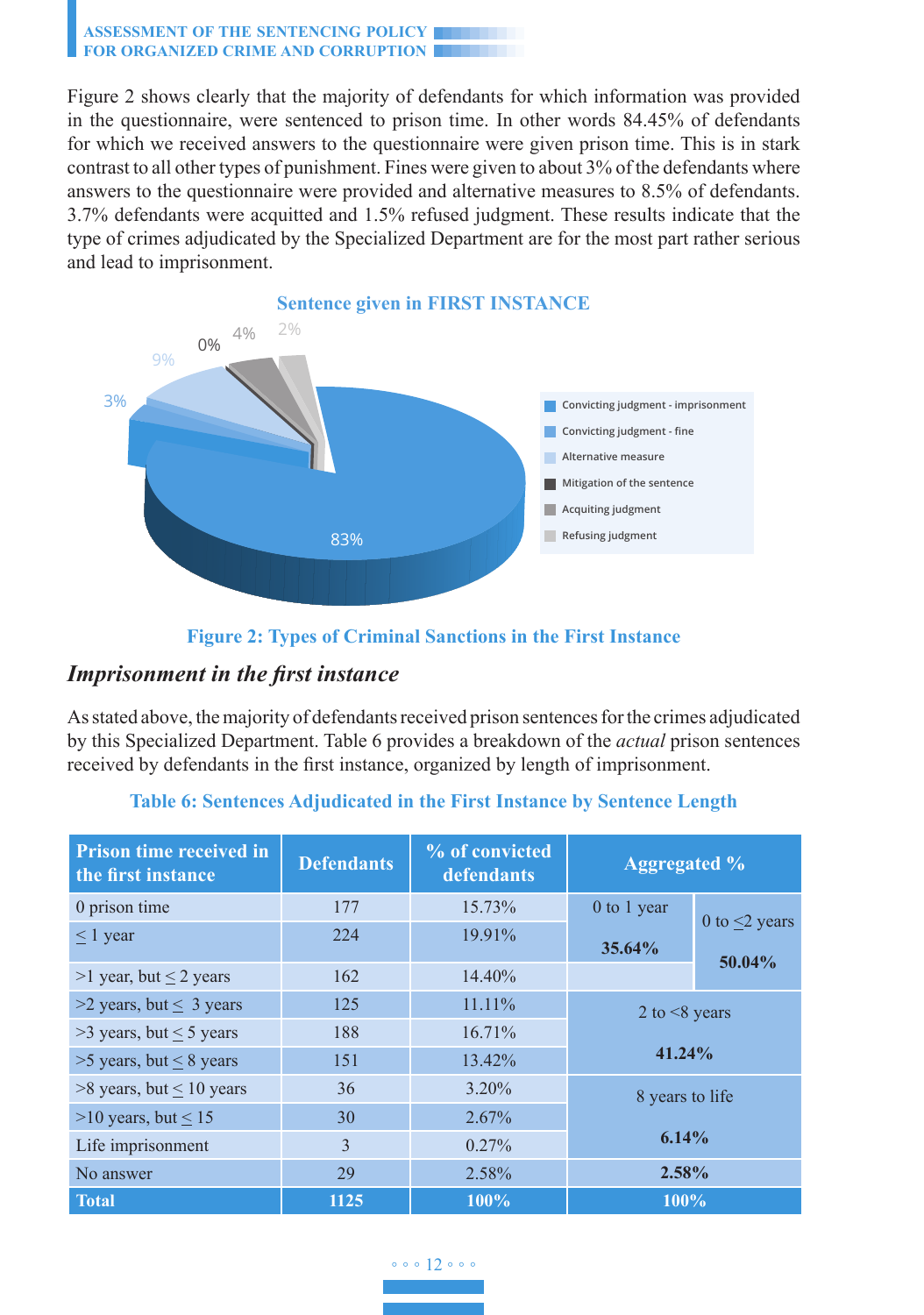As shown by Table 6, the majority of sentences actually received by defendants in the sample average less than or equal to 2 years. In other words, about 50% of the sample received a sentence ranging from 0 to 2 years. This is not at all surprising when one considers that the mandatory minimums faced by over 50% of the defendants analysed were for one year or less as shown in prior Table 3. Sentences ranging from 2 years to up to 8 years were the next most prevalent constituting 41.24% of the dataset.

When comparing the sentences received to the mandatory maximums, these maximums are rarely part of the judgement. For example, 15 years is the most common maximum prescribed by law in the analysed data, constituting 36.62% of the defendants' potential sentences (See Table 4). Despite this, only about 3% of the defendants actually received a sentence of greater than 10 years.

A more specific breakdown of these prison sentences received by defendants is found in Annex 2.

In Table 7, we look more closely at the sentencing practices for the most prevalent crimes listed in Table 2. Here, the analysis includes the average sentence received by defendants for each crime type, the standard deviation (s.d), and the number of defendants from the analysed data that were included in the average calculations, denoted N. The average actual sentences are then compared to the average mandatory minimums and maximums faced by defendants for the crimes underlying their ultimate convictions. The N varies for each of the average calculations as some of the information for a particular defendant's case is missing. We also note in footnotes the three instances in which defendants received life sentences. Life sentences are not included in the average of sentences received as it is impossible to list a numerical value for a life sentence as this depends on defendant's age and health and even a small number of life sentences would skew the average upward.

Table 7 is meant to provide a snapshot of the average sentences received by defendants in comparison to the mandatory minimums and maximums. As the table only reports averages across all sentences in a given crime category, any generalization of the results should be approached with caution. Table 7 does not summarize about 9% of the defendants who were charged with individual crimes which constituted less than 2% of the total data sample.

In general, Table 7 shows that **the average sentences given for most crimes are close to or greater than the average minimum sentences prescribed by law** and lower than the average maximum sentences. In other words, the average sentences provided by the Specialized Department generally fall squarely within the ranges set by the law. However, for some of the crimes the average sentence was slightly below the average prescribed minimum.

Offenses involving **human trafficking**, appearing in the first row, constitute the most prevalent convictions before the Specialized Department making up about 40% of all defendants. The Specialized Department sentenced defendants for all types of trafficking in persons crimes to an average of 2.62 years in prison although the actual sentences ranged from 0 to 13 years. The average actual sentence is only 0.63 years below the average minimum sentence for defendants convicted of this crime in the data set of 3.25 years in prison.

Besides trafficking in persons crimes, the Specialized Department had average sentences slightly below the average prescribed minimum for three other crimes: Abuse of Official

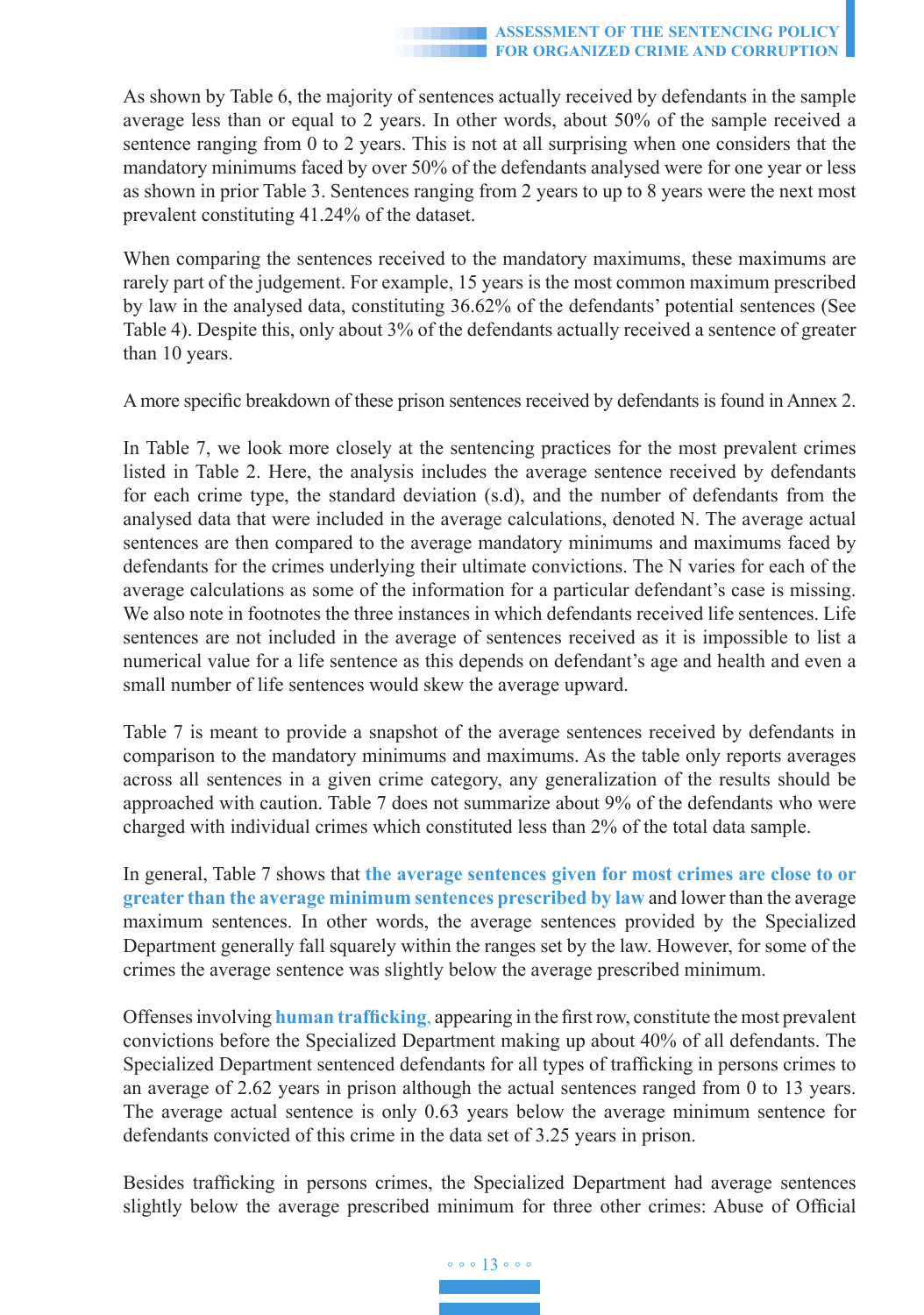Position; Taking a Bribe and Tax Evasion. For **Abuse of Official Position**, the actual average sentence for defendants sentenced to this crime was 3.23 years. This is 0.11 years below the average mandatory minimum for this crime of 3.34. The average prescribed maximum is 13.10 years. For **Taking a Bribe**, the average sentence given to defendants convicted of this crime was 1.64 years. This is about 1 year lower than the prescribed minimum of 2.69 years and is 7.62 years below the prescribed average maximum of 9.26 years. Finally, the Specialized Department sentenced defendants for **Tax Evasion** to 3.38 years on average. This is about 6 months lower than the average mandatory minimum of 3.87 years and almost 10 years below the pertinent average mandatory maximum of 13.33 years.

While the above average sentences were slightly below the average minimums*, all* the other average sentences for prevalent crimes were close to or slightly above the average prescribed minimum. For crimes involving **Criminal Association**, the next most prevalent crime for which about 18% of defendants were sentenced, Table 7, Column 1, Row 2 shows that the Specialized Department gave sentences that ranged from 0 to 15 years for 195 defendants. The average of all sentences for this category of crimes was 3.65 years, well above the average minimum prescribed for this offense of 1.41 years and below the average maximum of 6.30.

For **Unauthorized Production and Trade of Narcotics** the average sentence was 3.81 or almost 4 years although the average mandatory minimum was about 3 years. For **Money Laundering** the average sentence was 2.78 years compared to the average mandatory minimum of 2.51 years.

Table 7 reveals that the Specialized Departments' sentences are generally within the prescribed sentencing ranges (mandatory minimums and maximums). For the crimes where the average sentence is below the average minimum, the divergence below is generally about 6 months to 1 year.

Interestingly most of the crimes listed in Table 7 have similar average sentences ranging from a low of 1.64 years in prison for taking a bribe to 3.81 for drug offenses. In other words, despite the range of crimes heard by the Department, average sentences by category of the most prevalent crimes are below 4 year prison terms.

◦ ◦ ◦ 14 ◦ ◦ ◦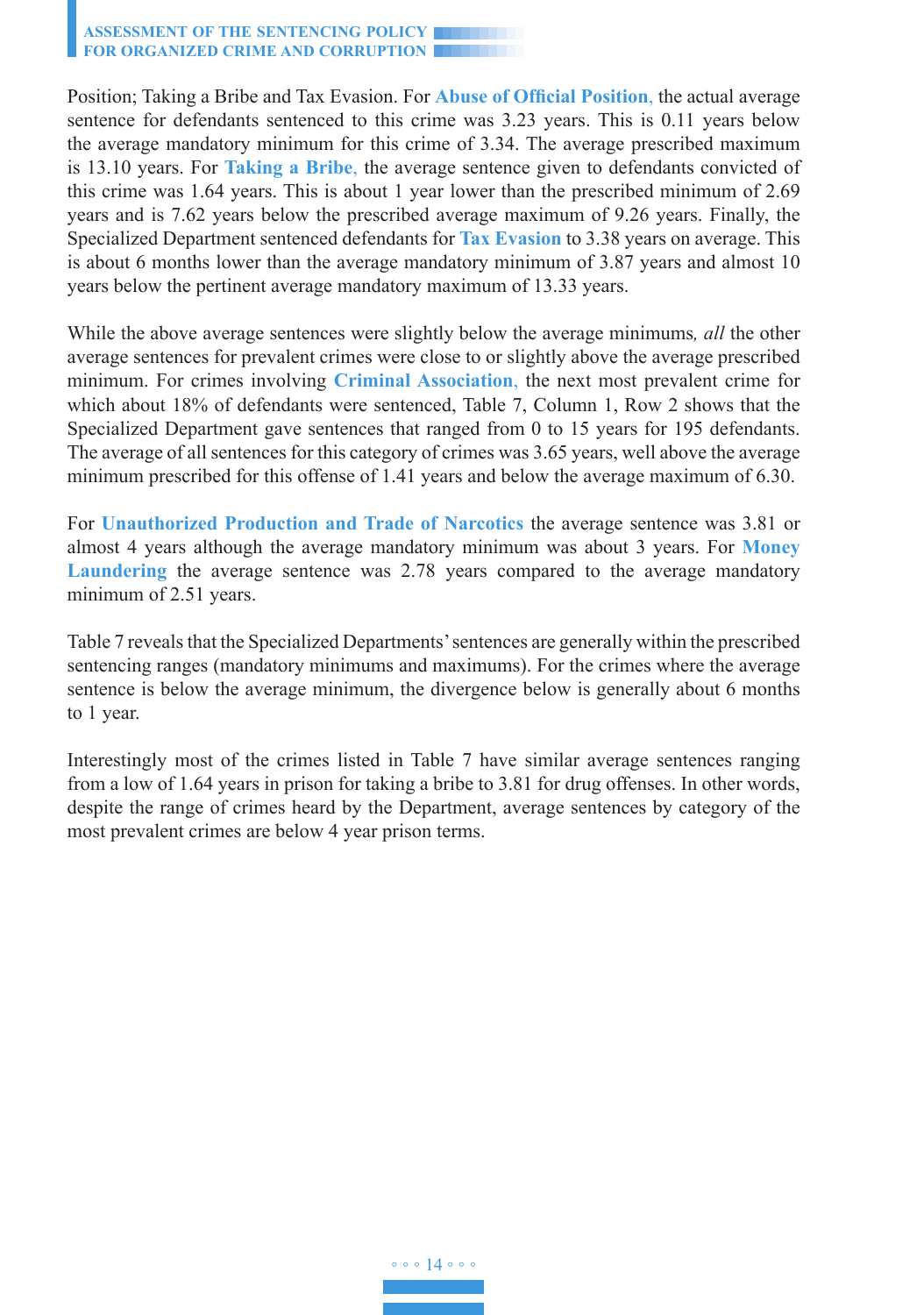## **Table 7: Sentences of Imprisonment received compared to possible mandatory**  minimums and maximums for most prevalent crime categories<sup>7</sup>

| (1)                                                                                                                                                       | (2)                                |                    |       | (3)                                                  |                  |                    | (4)                                                  |                |                  |                           |       |                |
|-----------------------------------------------------------------------------------------------------------------------------------------------------------|------------------------------------|--------------------|-------|------------------------------------------------------|------------------|--------------------|------------------------------------------------------|----------------|------------------|---------------------------|-------|----------------|
| <b>TYPE OF</b><br><b>CRIMINAL</b><br><b>ACT</b>                                                                                                           | <b>SENTENCE</b><br><b>RECEIVED</b> |                    |       | <b>AVERAGE</b><br><b>MANDATORY</b><br><b>MINIMUM</b> |                  |                    | <b>AVERAGE</b><br><b>MANDATORY</b><br><b>MAXIMUM</b> |                |                  |                           |       |                |
| (Articles of the<br><b>Criminal Code)</b>                                                                                                                 |                                    |                    |       |                                                      |                  |                    |                                                      |                |                  |                           |       |                |
|                                                                                                                                                           | RANGE<br>(years)                   | AVARAGE<br>(years) | (s.d) | N (defendants)                                       | RANGE<br>(years) | AVARAGE<br>(years) | (s.d)                                                | N (defendants) | RANGE<br>(years) | <b>AVARAGE</b><br>(years) | (s.d) | N (defendants) |
| <b>Trafficking</b> in<br>persons(all article<br>418-related)<br>$(39.53\%$ of adjudi-                                                                     | $0 - 13$                           | 2.62               | 2.45  | 431                                                  | $0.5 - 10$       | 3.25               | 3.04                                                 | 437            | $5 - 15$         | 9.44                      | 4.96  | 405            |
| cated cases)<br>Criminal                                                                                                                                  |                                    |                    |       |                                                      |                  |                    |                                                      |                |                  |                           |       |                |
| <b>Association (arti-</b><br>cle 394)                                                                                                                     | $0 - 15$                           | 3.65               | 3.63  | 1958                                                 | $0 - 5$          | 1.41               | 1.75                                                 | 196            | $3 - 15$         | 6.30                      | 4.29  | 188            |
| $(17.72\% \text{ of }$<br>adjudicated cases)                                                                                                              |                                    |                    |       |                                                      |                  |                    |                                                      |                |                  |                           |       |                |
| <b>Unauthorized</b><br><b>Production and</b><br><b>Release for Trade</b><br>of Narcotics, etc.<br>$(\text{article } 215)$<br>$(16.47\% \text{ of adjudi-$ | $0 - 15$                           | 3.81               | 3.34  | 1799                                                 | $0.5 - 5$        | 2.96               | 2.17                                                 | 184            | $3 - 15$         | 9.59                      | 5.79  | 184            |
| cated cases)<br><b>Abuse of Official</b>                                                                                                                  |                                    |                    |       |                                                      |                  |                    |                                                      |                |                  |                           |       |                |
| <b>Position and Au-</b><br>thorization (article<br>353)<br>$(8.46\%$ of adjudi-                                                                           | $0 - 15$                           | 3.23               | 3.34  | 92                                                   | $0.25 - 5$       | 3.34               | 1.56                                                 | 83             | $3 - 15$         | 13.10                     | 3.98  | 81             |
| cated cases)<br><b>Money</b>                                                                                                                              |                                    |                    |       |                                                      |                  |                    |                                                      |                |                  |                           |       |                |
| <b>Laundering</b><br>$(\text{article } 273)$                                                                                                              | $0 - 13$                           | 2.78               | 3.08  | 40                                                   | $1 - 5$          | 2.51               | 1.94                                                 | 41             | $3 - 15$         | 9.60                      | 4.74  | 37             |
| $(3.83\%$ of adjudi-<br>cated cases)                                                                                                                      |                                    |                    |       |                                                      |                  |                    |                                                      |                |                  |                           |       |                |

7 Range refers to range of prescribed by law minimum and maximums of the sanction;

Average refers to the average sanction adjudicated by the Specialized Department; (s.d) refers to standard deviation; and N refers to the number of defendants from the total number of 1125 defendants included in the assessment.

8 One defendant received a life sentence for criminal association and is not included in the average.<br>9 Two defendants received a life sentence for unauthorized production and trade of narcotics and are

Two defendants received a life sentence for unauthorized production and trade of narcotics and are not included in the average.

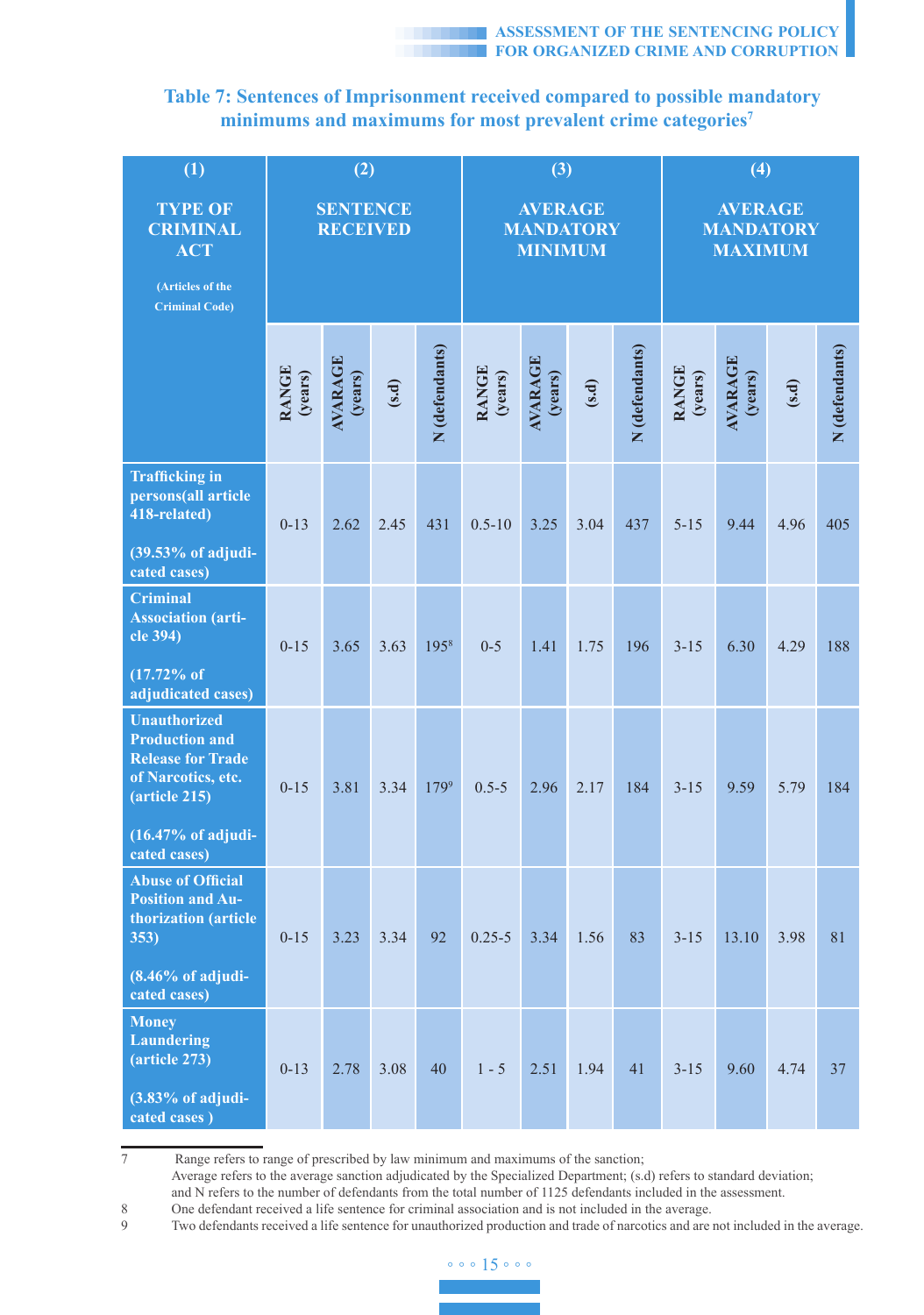| ASSESSMENT OF THE SENTENCING POLICY |  |
|-------------------------------------|--|
| FOR ORGANIZED CRIME AND CORRUPTION  |  |

| Taking a Bribe<br>$\arctan 357$<br>$(3.03\% \text{ of adj}$<br>cated cases)            | $0 - 5.5$ | 1.64 | 1.35 | 34 | $0.25 - 5$ | 2.69 | 1.69 | 29 | $5 - 15$ | 9.26  | 2.18 | 34 |
|----------------------------------------------------------------------------------------|-----------|------|------|----|------------|------|------|----|----------|-------|------|----|
| <b>Tax Evasion (arti-</b><br>cle $279$<br>$(2.05\% \text{ of adjudi-}$<br>cated cases) | $0 - 7$   | 3.38 | 2.62 | 22 | $1 - 4$    | 3.87 | 0.63 | 23 | $10-15$  | 13.33 | 2.58 | 6  |

## *Fines and Alternative Sentences in First Instance*

As stated before, most defendants before the Specialized Department received imprisonment as a sentence. **Just 3% or 34 defendants in the sample where information was reported received only a fine as punishment**.

Of those receiving the fine, most (i.e. 47%) were in the range of 100,000 to 200,000 denars. Lesser and greater fines than this range constituted a much smaller amount of the data set as shown in Table 8. About 18% of defendants in the data set provided no answer regarding the amount of fines.

| Fine range                        | $\frac{0}{0}$ | <b>Number of cases</b> |
|-----------------------------------|---------------|------------------------|
| From 50.000 up to 100.000 denars  | 11.8%         | 4                      |
| From 100.000 up to 200.000 denars | $47.1\%$      | 16                     |
| From 200.000 up to 300.000 denars | $2.9\%$       |                        |
| From 300.000 up to 400.000 denars | 8.8%          | 3                      |
| Over 500,000 denars               | 11.8%         | 4                      |
| No answer                         | 17.6%         | 6                      |
| <b>Total</b>                      | 100%          | 34                     |

#### **Table 8: Fines as Sentence Adjudicated in First Instance**

About eight percent of defendants in the analysed data (or a total of 93 defendants), where information was reported, received alternative sentences to imprisonment and fines in first instance. All of these alternative measures involved suspending the actual prison time. Further, diagnosis of the types of suspended sentences is provided in Table 9 below. In only one case was a defendant given a sentence that involved suspending the imprisonment *and* expelling the individual from the country permanently due to their status as a foreigner.

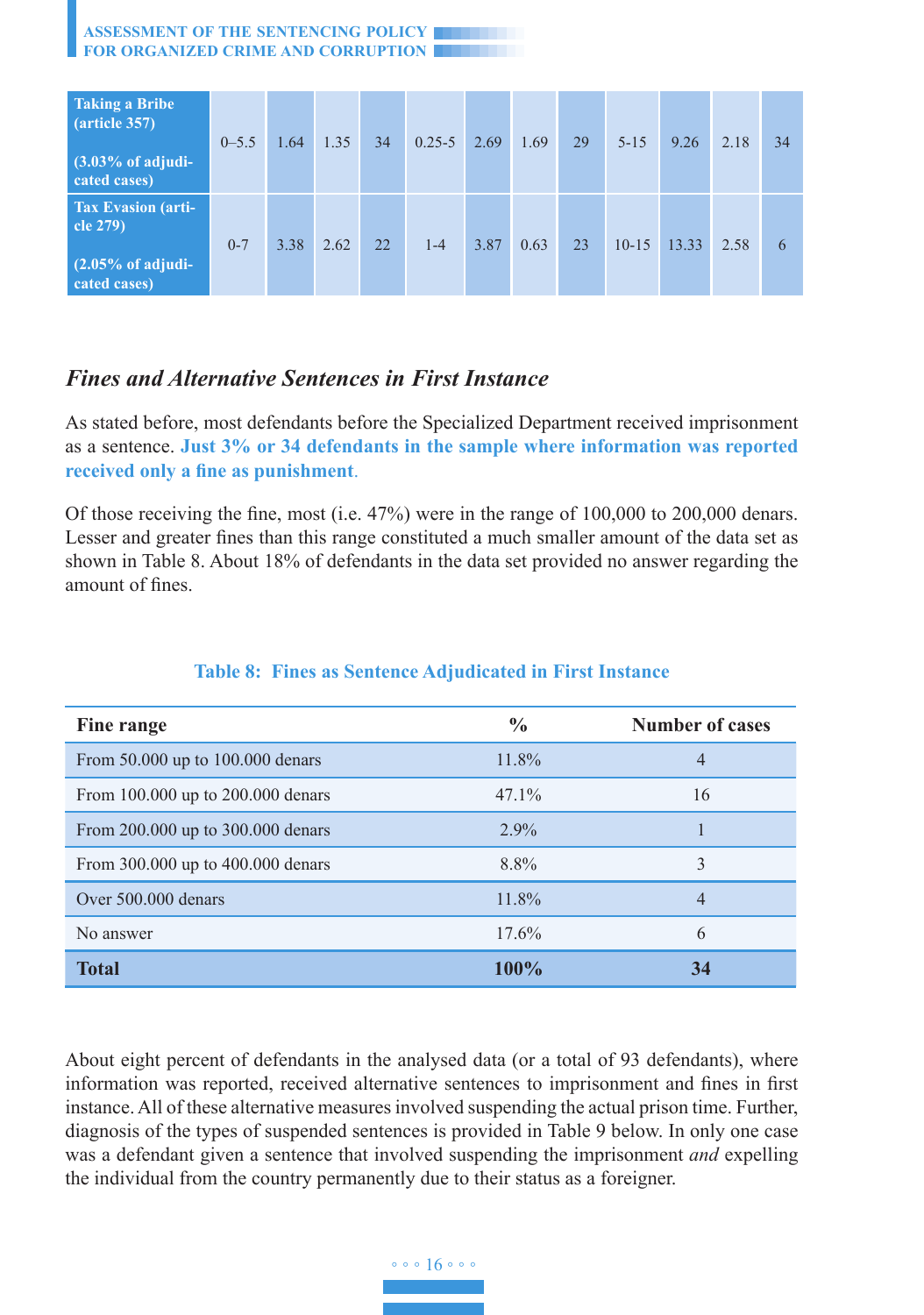|                                                                         | $\frac{6}{9}$ | Number of<br>defendants     |
|-------------------------------------------------------------------------|---------------|-----------------------------|
| suspended sentence                                                      | 81.0%         | 75                          |
| suspended sentence 2 years from 5 years                                 | $4.2\%$       | $\overline{4}$              |
| suspended sentence 2 from 5 years and 100.000 denars                    | $3.1\%$       | 3                           |
| suspended sentence 1 year from 3 years                                  | $3.1\%$       | 3                           |
| suspended sentence 1 year from 2 years                                  | $2.2\%$       | $\mathcal{D}_{\mathcal{L}}$ |
| suspended sentence 6 months from 2 years                                | $2.2\%$       | $\mathfrak{D}$              |
| suspended sentence 1 year and 6 months from 3 years                     | $1.1\%$       |                             |
| suspended sentence 2 years from 4 years                                 | $1.1\%$       |                             |
| suspended sentence 2 years from 3 years                                 | $1.1\%$       |                             |
| suspended sentence/expulsion of a foreigner from the country<br>forever | $1.1\%$       |                             |
| <b>Total</b>                                                            | 100%          | 93                          |

#### **Table 9: Alternative Sentences in First Instance**

### *Other sentences in the first instance*

Besides imprisonment, fines and alternative measures, the Specialized Department adjudicated a few other variations in sanctioning. In a very few cases where information was provided, the Specialized Department mitigated the sentence. However, in no cases was mitigation specifically emphasized in the questionnaires used to evaluate each defendant's case.

As with mitigation, acquittal occurred very infrequently. Forty-one defendants or 3.7% of the analysed cases were acquitted in the first instance. Likewise, only 17 defendants or 1.5% were refused judgment in the first instance due to legal obstacles for hearing the case on the merits.

Finally, it should be noted that for the analysed defendants' cases, the 2010 Law on Criminal Procedure involving plea bargaining was not yet in force, except for one defendant in all analysed cases.

The questionnaire used to code the data (i.e. Annex 1) allowed a space for some narrative descriptions about the cases. Only 3 questionnaires, from a total of 1125, included narrative excerpts from judgments enacted by the first instance courts. In one judgment a measure "under stronger supervision" is given, and in two other cases the judgments were refused due to the underlying crimes in relation to other cases.

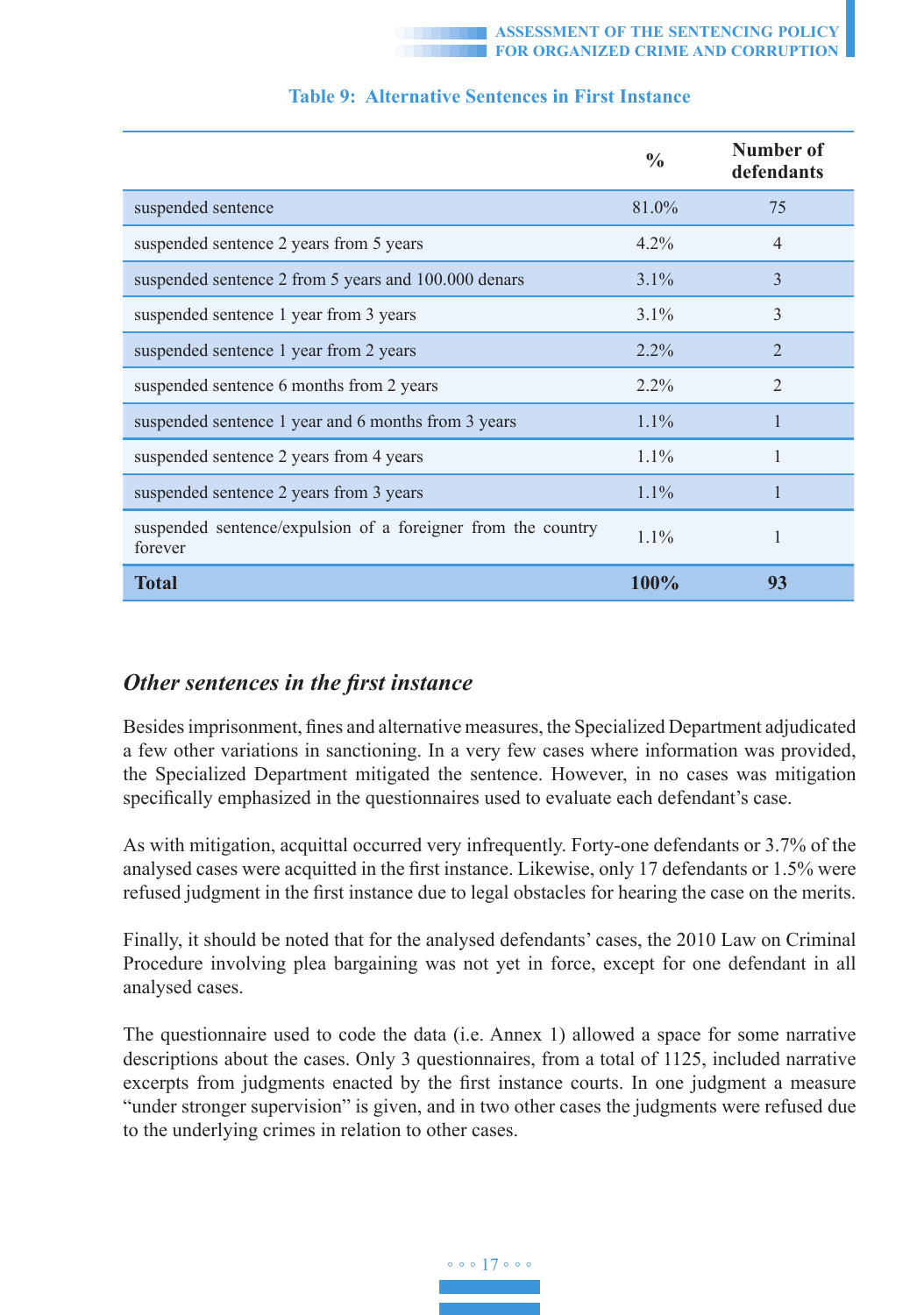## **E. Sentencing Practices in the Second Instance**

In this section, we review whether the different types of punishments were confirmed in the second instance and what if any changes were made. However it is important to stress that, although all the analysed cases were final, the court provided the information on the second instance sentence in only half of the assessed cases, i.e. from total 1125 processed questionnaire, only half of them or 512 questionnaires included information on the second instance adjudication. Regardless of the missing data, the sample of 512 questionnaires or 45.52% of all adjudicated cases is considered as a representative sample in determining the sentencing policy in cases related to organized crime and corruption. The information provided below reflects the findings of this representative sample.

### *Imprisonment in the second instance*

The majority of sentences involving *imprisonment* in the first instance appear to be confirmed in the second instance. In Table 10, we list the percent of defendants alongside the percent of cases which received confirmation, amendment or repudiation of decisions in the first instance. Of all the cases, in the second instance, 87.11% of the cases from the first instance were confirmed and 2.73% of defendants' sentences were repealed. In other words, from the total of 512 questionnaires providing information on the second instance, **the vast majority of the sentences in the first instance were confirmed** indicating that there is no great deference to the first instance review process. Of the cases that were neither confirmed nor repealed, the remaining cases were amended in some manner. Each specific amendment occurred quite infrequently. These specific amendments and their frequencies are provided in Table 10.

| Imprisonment sentence adjudicated in second instance | $\frac{0}{0}$ | Number of<br>defendants |
|------------------------------------------------------|---------------|-------------------------|
| Confirmed                                            |               | 446                     |
| repealed                                             |               | 14                      |
| amended 1 year                                       |               | $\overline{7}$          |
| amended 1 year and 6 months                          |               | $\overline{7}$          |
| amended 3 years                                      |               | $\overline{7}$          |
| amended 2 years                                      |               | $\overline{4}$          |
| amended 10 months                                    |               | $\overline{4}$          |
| amended 5 years and 6 months                         |               | $\overline{4}$          |
| amended 2 years and 10 months                        |               | $\overline{2}$          |
| amended 7 months                                     |               | $\overline{2}$          |
| amended 4 years                                      |               | $\mathfrak{D}$          |
| amended partially 5 years                            |               | 1                       |

#### **Table 10. Imprisonment in the Second Instance**

#### ◦ ◦ ◦ 18 ◦ ◦ ◦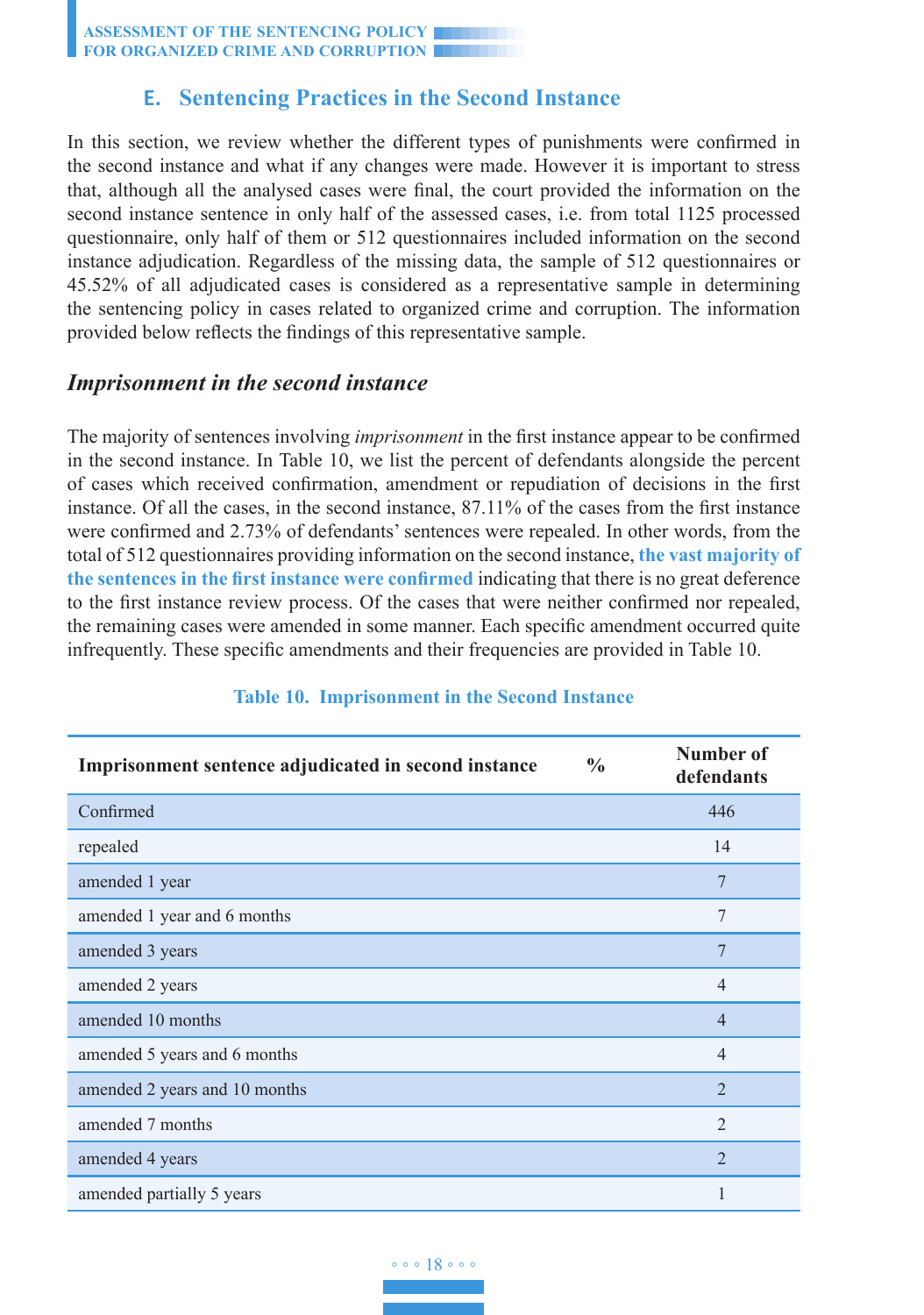

| amended 1 year and 7 months  |      |     |
|------------------------------|------|-----|
| amended 2 years and 6 months |      |     |
| amended 3 years and 6 months |      |     |
| amended 5 years              |      | 1   |
| amended 6 years and 6 months |      |     |
| amended 6 months             |      |     |
| amended 7 years              |      |     |
| amended into fine            |      |     |
| amended 10 years             |      |     |
| amended 5 months             |      | 1   |
| Amended                      |      | 1   |
| amended partially            |      | 1   |
| Total                        | 100% | 512 |

# *Fines and alternative measures in the second instance*

As most of the 512 questionnaires containing data regarding the second instance sentencing involved imprisonment or missing data, there is only a minimum amount of information on second instance decisions regarding fines and alternative measures.

Of defendants receiving alternative measures in the first instance, many of these were confirmed in the second instance. For the 23 defendants who received alternative measures and also for which we have information on the second instance decisions, 10 defendants or 43.5% of them had alternative measures that were confirmed in the second instance. However, 7 defendants had their first instance sentence changed to a suspended sentence and 6 defendants had their alternative sentence amended in some fashion. Any generalizations about these trends should be approached with caution as they only involve a very small percent of the total data set (i.e. only 23 defendants).

## *Acquitting and refusing judgment in the second instance*

In the representative sample of 512 questionnaires containing data on sentencing in the second instance, 0.8% of the defendants were acquitted (i.e. 9 defendants) and 0.3% (i.e. 3 defendants) were refused judgment in the second instance.

# *Further explanations in the second instance*

Only four questionnaires contained excerpts from the explanation part of the second instance judgment regarding the sentencing. They include information that in two cases the sentences were confirmed, while in the other two cases the judgment was abolished through use of an extraordinary legal remedy.

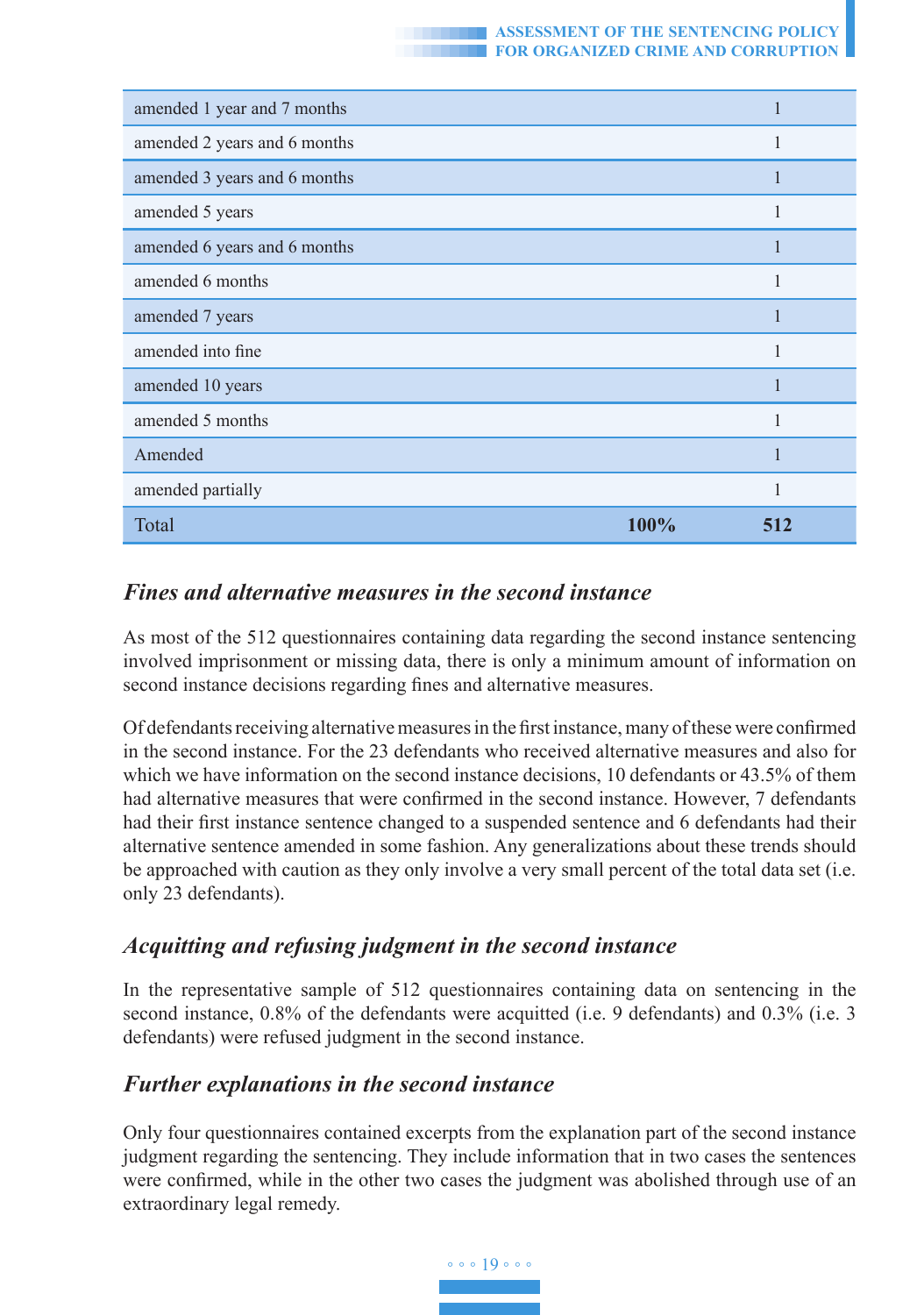# *Mitigation and aggravation in the second instance*

The Basic Court Skopje 1 Skopje has noted that the same mitigating and aggravating circumstances are often repeated and common for all cases subject of this assessment. The following is a summary of the most frequent mitigating and aggravating circumstances mentioned by judges adjudicating these defendants' cases.

Most frequent mitigating circumstances considered while meting out sentences are:

- Personal and family circumstances of the defendant;
- Previous convictions of the defendant:
- No procedures pending against defendant for other criminal act.

Most frequent aggravating circumstances considered while meting out sentences are:

- Frequency in committing crimes;
- Threat of some types of crimes;
- The degree of criminal liability;
- Manner of perpetrating the crime and the perseverance (determination) of the perpetrator;
- Former conviction;
- Consequences of the crime;
- Crimes committed by several perpetrators;
- Motivation to commit crime;
- The defendant is absconded and is unreachable for law enforcement bodies.

# **F. Summary And Implications Of Empirical Analysis**

In summary, the Specialized Department appears to be a high functioning court operating under the mandate of Article 32 of the Law on Courts. The existence of one specialized department for the entire country for organized crime and corruption will ensure that the law is applied consistently without great disparity. The Specialized Department hears about 60 cases a year.

The majority of cases against defendants involve minimum sentences of one year or less and 15 year maximums. In practice, the majority of sentences involve some form of imprisonment. Of these, 50% involve sentences of up to 2 years and 41% involve sentences of 2 to 8 years. Fewer cases involve punishments with lengthy imprisonment or alternative remedies or fines. Few cases make reference to mitigating or aggravating sentences.

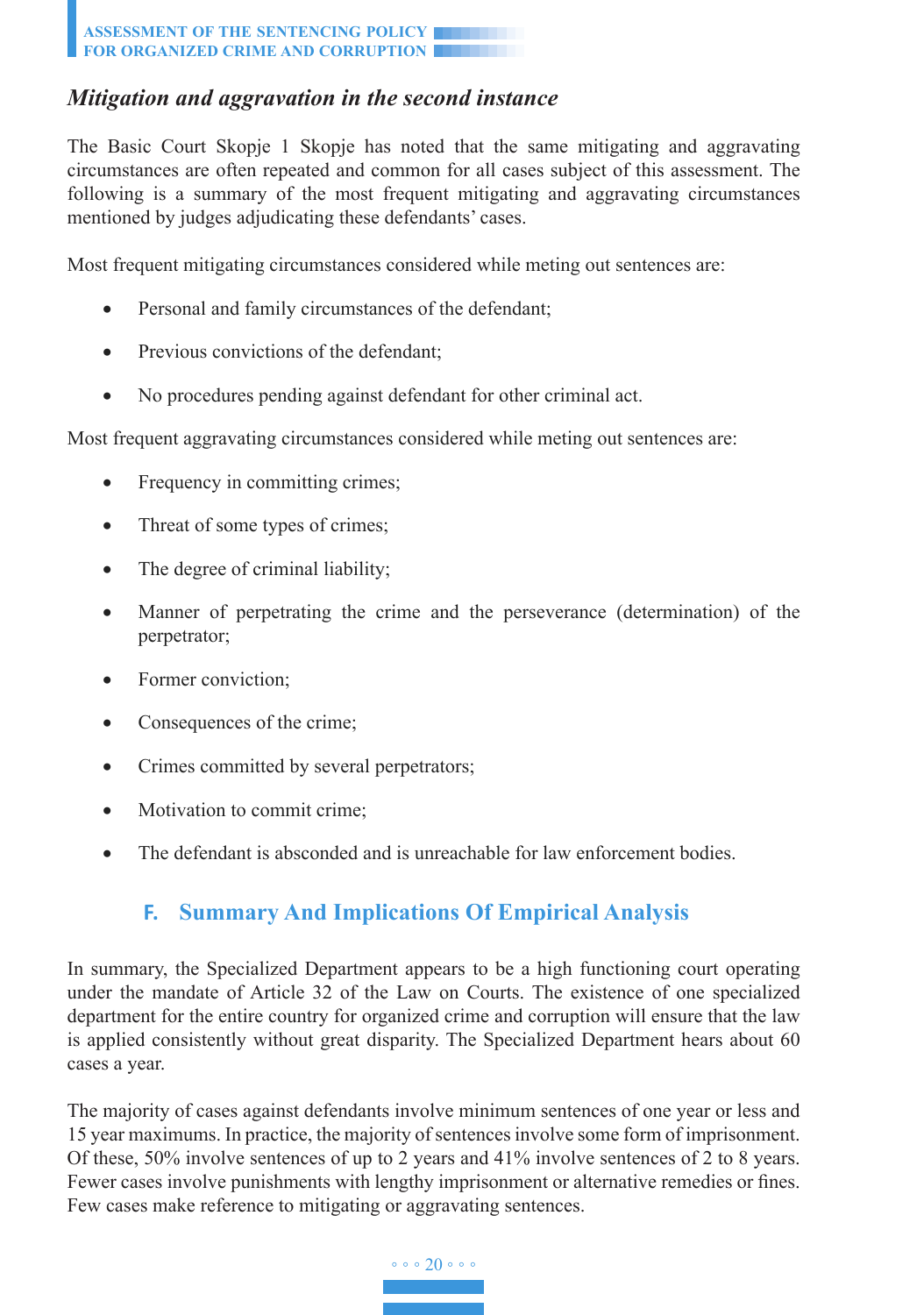On average, the Specialized Department's sentences **for the most prevalent crimes fall within or close to within the average statutory minimums and maximums**.

For crimes involving Human Trafficking, Abuse of Official Position, Taking a Bribe, and Tax Evasion, the average sentences are somewhat below the average mandatory minimum. For Abuse of Official Position, the difference between the average actual sentence and the average mandatory minimum is very slight. However, for Trafficking in persons offenses, which constitute the majority of the cases before the Department, the average sentence is about 6 months below the average minimum and for Taking a Bribe, the average sentence is about one year below the average minimum. While there may be good reason for the deviation from the minimum in specific cases, the Specialized Department and legislature **may want to specifically monitor these categories of crimes to ensure that the punishments are in line with other goals of criminal punishment such as deterrence, retribution, and proportionality.** Further, as trafficking of migrants constitutes the majority of crimes before the Specialized Department, other policy measures outside the court should be undertaken to combat this crime, such as tighter controls at the border and sanctions against neighboring countries that do not have stringent methods for discovering these crimes.

The analysis also shows that first instance decisions related to corruption and organized crime **are generally confirmed in the second instance**. The Specialized Department may want to further analyse the effectiveness of second instance review and whether it provides a sufficient check on judges' decision-making in the first instance. On one hand, the high rate of confirmation in the second instance may simply reflect the high level of professionalism in this Department and deference to judges in the first instance is generally encouraged. On the other hand, the high level of confirmation may signal that second instance review is not rigorous enough. In any event, further analysis should be done to determine why there is such a high level of confirmation in the second instance.

Finally, the analysis was almost completely confined to the work of the Specialized Department prior to the adoption of plea bargaining. In fact, only one case in the entire analysis of defendants involved the new plea bargaining procedure. It is predicted that with the introduction of plea bargaining, sentences will on average be lower than those analysed here because prosecutors can only induce plea bargains by providing defendants with deals which are better than those involved with a lengthy trial procedure. Therefore, further analysis should be done concerning the effect of plea bargains on the Department's sentencing decisions. If plea bargaining causes a further drop in sentences, then legislators and judges may want to change their policies regarding punishment of these crimes.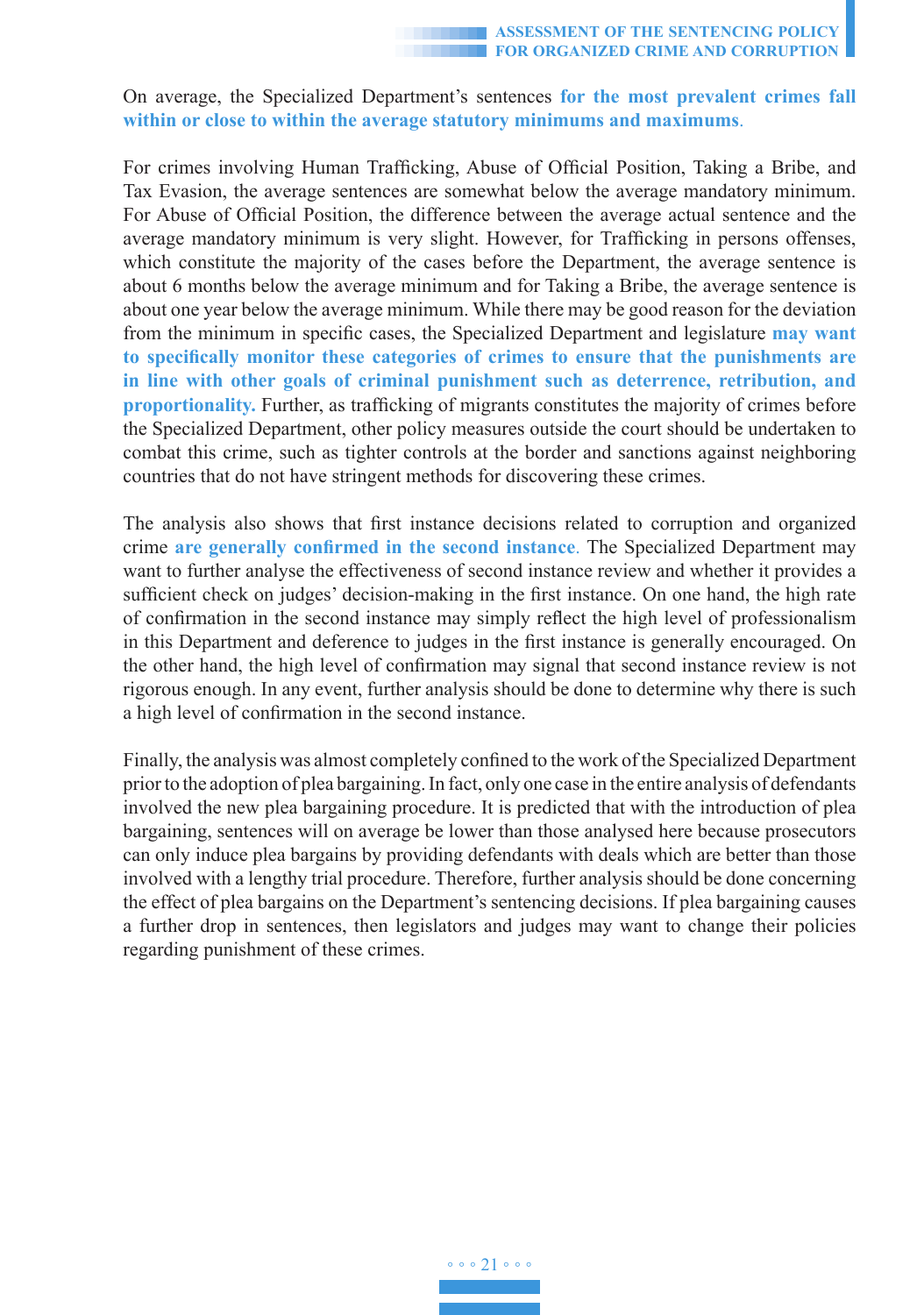### III. **Comparative Sentencing Practices**

The Law on Courts created a Specialized Department of the Basic Court Skopje I Skopje to decide all cases regarding organized crime for the entire country. As stated previously, the jurisdiction of the Specialized Department is limited to organized crimes which are listed in Article 3210 of the national Law on Courts. This article was enacted in compliance with country's ratification of the United Nations Convention against Transnational Organized Crime  $(UNTOC)^{11}$ . In general in the national criminal law system, the sentences for organized crime and corruption include mandatory minimums of imprisonment although in a few instances, fines can be used in lieu of prison. Judges can deviate from the mandatory minimums as provided for in the Criminal Code articles 40 and 41.

It should be noted that not all of the crimes defined in the national Law on Courts are directly comparable to organized crimes and corruption in other countries. This is due to the fact that definitions of each crime and the aggravating and mitigating circumstances considered vary among countries.

Further, while the country has modelled its practices dealing with organized crime under the provisions of UNTOC, UNTOC itself does not provide specific sentences for organized crimes. The United Nations, in its publication, *Model Legislative Provisions against Organized Crime*  $(2012)$ ,<sup>12</sup> specifically states that its model provisions intentionally do not provide information on what penalties should be sought to prosecute these crimes as follows:

*"Reflecting the approach to this issue taken in the Organized Crime Convention, no penalties are specified in these model legislative provisions. Under article 11, paragraph 1, each State party is to make the commission of an offence, established in accordance with articles 5, 6, 8 and 23 of the Convention, liable to sanctions that take into account the gravity of the offence. With this proviso, the issue of penalties is left to the discretion of States. In setting penalties, it is important to ensure that the offences established to give effect to the Convention meet common criteria for mutual legal assistance and extradition.* 

12 Available at:

http://www.unodc.org/documents/organized-crime/Publications/Model\_Legislative\_Provisions\_UNTOC\_Ebook.pdf



<sup>10</sup> Article 32 of the Law on Courts, Official Gazette of RM No. 58/2006, 62/2006, 35/2008 and 150/2010, stipulates that: "(1) A specialized court department competent for trying in organized crime and corruption for the whole territory of the Republic of Macedonia shall be established in the Basic Court Skopje I – Skopje. The specialized court department shall be competent to try for:

<sup>−</sup>  crimes committed by a structured group of three or more persons that exists for a certain period of time and acts for the purpose of committing one or several crimes for which an imprisonment sentence of minimum four years is anticipated by law, with intend to obtain financial or other benefit directly or indirectly,

<sup>−</sup>  crimes committed by a structured group or criminal organization on the territory of the Republic of Macedonia or other countries or when the crime is prepared or planned on the territory of the Republic of Macedonia or in another country,

<sup>−</sup>  crimes for abuse of official position and power referred to in Article 353 paragraph 5, accepting bribe of significant value referred to in Article 357 and illegal mediation referred to in Article 359, all referred to in the Criminal Code, committed by an elected or appointed functionary, official or responsible person within the legal entity, and

<sup>−</sup>  crimes for illegal manufacturing and distribution of narcotic drugs, psychotropic substances and precursors referred to in Article 215 paragraph 2, money laundering and other incomes from punishable crime of substantial value referred to in Article 273, terroristic threat to the constitutional order and security referred to in Article 313, offering bribe of greater value referred to in Article 358, illegal influence on witnesses referred to in Article 368-a, criminal association referred to in Article 394, terrorist organization referred to in Article 394-a, terrorism referred to in Article 394-b, crimes involving trafficking in persons referred to in Article 418-a, crimes involving smuggling migrants referred to in Article 418-b, trafficking juveniles referred to in Article 418-d, and other crimes against humanity and the international law referred to in the Criminal Code, regardless of the number of offenders."

<sup>11</sup> https://www.unodc.org/documents/middleeastandnorthafrica//organised-crime/UNITED\_NATIONS\_CONVENTION\_ AGAINST\_TRANSNATIONAL\_ORGANIZED\_CRIME\_AND\_THE\_PROTOCOLS\_THERETO.pdf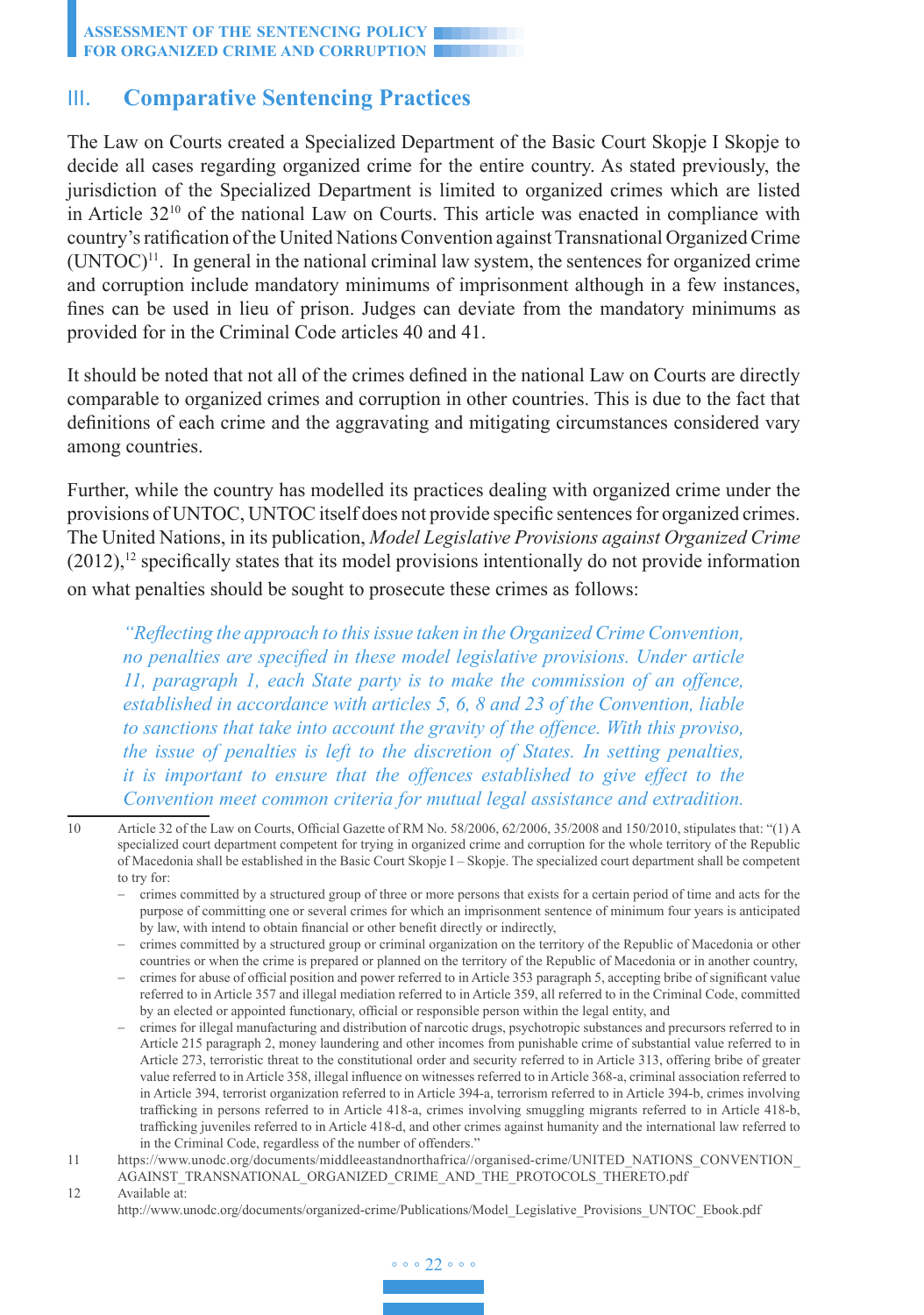*In many contexts, international cooperation, such as mutual legal assistance and extradition, will be provided only if the offence attracts a penalty of at least one year's imprisonment."<sup>13</sup>*

This section provides a comparative overview of other countries' definitions and approaches to organized crime which correspond to UNTOC's substantive provisions in articles 5, 6, 8, 23, and the additional protocols. The Criminal Codes used for this analysis were found on the United Nations' website's "Sherloc" search engine, which allows researchers and policymakers to look at other countries' legislation dealing with organized crime. This website is organized by cross referencing particular countries' codes provisions with the articles of UNTOC. The legislative search engine is available at **http://www.unodc.org/cld/index-sherloc.jspx** by selecting "database of legislation".

While it appears that the website is comprehensive, it is hard to know how often it is updated. Therefore, it is possible that the legislation available on this website has since been updated. Nonetheless, it is useful to note how other countries have incorporated provisions of UNTOC into their domestic law. This section is organized by comparing the national sentencing practices to those of other countries in regards to the Palermo protocols dealing with Trafficking in persons as well as the four main substantive articles of UNTOC (articles 5, 6, 8, and 23).

# *Palermo Conventions regarding Trafficking in Persons and Trafficking of Migrants*

The comparative analysis begins with the Palermo Conventions as crimes dealing with trafficking in persons are those most frequently adjudicated by the Specialized Department. The national Criminal Code regarding trafficking of humans includes mandatory minimums of 6 months, 4 years and 8 years while trafficking of children involves mandatory minimums of 4, 8 and 10 years depending on the circumstances surrounding the crime.

Many countries approach slavery and trafficking offenses seriously as reflected by high punishments. For example, the United States Code Title 18, section 1581 criminalizes the acts of anyone who holds or returns someone to peonage. The punishment is a fine or imprisonment of not more than 20 years or both. If the same offense involves death or includes *"kidnapping, attempt to kidnap or aggravated or attempted aggravated sexual abuse"* the punishment is a fine or imprisonment for any term of years including life imprisonment.

# *Migrant trafficking*

As in the former Yugoslav Republic of Macedonia, trafficking of migrants is also a significant problem in the United States. The United States Code Title 8, section 1324 criminalizes five specific actions under this crime in which the punishment increases with the defendant's knowing inducement of a migrant to enter the country. The penalties range from fines to a maximum of 20 years imprisonment. A term of any imprisonment or the death penalty is allowed if the migrant being trafficked dies during the trafficking. For fiscal years 2009 to 2013, federal immigration crimes which involved transport of migrants, but also re-entry after deportation, averaged about 18 months in prison.<sup>14</sup> While data from the United States

<sup>14</sup> This information is from the U.S. Sentencing Commission, 2009- 2013 Data files, USSCFY09-USSCFY13. An interac-



<sup>13</sup> Id. At page 25.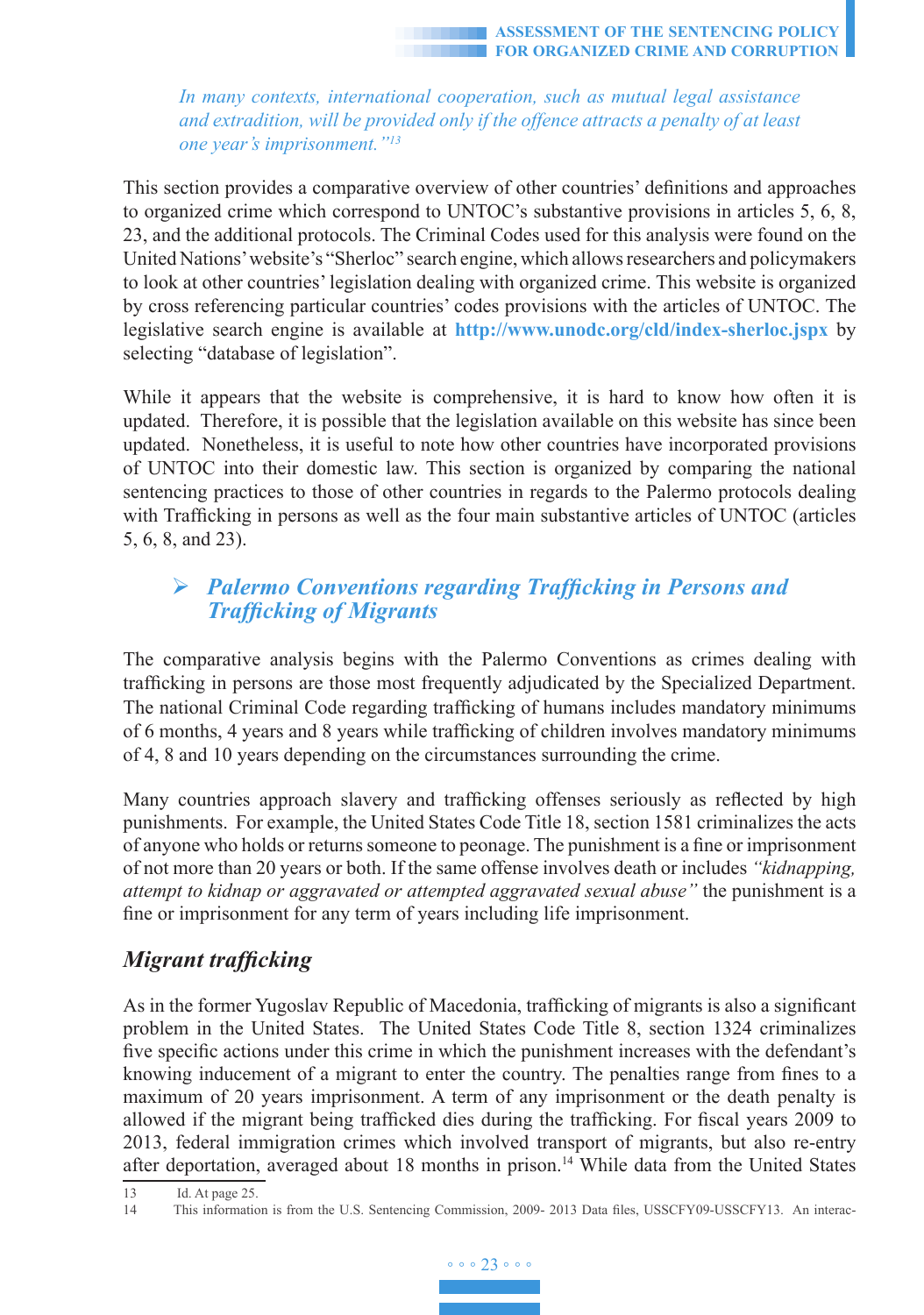Sentencing Commission, at first glance appears to prescribe high sentences for these crimes, in practice there are many exceptions allowing defendants to plead to lesser charges with lower punishments if they are first time offenders or assist law enforcement officials. For example, a "safety valve" provision exists, allowing courts to lower the time of imprisonment substantially if the defendant meets certain requirements or is a first time offender.

# *Child trafficking*

Much of the variation in treatment of trafficking in persons among countries revolves around whether the trafficking involved children and the definition of a child. Under a specific provision for sex trafficking of children, the US Code section 1591 criminalizes the use of force, fraud, coercion or benefits financially from any actions involving sex trafficking of minors. For these offenses, if the child is not yet 14 years of age the punishment is a fine and a minimum of 15 years to life. If the child is 14, but not yet 18 years of age the punishment is a fine and not less than 10 years imprisonment. If someone is involved in obstructing the enforcement of these criminal provisions, he or she faces not more than 20 years in prison. To succeed in a prosecution under this section "the Government need not prove that the defendant knew that the person had not attained the age of 18 years."

Similarly under the Croatian Criminal Code of 1998 amended in 2003, Article 175 provides the criminalization and punishment for trafficking in human beings and slavery. The provision provides:

*"[…] (1) Whoever, in violation of the rules of international law, uses force or threatens to use force or by fraud, kidnapping, abuse of position or authority solicits purchases, sells, hands over, transports, transfers, encourages or mediates in the buying, selling or handing over of another person or who conceals or receives a person in order to establish slavery or a similar relationship, forced labor or servitude, sexual abuse or illegal transplantation of parts of a human body, or who keeps a person in slavery or in a similar relationship shall be punished by imprisonment for one to ten years.[…]"* 

The Croatian Criminal Code raises the punishment if a child is involved ranging from 3 to 15 years. If the offenses above involve an individual involved in a criminal organization, "is committed against a larger number of persons" or causes death, the defendant faces a minimum sentence of 5 years up to life in prison.

# *UNTOC Article 5 - Criminalization of Participation in an Organized Crime*

UNTOC article 5 deals with conspiracy and participation in an organized criminal group. UNTOC requires that states criminalize either an agreement to commit a serious offense [UNTOC article  $5(1)(a)(i)$ ] or participation in activities of the criminal organization [UNTOC Art.  $5(1)(a)(ii)$ ] or both. Article  $5(1)(a)(i)$ , agreeing with one or more persons to commit a serious crime, requires the intentional entry into the agreement and that the agreement was made for the purpose of directly or indirectly obtaining financial or material benefit. Article  $5(1)(a)(ii)$  deals with conduct by a person towards an organized group with knowledge about

tive resource for comparison of various sentences by crime types under the United States federal system is available at: http://isb.ussc.gov/Login.

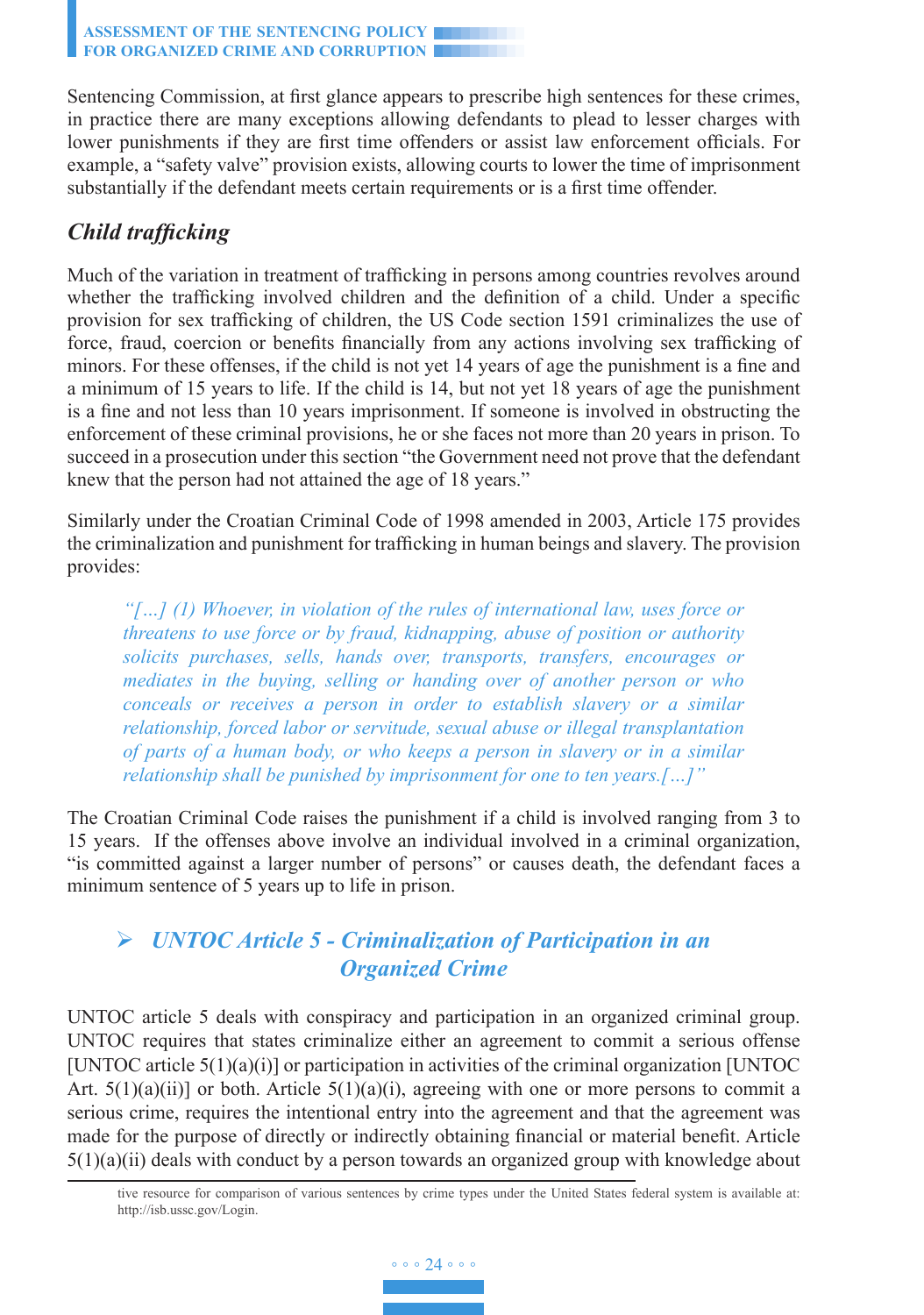that group's intentions.

Under UNTOC, organized criminal group is a structured group of three or more persons with the aim of direct or indirect financial or material benefit. It has been noted that the two options of criminalizing either the agreement to participate or only the actual participation in organized crime often reflect policy choices which diverge between common and civil law countries. Common law countries generally criminalize the act of conspiracy separately from actual participation in a crime. Civil law countries generally require direct participation for defining criminal culpability under this section.

In the UN's Model Legislative Provisions against Organized Crime, the authors emphasize that the criminal group must be formed for "financial or other material benefit" and as such terrorist and insurgent groups may not be covered by this definition if they do not seek financial or material gain, although it is possible that they are covered by other provisions such as when they are involved in other crimes such as drug trafficking.<sup>15</sup>

Across countries, definitions regarding organized criminal group vary widely. The UN Model Legislative Provisions Guide<sup>16</sup> lists several examples of how organized crime is defined in various countries. Article 394 of the national Criminal Code defines the crime of criminal organization and levels of culpability based on individual involvement and stipulates punishment ranges from 6 months to 10 years. Anyone who discloses a criminal association to law enforcement prior to the commission of the crime by an organized group will be acquitted.

Some countries have definitions of different types of organized crime groups and the punishment for involvement with these groups varies depending on the type of organized group as well as the individuals' level of actual participation in the group. For instance, the Albania Criminal Code distinguishes criminal organization (Article 333) from an established structured criminal group (Article 333A). The punishment varies depending on the individual's involvement with these two groups. For those who establish or lead a criminal organization, punishments range from 5 to 15 years while participation in such a group involves 4-8 years imprisonment. If fire arms are involved in either type of organization, sentences are increased by 1/3. For an established structured group, those who establish or lead such groups face 3-8 years of punishment, while those who participate in this same type of group receive 2-5 years of punishment. Additional convictions and punishments attach if the defined group actually commits a crime. In these instances, five additional years are added onto the underlying crimes sentence, not to exceed the maximum allowed by law. Further, the Albanian Criminal Code provides that organizing or leading a criminal organization for the purpose of illegal production or trafficking of narcotics can lead to a 10 to 20 year punishment.

Another approach used by some countries is to define crimes and punishments based on the individual's level of involvement in the crime. For example under the Bulgarian Criminal Code, Article 20, distinctions are made between perpetrators, abettors and accomplices as defined below:

<sup>16</sup> The guide is available at: http://www.unodc.org/documents/organized-crime/Publications/Model\_Legislative\_Provisions\_UNTOC\_Ebook.pdf



<sup>15</sup> See page 8, Model Legislative Provisions against Organized Crime, UN, 2012 http://www.unodc.org/documents/organized-crime/Publications/Model\_Legislative\_Provisions\_UNTOC\_Ebook.pdf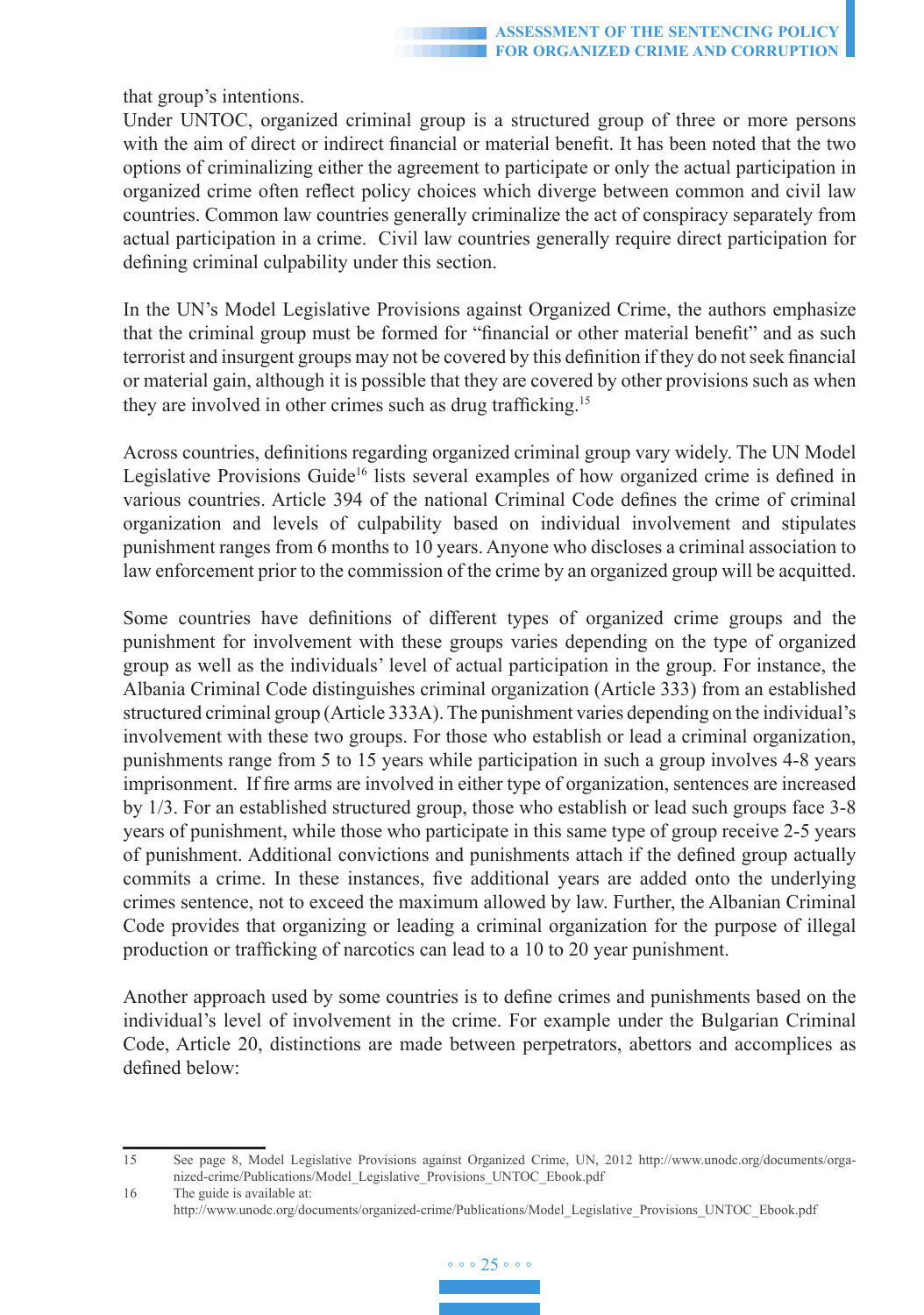*"Article 20 (1) Accomplices in the perpetration of intentional crime shall be: perpetrators, abettors and accessories. (2) A perpetrator shall be a person who took part in the perpetration itself of the crime. (3) An abettor shall be a person who intentionally incited another to commit a crime. (4) An accessory shall be a person who intentionally facilitated the perpetration of a crime through advice, explanations, promises to render assistance after the act, removal of obstacles, supply of means or in any other way."*

Under the Bulgarian Criminal Code, criminal culpability varies depending on individuals' level of involvement. Under article 21, those who form or lead an organized criminal group, face from 3 to 5 years in prison. Taking part, but not leading or organizing that same group requires only 1-6 years. If armed force is used, individuals who are leading the group can receive 5 to 15 years punishment while those who simply participate simply 3-10 years.

Another approach is that used by the United States under its federal code which distinguishes between principals and accessories after the fact (United States Code, Title 18, sections 2 and 3) and varies punishment based on involvement in the crime. Under the United States Code, punishments for accessories after the fact are as follows:

*"[…] Except as otherwise expressly provided by any Act of Congress, an accessory after the fact shall be imprisoned not more than one-half the maximum term of imprisonment or (notwithstanding section 3571) fined not more than one-half the maximum fine prescribed for the punishment of the principal, or both; or if the principal is punishable by life imprisonment or death, the accessory shall be imprisoned not more than 15 years.[…]"*

# *UNTOC Article 6 - Criminalization of the Laundering of Proceeds of Crime*

UNTOC Article 6 deals specifically with money laundering. The national Law on Courts and Criminal Code incorporate UNTOC Article 6 into the country's domestic law. Under Article 272 of the Criminal Code, the money laundering offenses have punishments which range from three months to 10 years and culpable legal entities are fined.

It should be noted that some countries incorporate crimes involving money laundering within their criminal codes, while others have separate money laundering statutes dealing with many facets of laundering, such as banking, mutual assistance, etc. For example, Serbia has the following listed codes for money laundering: (Law on the National Bank of Serbia 2004; Law on the Prevention of Money Laundering and the Financing of Terrorism 2009; Law on Payment Transactions 2004; Law on Seizure and Confiscation of the Proceeds of Crime 2008; Criminal Procedure Code 2006; Law on Mutual Legal Assistance in Criminal Matters 2008; Law on the Liability of Legal Entities for Criminal Offences 2008; Law on Investment Funds 2009; Act on Associations 1990)

◦ ◦ ◦ 26 ◦ ◦ ◦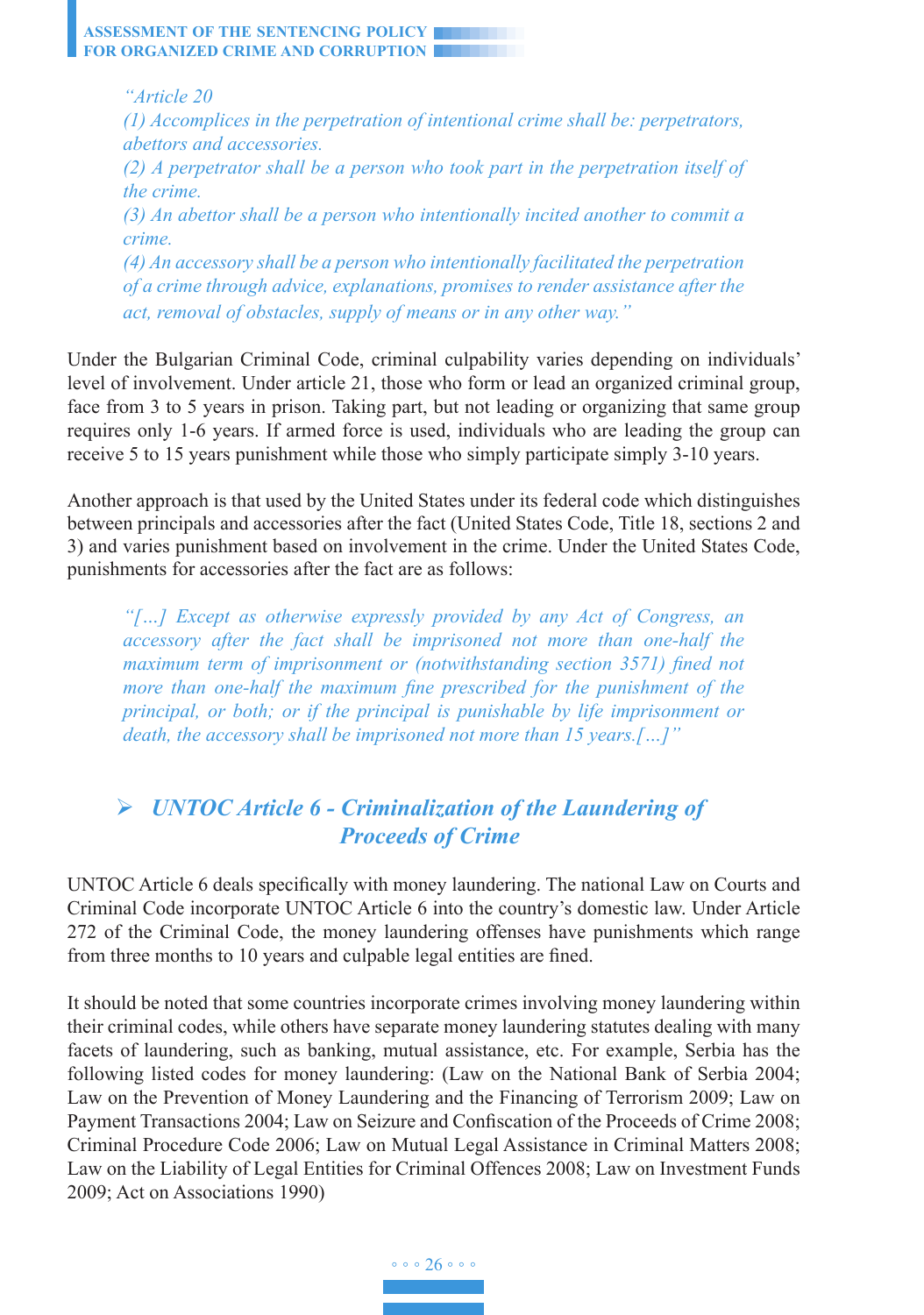Serbia's Criminal Code of 2006, Article 231 deals specifically with money laundering offenses. This article specifies four specific offenses regarding money laundering all with different sentences paraphrased as follows:

| <b>Crime defined</b>                                                                                                                                                     | <b>Penalty for offense</b>                                       |
|--------------------------------------------------------------------------------------------------------------------------------------------------------------------------|------------------------------------------------------------------|
| (1) Converting or transferring property knowing that it<br>comes from a criminal offense "with intent to conceal or<br>misrepresent the unlawful origin of the property" | 6 months to 5 years imprisonment<br>Seizure of money or property |
| $(2)$ if money in paragraph $(1)$ exceeds 1,500 dinars                                                                                                                   | 1 to 10 years imprisonment<br>Seizure of money or property       |
| (3) If in offense 1 or 2, person "could have been aware or<br>should have been aware that the property represents pro-<br>ceeds acquired by criminal offence"            | Up to 3 years imprisonment<br>Seizure of money or property       |
| 4) Officer of legal entity that commits offense                                                                                                                          | Seizure of money or property                                     |

### **Table 11. Serbia's Criminal Code Article 231 for Money Laundering**

The Croatian Criminal Code 1998 as amended through 2003 provides a similar scheme as that of Serbian Criminal Code article 279. The Croatian Code provides:

## **Table 12. Croatia's Criminal Code for Money Laundering**

| <b>Crime</b> defined                                                                                                                                                                                                                                                               | <b>Penalty for offense</b>                                    |
|------------------------------------------------------------------------------------------------------------------------------------------------------------------------------------------------------------------------------------------------------------------------------------|---------------------------------------------------------------|
| (1) Whoever, in banking, financial or other economic oper-<br>ations, invests, takes over, exchanges or otherwise conceals<br>the true source of money, objects or rights procured by mon-<br>ey which he knows to be acquired by a criminal offense: six<br>months to five years. | 6 months to 5 years imprisonment<br>Forfeit money or property |
| (2) For those who possess the property mentioned in para-<br>graph (1) and know its origin: six months to five years.                                                                                                                                                              | 6 months to 5 years imprisonment<br>Forfeit money or property |
| (3) Whoever commits the criminal offense referred to in para-<br>graphs 1 and 2 of this Article as a member of a group or a<br>criminal organization shall be punished by imprisonment for<br>one to ten years                                                                     | 1 to ten years imprisonment<br>Forfeit money or property      |
| (4) Negligence in regards to origin of property:                                                                                                                                                                                                                                   | 3 months to 3 years imprisonment<br>Forfeit money or property |

# *UNTOC Article 8 - Criminalization of Corruption*

UNTOC article 8 deals specifically with corruption of officials. The crimes in this category deal with accepting a bribe or accepting money for unlawful influence or giving a bribe. Table 14 below shows some variations in criminal codes among 3 former Yugoslav countries, namely former Yugoslav Republic of Macedonia, Croatia and Serbia. The former Yugoslav republics' approaches and punishments are strikingly similar, perhaps due to the time of

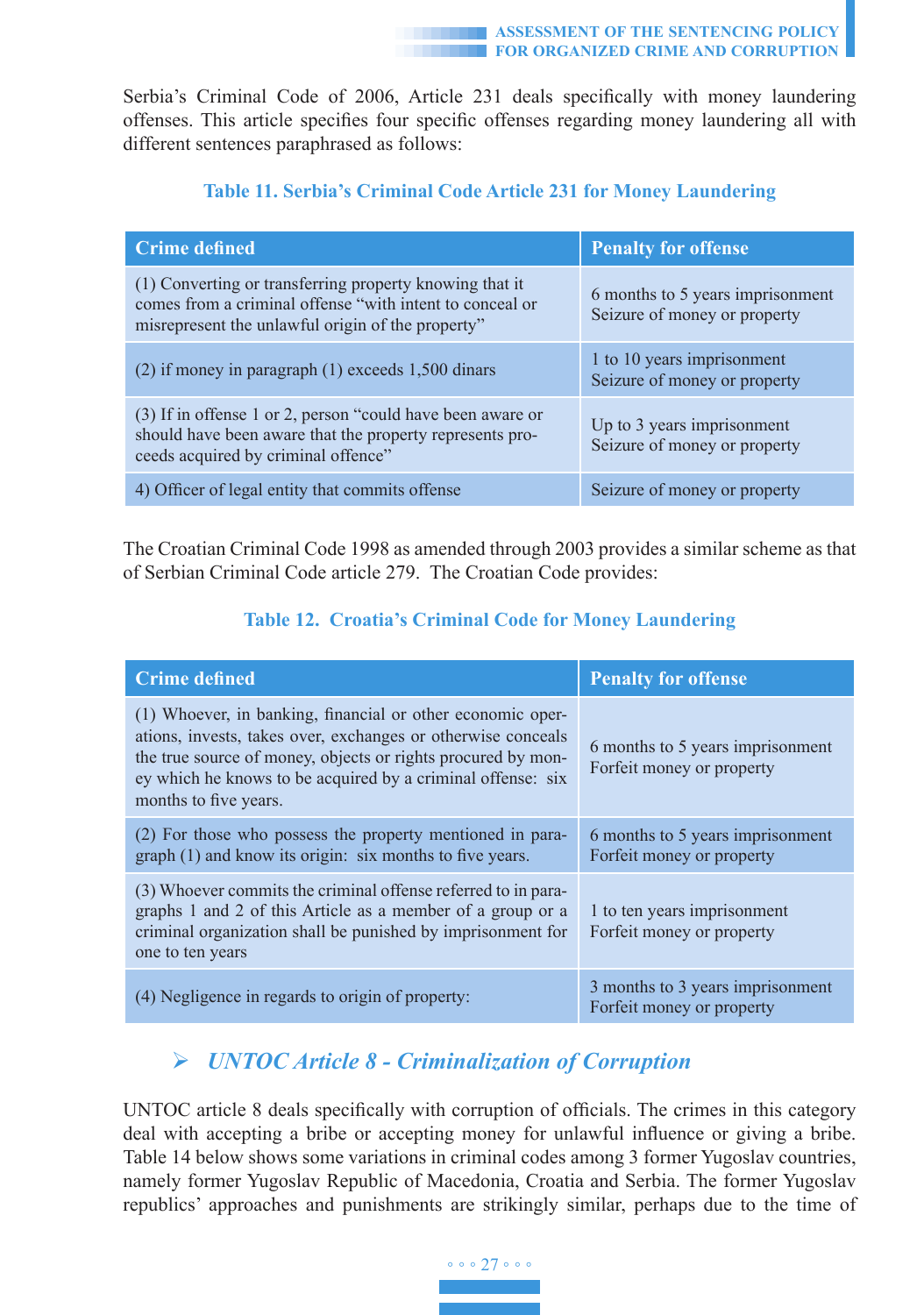adoption and shared traits of the region. These codes differentiate between whether an official who is bribed or unlawfully influenced is acting within or outside of his or her official duties.

In comparison, the United States Code is somewhat different in that it distinguishes between whether acts are done corruptly or not. Acts where corruption is not proven have lower sentences. The U.S Code allows fines which are tied to the value of the money involved in the crime. Further, the punishment can be a fine, imprisonment, or both. When prison time attaches for corrupt acts, the mandatory minimums are notably longer than those of the former Yugoslav republics. When imprisonment is ordered, criminal defendants under the United States Code face a minimum of 15 years for accepting and giving a bribe and undue influence when acts are done corruptly. Such stiff sentences may reflect the United States long and difficult history with organized crime. If the bribe does not involve corrupt acts then defendants can only receive a maximum sentence of 2 years.

| <b>UNTOC</b><br><b>Article 8</b>                          | <b>National</b><br><b>Criminal Code</b>                                                                                                                                | <b>Croatia</b><br><b>Criminal Code</b>                                                                           | <b>Serbia</b><br><b>Criminal Code</b>                                                                                                                                                                                                       | <b>United States Code Title</b><br>8 crimes and criminal<br>procedure USC title 18<br>section 201                                                                                                                                                                                                                                                                    |
|-----------------------------------------------------------|------------------------------------------------------------------------------------------------------------------------------------------------------------------------|------------------------------------------------------------------------------------------------------------------|---------------------------------------------------------------------------------------------------------------------------------------------------------------------------------------------------------------------------------------------|----------------------------------------------------------------------------------------------------------------------------------------------------------------------------------------------------------------------------------------------------------------------------------------------------------------------------------------------------------------------|
| <b>Accepting a</b><br><b>bribe</b>                        | Article 357<br>$\blacksquare$ 3 m. - 10 years<br>Variation depends on<br>whether official per-<br>forming duty should or<br>should not perform<br>• Legal entity fined | Article 347<br>$\bullet$ 6 m. – 8 years<br>Variation same as<br>former<br>Yugoslav<br>Republic of Mace-<br>donia | Article 367<br>$\bullet$ 2 to 12 years for<br>bribe for official<br>act that should<br>not perform<br>■ 2 to 18 if bribe<br>for official act<br>should perform<br>■ 3 to 15 years if<br>involves work<br>for someone en-<br>forcing the law | Article 201<br>If acts done "corruptly":<br>Fined not more than 3 x the<br>monetary equivalent of the<br>value or imprisonment for<br>$\leq$ 15 years or both & may<br>be disqualified from hold-<br>ing any office "of honor,<br>trust, or profit under the<br>US.<br>If acts not done "corrupt-<br>$\mathrm{lv}$ ":<br>imprisoned not $>2$<br>years, fined or both |
| <b>Accepting a</b><br>reward for<br>unlawful<br>influence | Article 359<br>$\blacksquare$ 1-10 years<br>• Legal entity fined                                                                                                       |                                                                                                                  | Article 366<br>$\bullet$ 6 months to 5<br>years                                                                                                                                                                                             | Article 201<br>• If acts done "corruptly":<br>Fined not more than 3x the<br>monetary equivalent of the<br>value or imprisonment for<br>$\leq$ 15 years or both & may<br>be disqualified from hold-<br>ing any office "of honor,<br>trust, or profit under the<br>US.<br>If acts not done "corrupt-<br>imprisoned not $>2$<br>$\mathbf{v}$ ":<br>years, fined or both |

### **Table 13. Comparison of Criminal Codes for Corruption**

◦ ◦ ◦ 28 ◦ ◦ ◦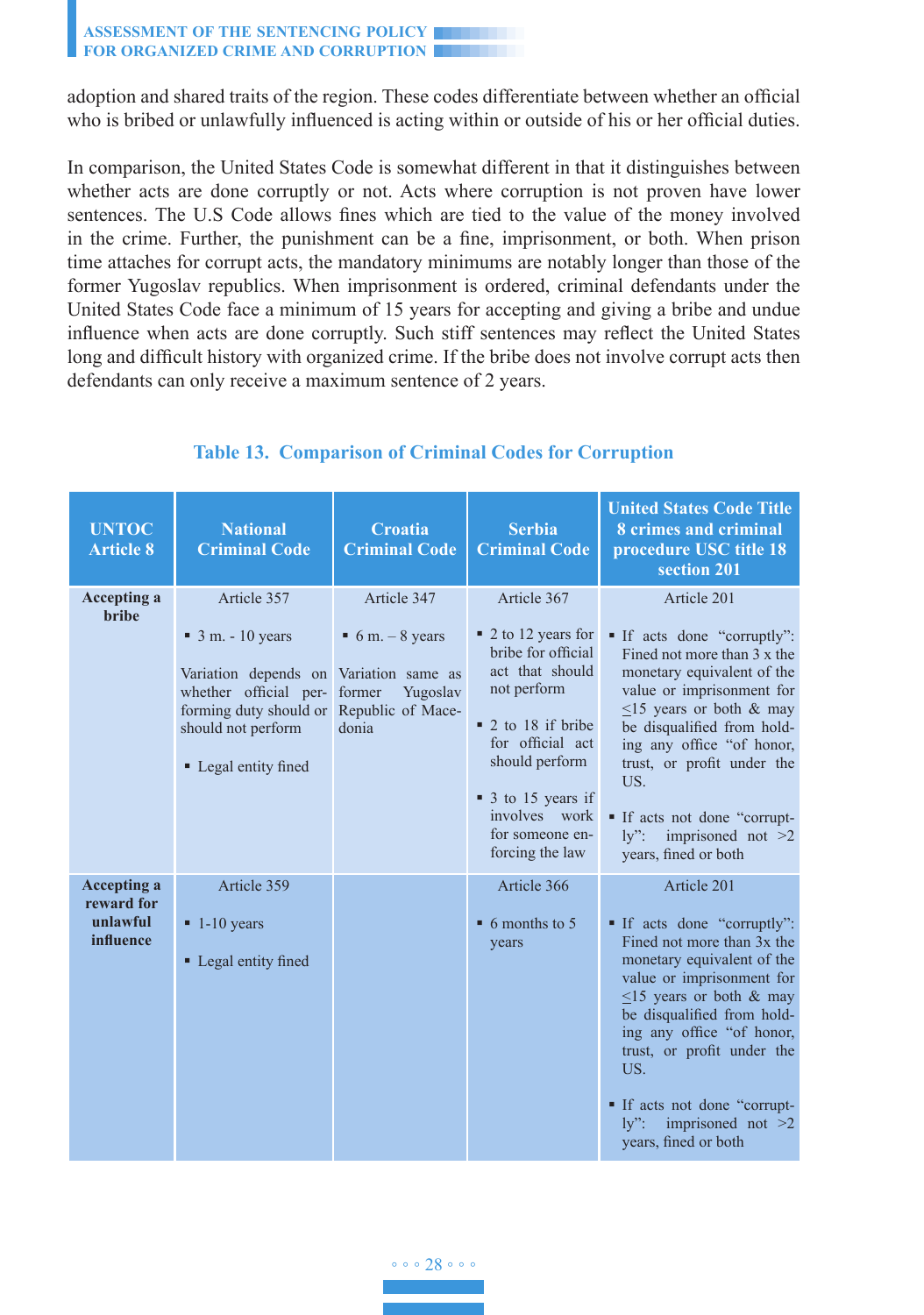| Giving a<br><b>bribe</b> | Article 358              | Article 348                                                                | Article 368                                           | Article 201                                                                                   |
|--------------------------|--------------------------|----------------------------------------------------------------------------|-------------------------------------------------------|-----------------------------------------------------------------------------------------------|
|                          | $\blacksquare$ 1-5 years | $\blacksquare$ 3 months to 3<br>years if official                          | $\bullet$ 6 months to<br>5 years for                  | • If acts done "corruptly":<br>Fined not more than 3x the                                     |
|                          | • Legal entity fined     | should perform<br>the duty                                                 | official act that<br>should not be<br>performed       | monetary equivalent of the<br>value or imprisonment for<br>$\leq$ 15 years or both & may      |
|                          |                          | $\bullet$ 6 months to 5<br>vears if official<br>should not<br>perform duty | At least 3 years<br>for official at<br>that should be | be disqualified from hold-<br>ing any office "of honor,<br>trust, or profit" under the<br>US. |
|                          |                          |                                                                            | performed                                             | If acts not done "corrupt-<br>ly": imprisoned not $>2$<br>years, fined or both                |

# *UNTOC Article 23 - Criminalization of Obstruction of Justice*

UNTOC Article 23 deals with the obstruction of justice in all government proceedings related to offenses in UNTOC articles 5, 6, 8, and 23 and other serious crimes and offenses related to the protocols. UNTOC 23(a) requires use of force, threat, intimidation, promise, offer or undue advantage to a person. The conduct must be intentional with the purpose of inducing false testimony. Article 23(b) requires use of force, threats or intimidations with the intent to interfere with law enforcement, prosecution or judicial authorities.

| <b>UNTOC</b><br><b>Article 23</b> | <b>National</b><br><b>Criminal</b><br>Code | <b>Croatia</b><br><b>Criminal Code</b> | <b>Serbia</b><br><b>Criminal Code</b>                                                                                                                                                                                                                          | <b>United States code. Title</b><br>8 crimes and criminal<br>procedure USC title 18<br>section 201                                                                                                                                                                                                                                  |
|-----------------------------------|--------------------------------------------|----------------------------------------|----------------------------------------------------------------------------------------------------------------------------------------------------------------------------------------------------------------------------------------------------------------|-------------------------------------------------------------------------------------------------------------------------------------------------------------------------------------------------------------------------------------------------------------------------------------------------------------------------------------|
| <b>Illegal</b><br>influence of    | Article 368-a                              | Article 209                            | Article 336b                                                                                                                                                                                                                                                   | Article 201                                                                                                                                                                                                                                                                                                                         |
| witnesses                         | $\blacksquare$ 1-10 years                  | $1-5$ years                            | $\blacksquare$ Not more than 3<br>years if involves<br>judge or judicial<br>officer.<br>$\bullet$ 6 months to 5<br>years if involves<br>prosecutor<br>$\blacksquare$ 1 to 8 years if<br>involves weapon<br>$\bullet$ 2 to 8 years if<br>grave bodily<br>injury | ■ If acts done "corruptly":<br>Fined not more than 3x the<br>monetary equivalent to the<br>value or imprisonment for<br>$\leq$ 15 years or both & may be<br>disqualified from holding<br>any office "of honor, trust,<br>or profit" under the US.<br>If acts not done "corrupt-<br>ly": imprisoned not $>2$<br>years, fined or both |

### **Table 14. Comparison of Criminal Codes for Obstruction of Justice**

Other countries have taken slightly different approaches to that of the former Yugoslav Republic of Macedonia. The Criminal Code of Canada (1985), article 423, has an offense for intimidation of a group of people or the public to impede the administration of criminal justice, a justice system participant to impede his or her duties, and a journalist to impede the transmission of information. The Code also lists specific types of conduct such as violence,

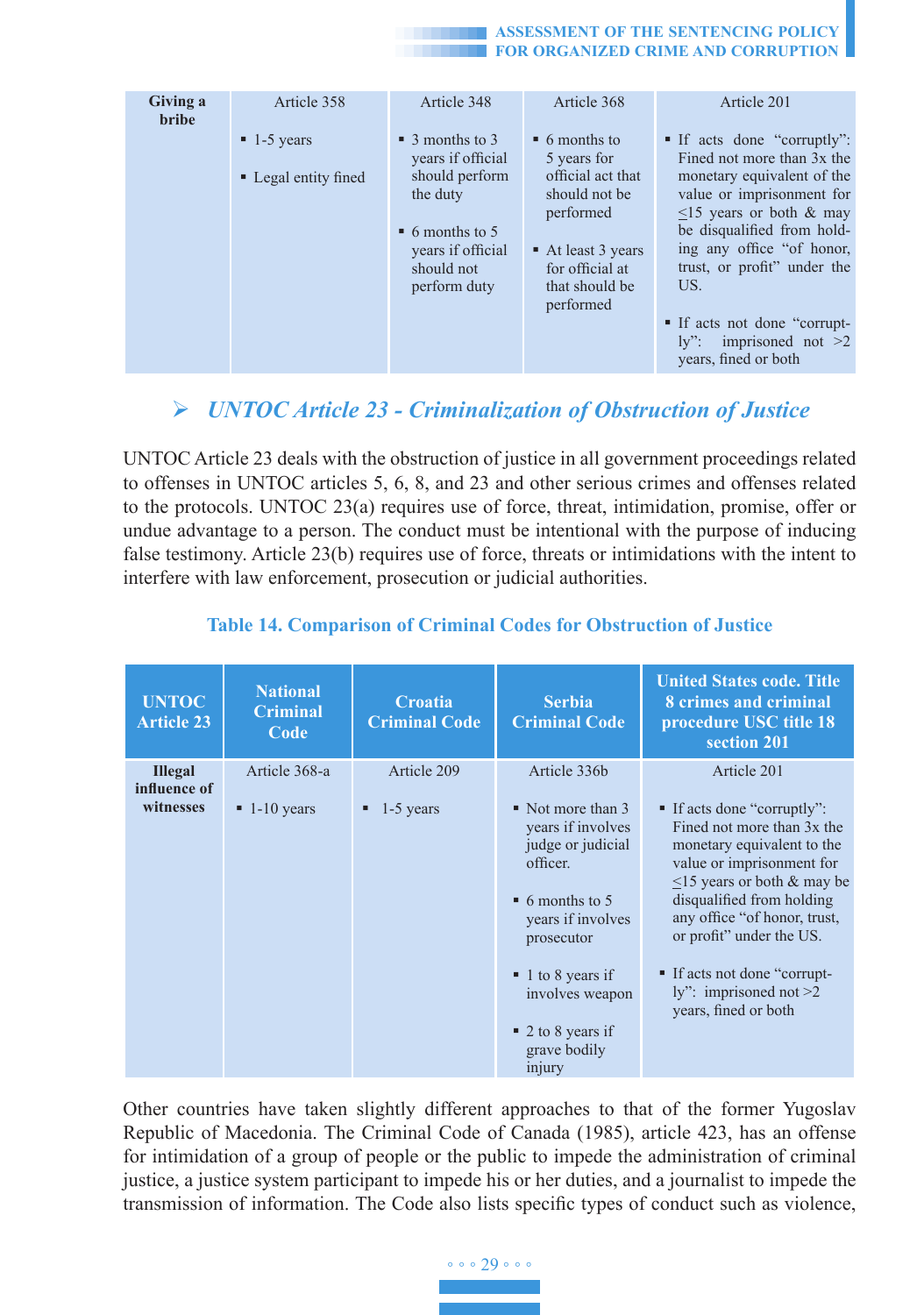threats, repeated following of a person or repeated communication and watching a person. The punishment under this Code provision is not greater than 14 years.

The French Code of 2000, article 434-8 criminalizes similar conduct with the purpose of "influencing behavior" in a justice official's duties. This offense has a punishment of 2 years and a fine of 30,000 Euros. If the intimidation involves a death threat or threat to property, the penalty increases to 5 years and 75,000 euros. If the intimidation is used so that the official abuses his actual authority the punishment is 10 years imprisonment and a fine of 150,000 euros. A lesser punishment of 3 years and 45,000 Euros is envisioned if the threats or actions are used to persuade someone to provide false testimony or evidence. UNTOC article 11 provides consideration for aggravating and mitigating factors in punishments for obstruction of justice.

# *Closing Observations*

The Specialized Department is focused on adjudicating cases involving organized crime and corruption. Although the Department has jurisdiction over a wide range of offenses, the majority of its work involves cases in which defendants are convicted of migrant trafficking. The analysis has revealed that the Department's sentences for these crimes are slightly below their average prescribed minimums. The Department and policymakers **should review their procedures and processes involving the punishments for these crimes and ensure that the punishments are consistent with goals of proportionality in sentencing, deterrence, and retribution**. The comparative analysis in general shows **that the country's approach to organized crime and corruption is in line with the mandates of UNTOC** and similar to other countries in the region.

It is noteworthy that the country has one Department adjudicate all cases involving organized crime and corruption. This ensures that defendants and cases are treated similarly throughout the country and avoids some of the problems which occur in other countries where national law is applied differently depending on the location of the crime.

While this analysis has provided information regarding the Department's practices, **the Department itself should continue to collect data on its cases and analyze its practices after the introduction of the plea bargain procedure and over time**.

◦ ◦ ◦ 30 ◦ ◦ ◦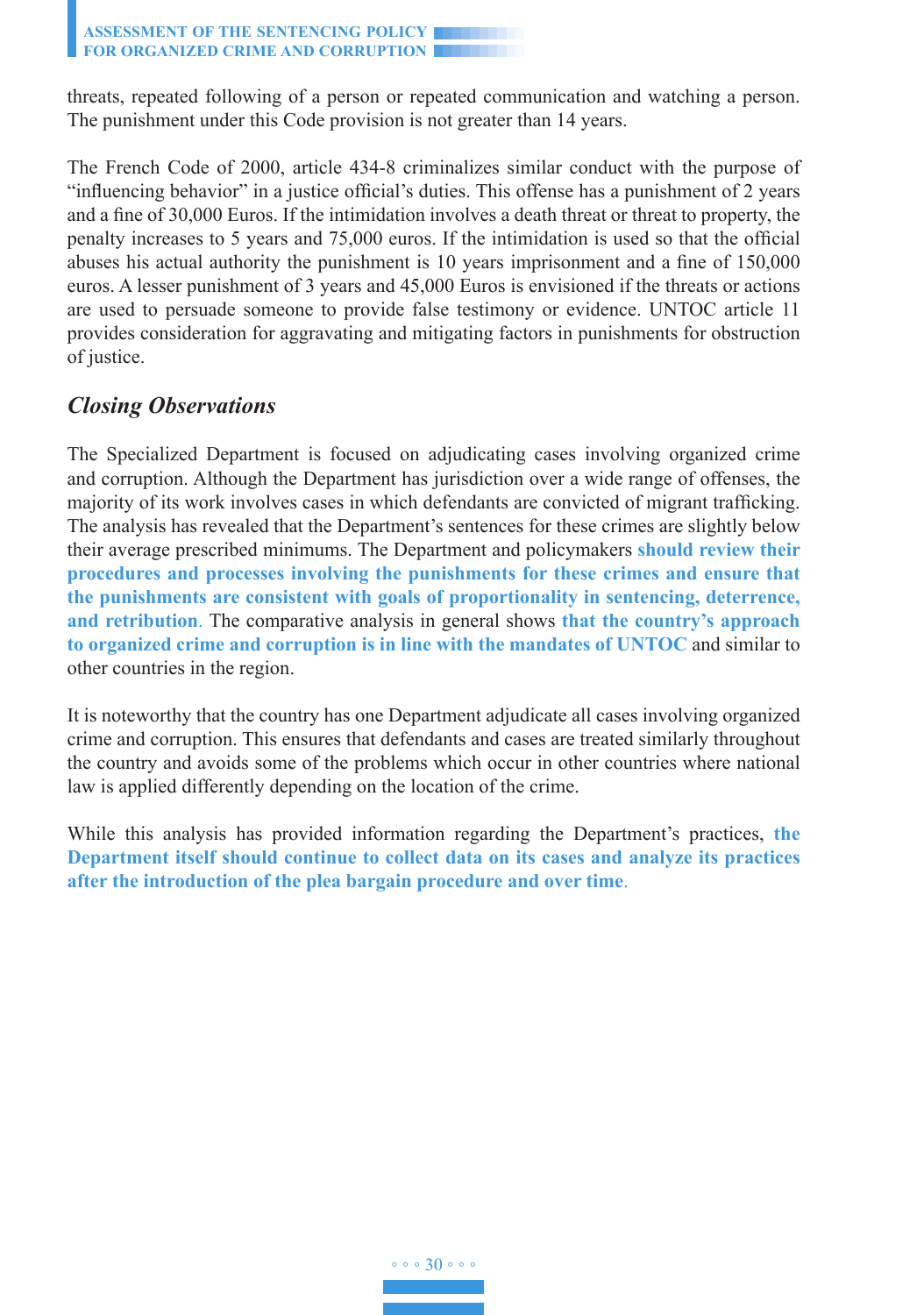

**Annexes**

**Appendix 1: Questionnaire**

**Appendix 2: Number and Percent of Defendants, by Criminal Conviction**

**Appendix 3: Number and Percent of Defendants, by length of imprisonment**

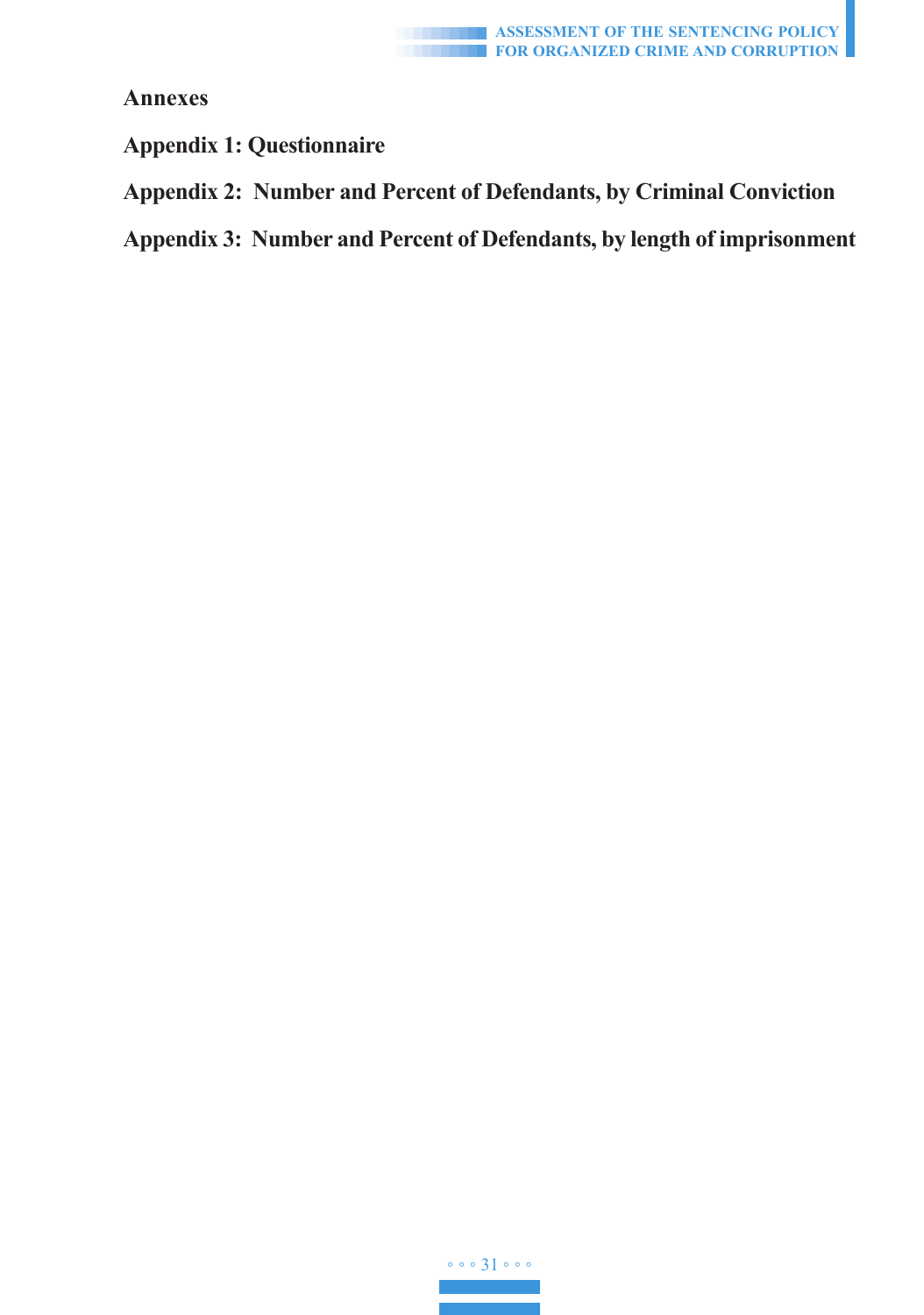# **Annex 1: Questionnaire**

| <b>Mission to Skopie</b> |
|--------------------------|
|--------------------------|

 $\Box$ 



|   |                                         | <b>FORM FOR FINAL JUDGMENTS IN CASES RELATED TO ORGANIZED</b><br><b>CRIME AND CORRUPTION</b>                      |
|---|-----------------------------------------|-------------------------------------------------------------------------------------------------------------------|
|   | KOK br.                                 | Basic Court Skopje 1 - Specialized court department for adju-<br>dicating cases of organized crime and corruption |
|   | a) total No. of defendants              | b) defendant No.                                                                                                  |
| 1 | Type of criminal act                    | (Enter the article and the paragraph of the Criminal Code)                                                        |
| 2 | ed, then provide details in 36 "Other") | Sentence prescribed by Law (encircle one answer. If the foreseen sentence is not list-                            |
|   |                                         | 1. Imprisonment of at least one year up to 15 years                                                               |
|   |                                         | 2. Imprisonment of at least three years up to 15 years                                                            |
|   |                                         | 3. Imprisonment of at least four years up to 15 years                                                             |
|   |                                         | 4. Imprisonment of at least five years up to 15 years                                                             |
|   |                                         | 5. Imprisonment of at least eight years up to 15 years                                                            |
|   |                                         | 6. Imprisonment of at least ten years up to 15 years                                                              |
|   |                                         | 7. Imprisonment of at least ten years or a lifetime                                                               |
|   |                                         | 8. Imprisonment from three months to three years                                                                  |
|   |                                         | 9. Imprisonment from three months to five years                                                                   |
|   |                                         | 10. Imprisonment from six months to three years                                                                   |
|   |                                         | 11. Imprisonment from six months to three years and fine                                                          |
|   |                                         | 12. Imprisonment from six months to five years                                                                    |
|   |                                         | 13. From six months to five years and fine                                                                        |
|   | 14. Of one to five years                |                                                                                                                   |
|   | 15. Of one to five years and fine       |                                                                                                                   |
|   | 16. Of one to eight years               |                                                                                                                   |
|   | 17. Of one to ten years                 |                                                                                                                   |
|   | 18. Of three years to five years        |                                                                                                                   |
|   | 19. Of three years to eight years       |                                                                                                                   |
|   | 20. Of three years to ten years         |                                                                                                                   |
|   | 21. Of five years to eight years        |                                                                                                                   |

◦ ◦ ◦ 32 ◦ ◦ ◦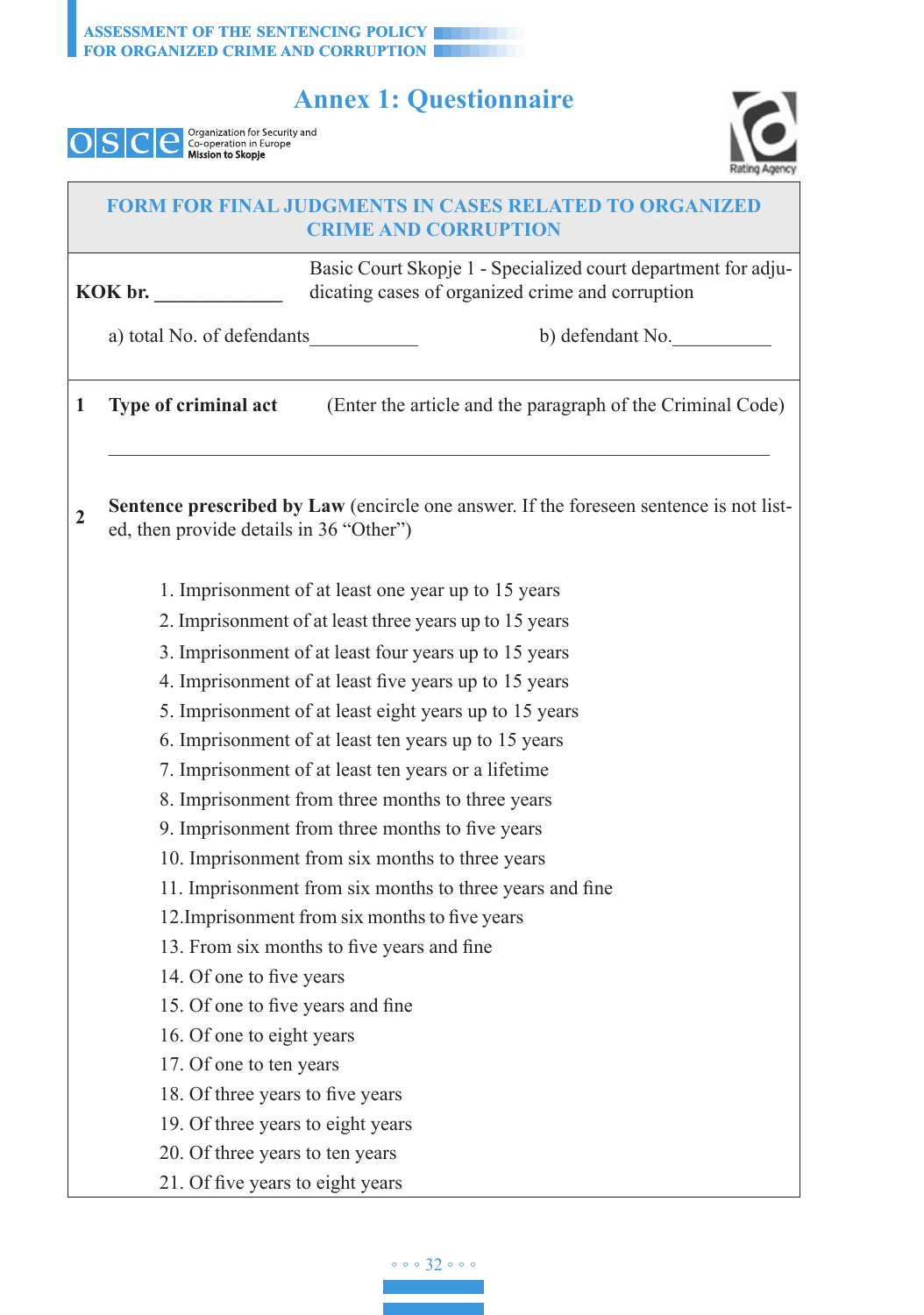| 22. Of five years to ten years<br>23. Fine<br>24. A fine or imprisonment up to three months<br>25. A fine or imprisonment of three months to one year<br>26. A fine or imprisonment of six months<br>27. A fine or imprisonment of six months to five years<br>28. A fine or imprisonment of one year<br>29. A fine and imprisonment of one to five years<br>30. A fine or imprisonment of up to three years<br>31. Fine or imprisonment of at least three years<br>32. Fine and imprisonment for at least four years<br>33. Ban on performing profession, activity or duty<br>34. Prohibition on the use of motor vehicle<br>35. Expulsion of an alien from the country<br>36. Other<br>Sentence given (FIRST INSTANCE) (encircle and fill in details from the verdict)<br>1. convicting judgment prison<br><u> 1989 - Johann Barbara, martxa eta idazlea (h. 1989).</u><br>5. acquitting judgement<br>6. refusing judgement<br>7. Plea bargaining for the criminal sanction __<br>8. Excerpts from the explanation pertaining to sentence given<br>Sentence given (SECOND INSTANCE) (encircle and fill in details from the verdict)<br>1. convicting judgement prison<br>3. alternative measure |   |  |
|---------------------------------------------------------------------------------------------------------------------------------------------------------------------------------------------------------------------------------------------------------------------------------------------------------------------------------------------------------------------------------------------------------------------------------------------------------------------------------------------------------------------------------------------------------------------------------------------------------------------------------------------------------------------------------------------------------------------------------------------------------------------------------------------------------------------------------------------------------------------------------------------------------------------------------------------------------------------------------------------------------------------------------------------------------------------------------------------------------------------------------------------------------------------------------------------------|---|--|
|                                                                                                                                                                                                                                                                                                                                                                                                                                                                                                                                                                                                                                                                                                                                                                                                                                                                                                                                                                                                                                                                                                                                                                                                   |   |  |
|                                                                                                                                                                                                                                                                                                                                                                                                                                                                                                                                                                                                                                                                                                                                                                                                                                                                                                                                                                                                                                                                                                                                                                                                   |   |  |
|                                                                                                                                                                                                                                                                                                                                                                                                                                                                                                                                                                                                                                                                                                                                                                                                                                                                                                                                                                                                                                                                                                                                                                                                   |   |  |
|                                                                                                                                                                                                                                                                                                                                                                                                                                                                                                                                                                                                                                                                                                                                                                                                                                                                                                                                                                                                                                                                                                                                                                                                   |   |  |
|                                                                                                                                                                                                                                                                                                                                                                                                                                                                                                                                                                                                                                                                                                                                                                                                                                                                                                                                                                                                                                                                                                                                                                                                   |   |  |
|                                                                                                                                                                                                                                                                                                                                                                                                                                                                                                                                                                                                                                                                                                                                                                                                                                                                                                                                                                                                                                                                                                                                                                                                   |   |  |
|                                                                                                                                                                                                                                                                                                                                                                                                                                                                                                                                                                                                                                                                                                                                                                                                                                                                                                                                                                                                                                                                                                                                                                                                   |   |  |
|                                                                                                                                                                                                                                                                                                                                                                                                                                                                                                                                                                                                                                                                                                                                                                                                                                                                                                                                                                                                                                                                                                                                                                                                   |   |  |
|                                                                                                                                                                                                                                                                                                                                                                                                                                                                                                                                                                                                                                                                                                                                                                                                                                                                                                                                                                                                                                                                                                                                                                                                   |   |  |
|                                                                                                                                                                                                                                                                                                                                                                                                                                                                                                                                                                                                                                                                                                                                                                                                                                                                                                                                                                                                                                                                                                                                                                                                   |   |  |
|                                                                                                                                                                                                                                                                                                                                                                                                                                                                                                                                                                                                                                                                                                                                                                                                                                                                                                                                                                                                                                                                                                                                                                                                   |   |  |
|                                                                                                                                                                                                                                                                                                                                                                                                                                                                                                                                                                                                                                                                                                                                                                                                                                                                                                                                                                                                                                                                                                                                                                                                   |   |  |
|                                                                                                                                                                                                                                                                                                                                                                                                                                                                                                                                                                                                                                                                                                                                                                                                                                                                                                                                                                                                                                                                                                                                                                                                   |   |  |
|                                                                                                                                                                                                                                                                                                                                                                                                                                                                                                                                                                                                                                                                                                                                                                                                                                                                                                                                                                                                                                                                                                                                                                                                   |   |  |
|                                                                                                                                                                                                                                                                                                                                                                                                                                                                                                                                                                                                                                                                                                                                                                                                                                                                                                                                                                                                                                                                                                                                                                                                   |   |  |
|                                                                                                                                                                                                                                                                                                                                                                                                                                                                                                                                                                                                                                                                                                                                                                                                                                                                                                                                                                                                                                                                                                                                                                                                   | 3 |  |
|                                                                                                                                                                                                                                                                                                                                                                                                                                                                                                                                                                                                                                                                                                                                                                                                                                                                                                                                                                                                                                                                                                                                                                                                   |   |  |
|                                                                                                                                                                                                                                                                                                                                                                                                                                                                                                                                                                                                                                                                                                                                                                                                                                                                                                                                                                                                                                                                                                                                                                                                   |   |  |
|                                                                                                                                                                                                                                                                                                                                                                                                                                                                                                                                                                                                                                                                                                                                                                                                                                                                                                                                                                                                                                                                                                                                                                                                   |   |  |
|                                                                                                                                                                                                                                                                                                                                                                                                                                                                                                                                                                                                                                                                                                                                                                                                                                                                                                                                                                                                                                                                                                                                                                                                   |   |  |
|                                                                                                                                                                                                                                                                                                                                                                                                                                                                                                                                                                                                                                                                                                                                                                                                                                                                                                                                                                                                                                                                                                                                                                                                   |   |  |
|                                                                                                                                                                                                                                                                                                                                                                                                                                                                                                                                                                                                                                                                                                                                                                                                                                                                                                                                                                                                                                                                                                                                                                                                   |   |  |
|                                                                                                                                                                                                                                                                                                                                                                                                                                                                                                                                                                                                                                                                                                                                                                                                                                                                                                                                                                                                                                                                                                                                                                                                   |   |  |
|                                                                                                                                                                                                                                                                                                                                                                                                                                                                                                                                                                                                                                                                                                                                                                                                                                                                                                                                                                                                                                                                                                                                                                                                   |   |  |
|                                                                                                                                                                                                                                                                                                                                                                                                                                                                                                                                                                                                                                                                                                                                                                                                                                                                                                                                                                                                                                                                                                                                                                                                   |   |  |
|                                                                                                                                                                                                                                                                                                                                                                                                                                                                                                                                                                                                                                                                                                                                                                                                                                                                                                                                                                                                                                                                                                                                                                                                   |   |  |
|                                                                                                                                                                                                                                                                                                                                                                                                                                                                                                                                                                                                                                                                                                                                                                                                                                                                                                                                                                                                                                                                                                                                                                                                   |   |  |
|                                                                                                                                                                                                                                                                                                                                                                                                                                                                                                                                                                                                                                                                                                                                                                                                                                                                                                                                                                                                                                                                                                                                                                                                   |   |  |
|                                                                                                                                                                                                                                                                                                                                                                                                                                                                                                                                                                                                                                                                                                                                                                                                                                                                                                                                                                                                                                                                                                                                                                                                   |   |  |
|                                                                                                                                                                                                                                                                                                                                                                                                                                                                                                                                                                                                                                                                                                                                                                                                                                                                                                                                                                                                                                                                                                                                                                                                   |   |  |
|                                                                                                                                                                                                                                                                                                                                                                                                                                                                                                                                                                                                                                                                                                                                                                                                                                                                                                                                                                                                                                                                                                                                                                                                   | 4 |  |
|                                                                                                                                                                                                                                                                                                                                                                                                                                                                                                                                                                                                                                                                                                                                                                                                                                                                                                                                                                                                                                                                                                                                                                                                   |   |  |
|                                                                                                                                                                                                                                                                                                                                                                                                                                                                                                                                                                                                                                                                                                                                                                                                                                                                                                                                                                                                                                                                                                                                                                                                   |   |  |
|                                                                                                                                                                                                                                                                                                                                                                                                                                                                                                                                                                                                                                                                                                                                                                                                                                                                                                                                                                                                                                                                                                                                                                                                   |   |  |
|                                                                                                                                                                                                                                                                                                                                                                                                                                                                                                                                                                                                                                                                                                                                                                                                                                                                                                                                                                                                                                                                                                                                                                                                   |   |  |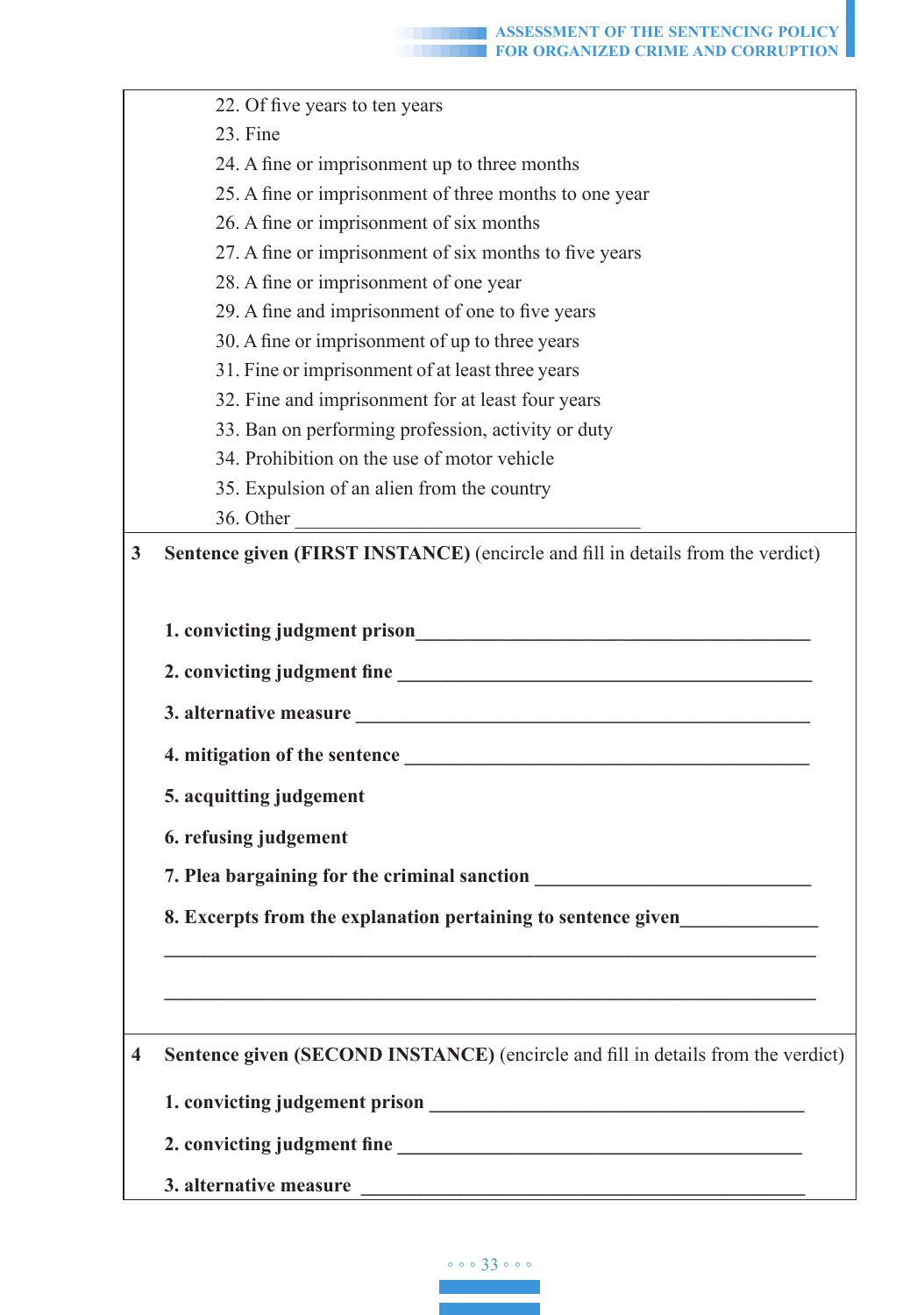| 5. acquitting judgement<br>6. refusing judgement<br>Mitigating circumstances (multiple answers may be encircled)<br>5<br>for the family and dependents, a single provider, etc.)<br>3. Previous criminal convictions<br>4. No procedure pending for other crimes<br>5. Absence of harmful effects<br>6. Damaged party does not require damage and does not join prosecution<br>of traffic)<br>8. Confession of the defendant, expressed feelings of guilt and remorse<br>9. The act was committed by negligence<br>6<br><b>Aggravating circumstances</b><br>1. The danger of such crimes<br>2. Frequency of execution of acts<br>3. The degree of criminal liability of the defendant<br>4. The manner of execution of the crime<br>5. Persistence in carrying out the act<br>6. The consequences of the act<br>7. Former convictions<br>8. Special returnee<br>9. There are pending procedures for other criminal acts |                                                                                                                                                                            |
|-------------------------------------------------------------------------------------------------------------------------------------------------------------------------------------------------------------------------------------------------------------------------------------------------------------------------------------------------------------------------------------------------------------------------------------------------------------------------------------------------------------------------------------------------------------------------------------------------------------------------------------------------------------------------------------------------------------------------------------------------------------------------------------------------------------------------------------------------------------------------------------------------------------------------|----------------------------------------------------------------------------------------------------------------------------------------------------------------------------|
|                                                                                                                                                                                                                                                                                                                                                                                                                                                                                                                                                                                                                                                                                                                                                                                                                                                                                                                         |                                                                                                                                                                            |
|                                                                                                                                                                                                                                                                                                                                                                                                                                                                                                                                                                                                                                                                                                                                                                                                                                                                                                                         |                                                                                                                                                                            |
|                                                                                                                                                                                                                                                                                                                                                                                                                                                                                                                                                                                                                                                                                                                                                                                                                                                                                                                         | 7. Excerpts from the explanation pertaining to sentence given                                                                                                              |
|                                                                                                                                                                                                                                                                                                                                                                                                                                                                                                                                                                                                                                                                                                                                                                                                                                                                                                                         |                                                                                                                                                                            |
|                                                                                                                                                                                                                                                                                                                                                                                                                                                                                                                                                                                                                                                                                                                                                                                                                                                                                                                         |                                                                                                                                                                            |
|                                                                                                                                                                                                                                                                                                                                                                                                                                                                                                                                                                                                                                                                                                                                                                                                                                                                                                                         | 1. Personal circumstances of the defendant (age, property, unemployment, etc.)                                                                                             |
|                                                                                                                                                                                                                                                                                                                                                                                                                                                                                                                                                                                                                                                                                                                                                                                                                                                                                                                         | 2. Family circumstances of the defendant (family man, husband, parent, should provide                                                                                      |
|                                                                                                                                                                                                                                                                                                                                                                                                                                                                                                                                                                                                                                                                                                                                                                                                                                                                                                                         |                                                                                                                                                                            |
|                                                                                                                                                                                                                                                                                                                                                                                                                                                                                                                                                                                                                                                                                                                                                                                                                                                                                                                         |                                                                                                                                                                            |
|                                                                                                                                                                                                                                                                                                                                                                                                                                                                                                                                                                                                                                                                                                                                                                                                                                                                                                                         |                                                                                                                                                                            |
|                                                                                                                                                                                                                                                                                                                                                                                                                                                                                                                                                                                                                                                                                                                                                                                                                                                                                                                         |                                                                                                                                                                            |
|                                                                                                                                                                                                                                                                                                                                                                                                                                                                                                                                                                                                                                                                                                                                                                                                                                                                                                                         | 7. Contribution of the damaged party for the act to be committed (deeds in the sphere                                                                                      |
|                                                                                                                                                                                                                                                                                                                                                                                                                                                                                                                                                                                                                                                                                                                                                                                                                                                                                                                         |                                                                                                                                                                            |
|                                                                                                                                                                                                                                                                                                                                                                                                                                                                                                                                                                                                                                                                                                                                                                                                                                                                                                                         |                                                                                                                                                                            |
|                                                                                                                                                                                                                                                                                                                                                                                                                                                                                                                                                                                                                                                                                                                                                                                                                                                                                                                         |                                                                                                                                                                            |
|                                                                                                                                                                                                                                                                                                                                                                                                                                                                                                                                                                                                                                                                                                                                                                                                                                                                                                                         |                                                                                                                                                                            |
|                                                                                                                                                                                                                                                                                                                                                                                                                                                                                                                                                                                                                                                                                                                                                                                                                                                                                                                         |                                                                                                                                                                            |
|                                                                                                                                                                                                                                                                                                                                                                                                                                                                                                                                                                                                                                                                                                                                                                                                                                                                                                                         |                                                                                                                                                                            |
|                                                                                                                                                                                                                                                                                                                                                                                                                                                                                                                                                                                                                                                                                                                                                                                                                                                                                                                         |                                                                                                                                                                            |
|                                                                                                                                                                                                                                                                                                                                                                                                                                                                                                                                                                                                                                                                                                                                                                                                                                                                                                                         |                                                                                                                                                                            |
|                                                                                                                                                                                                                                                                                                                                                                                                                                                                                                                                                                                                                                                                                                                                                                                                                                                                                                                         |                                                                                                                                                                            |
|                                                                                                                                                                                                                                                                                                                                                                                                                                                                                                                                                                                                                                                                                                                                                                                                                                                                                                                         |                                                                                                                                                                            |
|                                                                                                                                                                                                                                                                                                                                                                                                                                                                                                                                                                                                                                                                                                                                                                                                                                                                                                                         |                                                                                                                                                                            |
|                                                                                                                                                                                                                                                                                                                                                                                                                                                                                                                                                                                                                                                                                                                                                                                                                                                                                                                         |                                                                                                                                                                            |
|                                                                                                                                                                                                                                                                                                                                                                                                                                                                                                                                                                                                                                                                                                                                                                                                                                                                                                                         | 10. Other aggravating or mitigating circumstances<br><u> 1989 - Johann Harry Barn, mars and de Barn, mars and de Barn, mars and de Barn, mars and de Barn, mars and de</u> |
|                                                                                                                                                                                                                                                                                                                                                                                                                                                                                                                                                                                                                                                                                                                                                                                                                                                                                                                         |                                                                                                                                                                            |

◦ ◦ ◦ 34 ◦ ◦ ◦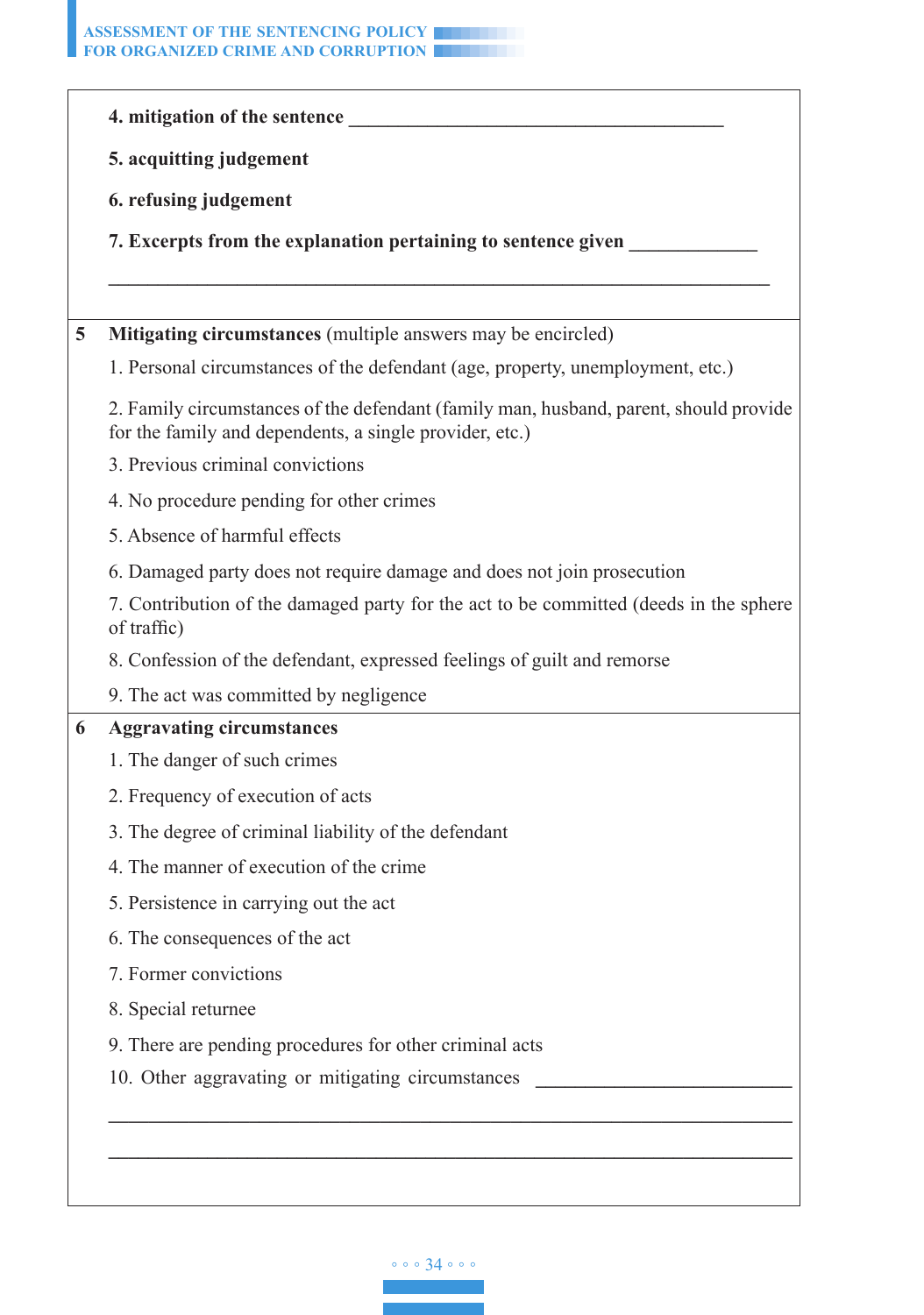# **Annex 2. Number and Percent of Defendants, by Criminal Conviction**

| <b>TYPE OF CRIMINAL ACT</b> | % OF THE TOTAL<br><b>NUMBER OF</b><br><b>DEFENDANTS</b> | <b>NUMBER OF</b><br><b>DEFENDANTS</b> |
|-----------------------------|---------------------------------------------------------|---------------------------------------|
| 418b/2                      | 16.30%                                                  | 183                                   |
| 215/3                       | 8.40%                                                   | 94                                    |
| 215/2                       | 7.00%                                                   | 79                                    |
| 418v/2                      | 4.20%                                                   | 47                                    |
| 418b/4                      | 3.40%                                                   | 38                                    |
| 394/2, 353/5                | 3.40%                                                   | 38                                    |
| 353/5                       | 3.10%                                                   | 35                                    |
| 418b/1                      | 2.90%                                                   | 33                                    |
| 394/2, 357/2                | 2.70%                                                   | 30                                    |
| 418v/1, 418b/1              | 2.50%                                                   | 28                                    |
| 394/1, 357/1                | 2.30%                                                   | 26                                    |
| 353/3                       | 2.30%                                                   | 26                                    |
| 418b/2, 418v/2              | 2.10%                                                   | 24                                    |
| 357/1                       | 2.00%                                                   | 22                                    |
| 279/2                       | 2.00%                                                   | 22                                    |
| 394/2, 396/2                | 1.80%                                                   | 20                                    |
| 394/1, 361/3                | 1.40%                                                   | 16                                    |
| 418g/2                      | 1.40%                                                   | 16                                    |
| 418g/1                      | 1.30%                                                   | 15                                    |
| 273/5, 253/3                | 1.20%                                                   | 14                                    |
| 394/2, 60, 285/1            | 1.20%                                                   | 14                                    |
| 258/2                       | 1.20%                                                   | 13                                    |
| 394/2                       | 1.10%                                                   | 12                                    |
| 273/5                       | 1.10%                                                   | 12                                    |
| 394/2, 60                   | 0.80%                                                   | 10                                    |
| 215/1                       | 0.80%                                                   | 9                                     |
| 365/2                       | 0.80%                                                   | $\overline{9}$                        |
| 418d/3                      | 0.70%                                                   | $\,8\,$                               |
| 273/1                       | 0.70%                                                   | $8\,$                                 |
| 359/1                       | 0.70%                                                   | $\,8\,$                               |
| 418v/1                      | 0.60%                                                   | $\boldsymbol{7}$                      |
| 276/1                       | 0.60%                                                   | $\overline{7}$                        |
| 353/4                       | 0.50%                                                   | 6                                     |
| 273/2                       | 0.50%                                                   | 6                                     |

◦ ◦ ◦ 35 ◦ ◦ ◦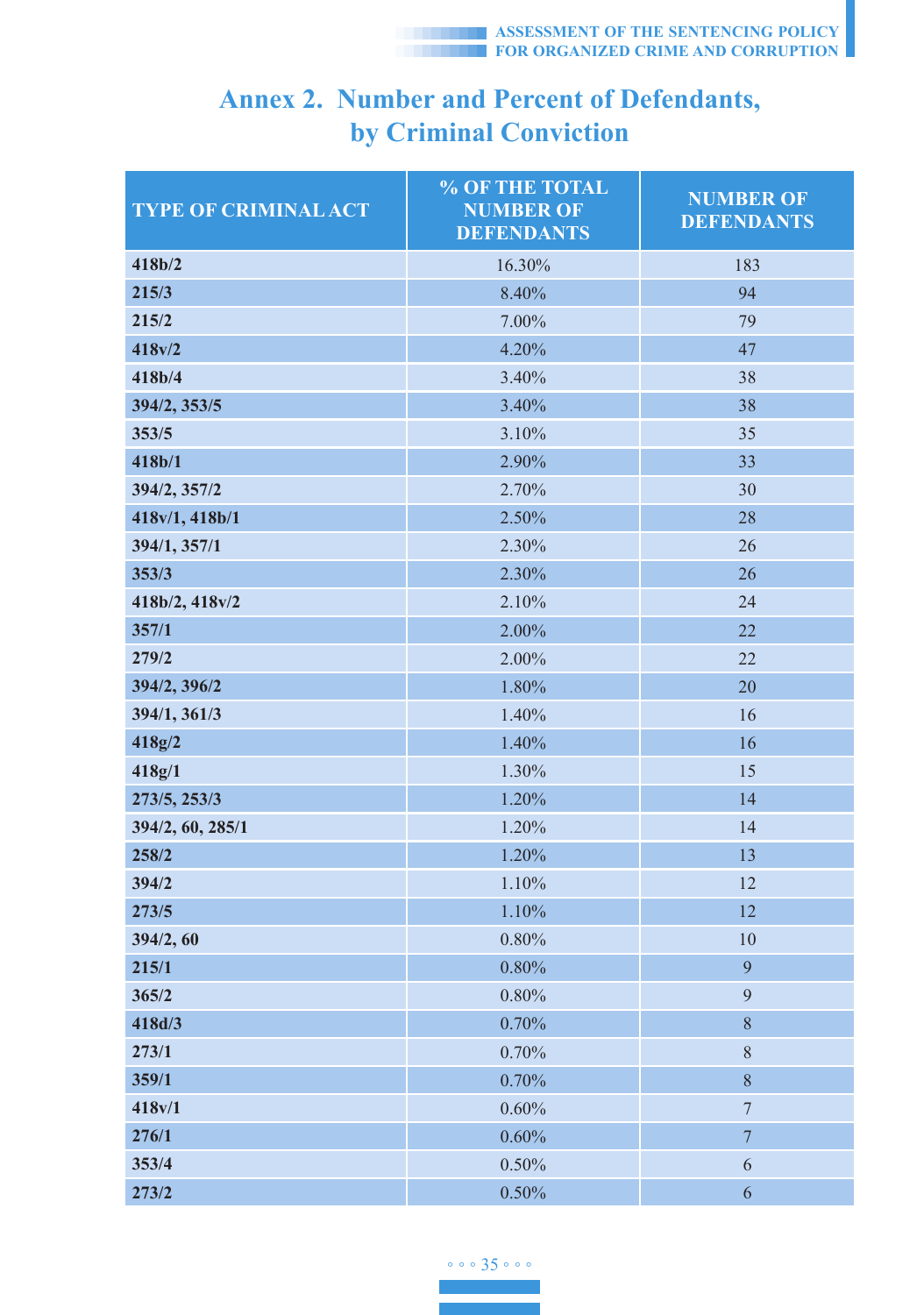| 353v/3                | 0.50%    | 6                       |
|-----------------------|----------|-------------------------|
| 357/2                 | 0.50%    | 6                       |
| 368a/1                | 0.50%    | 6                       |
| 394/2, 278/2          | 0.50%    | $\boldsymbol{6}$        |
| 418v/1, 418g/2        | 0.50%    | 6                       |
| 249/2                 | 0.40%    | 5                       |
| 353/3, 396/1          | 0.40%    | 5                       |
| 354/3                 | 0.40%    | 5                       |
| 394/1                 | 0.40%    | 5                       |
| 394/1, 261/3          | 0.40%    | 5                       |
| 394/1, 396/2          | 0.40%    | 5                       |
| 418b/1, 418b/4        | 0.40%    | 5                       |
| 357/1, 394/2          | 0.40%    | 5                       |
| 327/2                 | 0.40%    | $\overline{4}$          |
| 353/1                 | 0.40%    | $\overline{4}$          |
| 353/2                 | 0.40%    | $\overline{4}$          |
| 361/1                 | 0.40%    | $\overline{4}$          |
| 396/3                 | 0.40%    | $\overline{4}$          |
| 418b/2, 418b/1        | 0.40%    | $\overline{4}$          |
| 418b/3, 418v/1        | 0.40%    | $\overline{4}$          |
| 418b/1, 418v/2        | 0.40%    | $\overline{4}$          |
| 123/2                 | 0.30%    | $\overline{\mathbf{3}}$ |
| 141/2                 | 0.30%    | $\mathfrak{Z}$          |
| 378/3                 | 0.30%    | $\overline{3}$          |
| 394/1, 215/3          | 0.30%    | $\mathfrak{Z}$          |
| 418/2                 | 0.30%    | $\overline{3}$          |
| 418a/1                | 0.30%    | $\mathfrak{Z}$          |
| 418a/1, 2, 3          | 0.30%    | $\overline{3}$          |
| 237/3, 292/1, 288/3   | 0.30%    | $\overline{\mathbf{3}}$ |
| 418b/1, 418v/1, 358/1 | 0.30%    | $\overline{\mathbf{3}}$ |
| 418g/3                | 0.30%    | $\overline{\mathbf{3}}$ |
| 353/4, 273/2          | $0.20\%$ | $\overline{\mathbf{3}}$ |
| 215/2, 396/2          | $0.20\%$ | $\sqrt{2}$              |
| 247/3                 | 0.20%    | $\overline{2}$          |
| 251/5                 | $0.20\%$ | $\overline{c}$          |
| 313                   | 0.20%    | $\overline{2}$          |
| 378/3, 394/2          | $0.20\%$ | $\overline{c}$          |
| 394/1, 60, 285/1      | $0.20\%$ | $\sqrt{2}$              |
| 394/2, 357/1          | $0.20\%$ | $\sqrt{2}$              |

◦ ◦ ◦ 36 ◦ ◦ ◦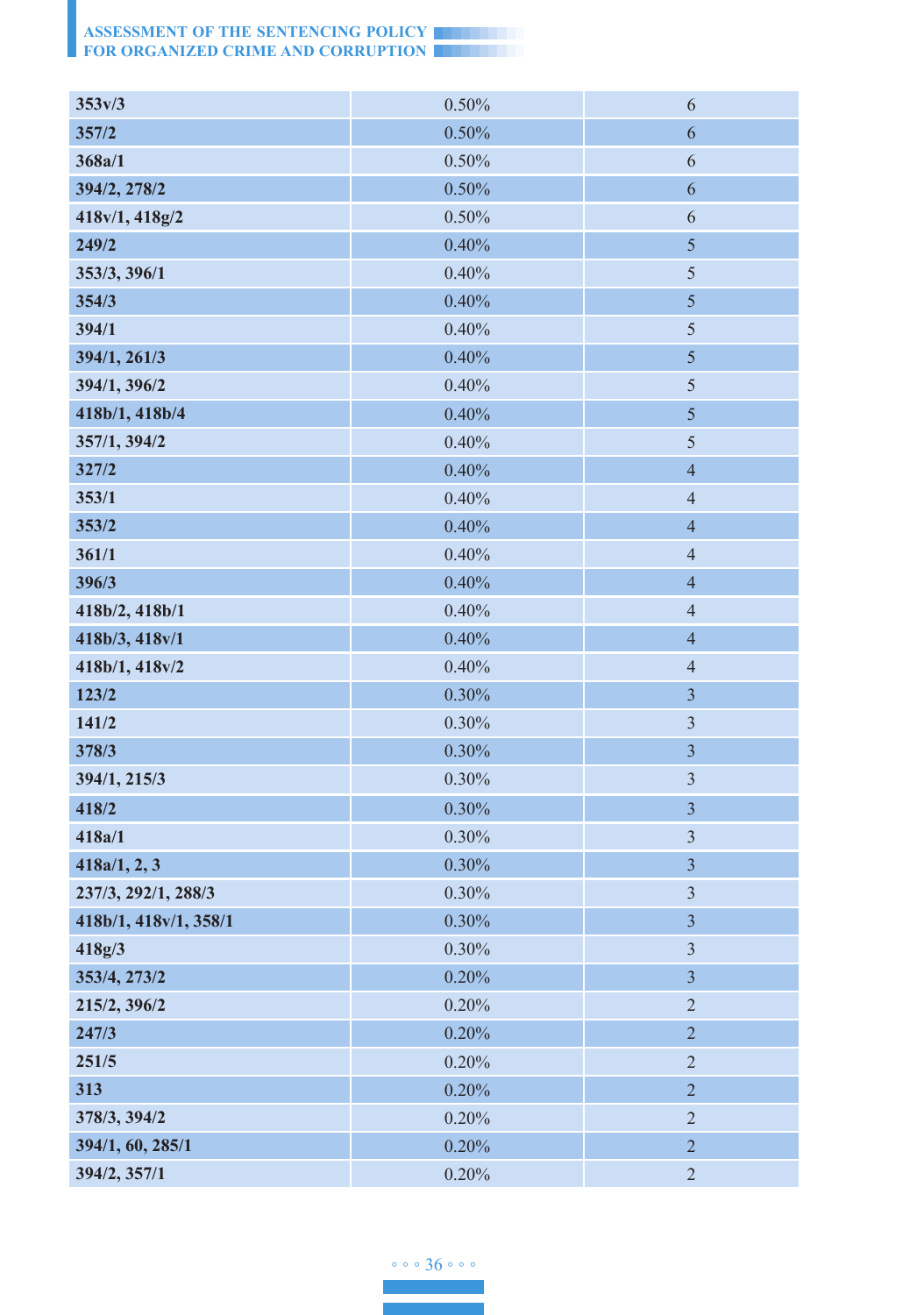| 415b/2                | 0.20%    | $\overline{2}$ |
|-----------------------|----------|----------------|
| 418a/2                | 0.20%    | $\overline{2}$ |
| 418b/4, 418v/2        | 0.20%    | $\overline{2}$ |
| 394/2, 59, 60, 285/1  | 0.10%    | $\mathbf{1}$   |
| 191/1                 | 0.10%    | $\mathbf{1}$   |
| 215/2, 215/1, 396/1   | 0.10%    | $\mathbf{1}$   |
| 236/3                 | 0.10%    | $\mathbf{1}$   |
| 247/4                 | 0.10%    | $\mathbf{1}$   |
| 261/3                 | 0.10%    | $\mathbf{1}$   |
| 272/5                 | 0.10%    | $\,1$          |
| 273/2, 247/4, 273/5   | 0.10%    | 1              |
| 273/2, 249/1          | 0.10%    | $\mathbf{1}$   |
| 273/3                 | 0.10%    | $\mathbf{1}$   |
| 278/3, 278/2          | 0.10%    | $\mathbf{1}$   |
| 278/3, 358/1          | 0.10%    | $\mathbf{1}$   |
| 279/2, 273/1          | 0.10%    | $\mathbf{1}$   |
| 353/1, 353/5          | 0.10%    | $\mathbf{1}$   |
| 353/4, 273/1          | 0.10%    | $\mathbf{1}$   |
| 353/4, 273/5          | 0.10%    | 1              |
| 353/4, 378/3          | 0.10%    | $\mathbf{1}$   |
| 353/5, 353/3          | 0.10%    | $\mathbf{1}$   |
| 353b/1                | $0.10\%$ | 1              |
| 357/1, 396/2          | 0.10%    | $\mathbf{1}$   |
| 358/1                 | 0.10%    | $\mathbf{1}$   |
| 359/2                 | 0.10%    | $\mathbf{1}$   |
| 363/2                 | 0.10%    | $\mathbf{1}$   |
| 364/2                 | 0.10%    | 1              |
| 378/1                 | 0.10%    | $\mathbf{1}$   |
| 394/1, 353/4, 285/1   | 0.10%    | $\mathbf{1}$   |
| 394/1, 357/2          | 0.10%    | $\mathbf{1}$   |
| 394/1, 288/1          | 0.10%    | 1              |
| 394/2, 288/1          | $0.10\%$ | $\mathbf{I}$   |
| 396                   | $0.10\%$ | $\mathbf{1}$   |
| 418b/2, 418v/2, 396/2 | $0.10\%$ | $\mathbf{1}$   |
| 418b/4, 418v/1        | 0.10%    | 1              |
| 418b/4, 418v/4        | $0.10\%$ | $\mathbf{1}$   |
| No answer             | $0.20\%$ | $\sqrt{2}$     |
| <b>Total</b>          | 100%     | 1125           |

◦ ◦ ◦ 37 ◦ ◦ ◦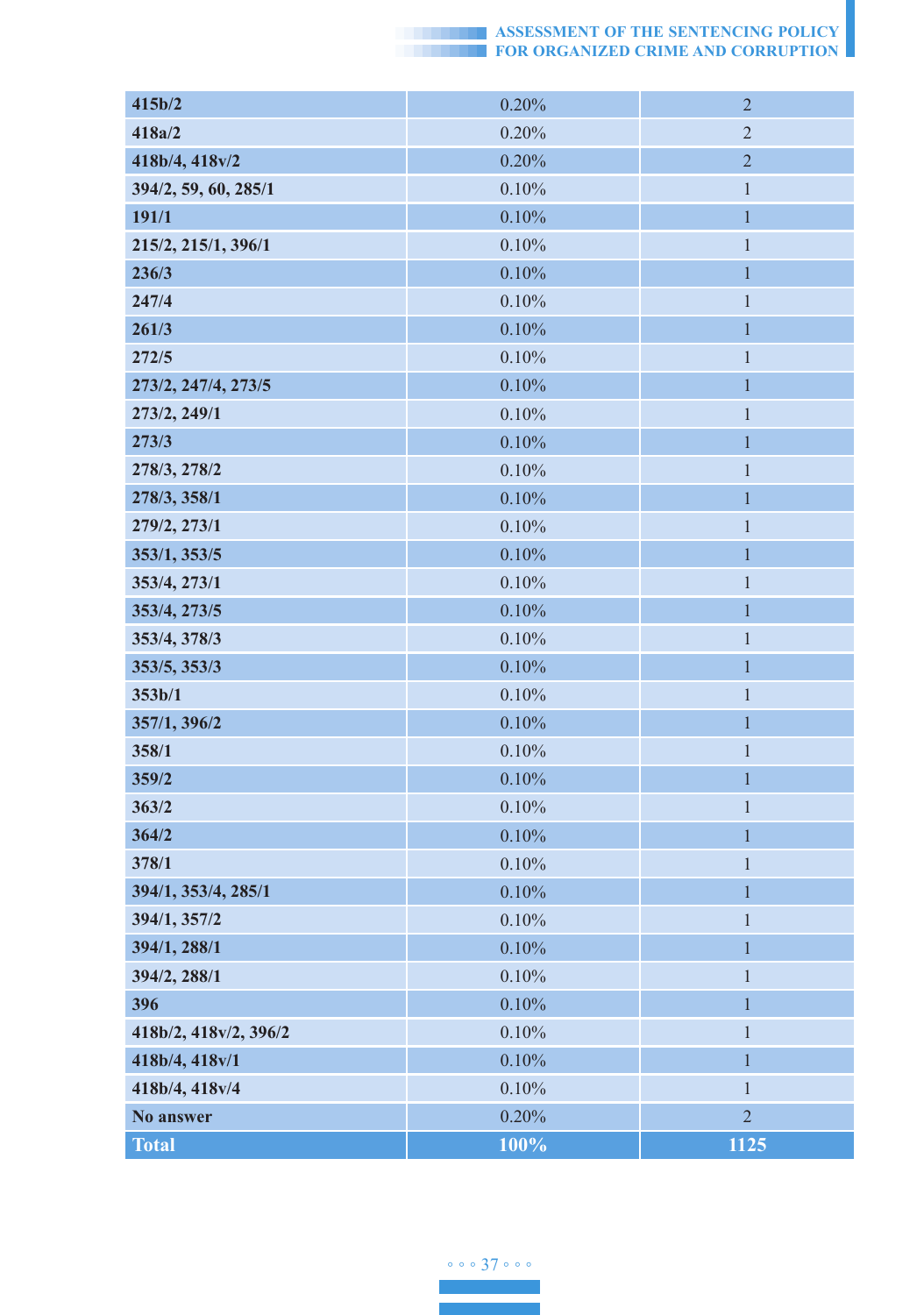# **Annex 3: Number and Percent of Defendants, by Length of Imprisonment**

| <b>ADJUDICATED IMPRISONMENT</b><br><b>SENTENCE IN FIRST INSTANCE</b> | % OF THE TOTAL<br><b>NUMBER OF</b><br><b>DEFENDANTS</b> | <b>NUMBER OF</b><br><b>DEFENDANTS</b> |
|----------------------------------------------------------------------|---------------------------------------------------------|---------------------------------------|
| 1 year                                                               | 13.8%                                                   | 128                                   |
| 2 years                                                              | 8.6%                                                    | 80                                    |
| 4 years                                                              | 8.3%                                                    | 77                                    |
| 3 years                                                              | 6.8%                                                    | 63                                    |
| 6 years                                                              | 6.6%                                                    | 60                                    |
| 1 year and 6 months                                                  | 5.1%                                                    | 47                                    |
| 5 years                                                              | 4.8%                                                    | 45                                    |
| 2 years and 6 months                                                 | 3.4%                                                    | 31                                    |
| 10 years                                                             | 3.0%                                                    | 27                                    |
| 7 years                                                              | 2.7%                                                    | 25                                    |
| 3 years and 6 months                                                 | 2.5%                                                    | 23                                    |
| 6 months                                                             | 2.5%                                                    | 23                                    |
| 8 years                                                              | 2.4%                                                    | 22                                    |
| 1 year and 3 months                                                  | 2.2%                                                    | 20                                    |
| 4 years and 6 months                                                 | 2.2%                                                    | 19                                    |
| 10 months                                                            | $2.0\%$                                                 | 18                                    |
| 6 years and 6 months                                                 | 1.9%                                                    | 18                                    |
| 2 years and 3 months                                                 | 1.4%                                                    | 13                                    |
| 7 months                                                             | 1.5%                                                    | 13                                    |
| 5 years and 6 months                                                 | 1.3%                                                    | 12                                    |
| 9 years                                                              | 1.3%                                                    | 12                                    |
| 1 year and 8 months                                                  | 1.1%                                                    | 10                                    |
| 15 years                                                             | 1.0%                                                    | $\overline{9}$                        |
| 8 months                                                             | 0.9%                                                    | 8                                     |
| 13 years                                                             | 0.8%                                                    | $7\phantom{.0}$                       |
| 7 years and 6 months                                                 | 0.7%                                                    | $\overline{7}$                        |
| 11 years                                                             | 0.5%                                                    | 5                                     |
| 3 years and 200.000 denars                                           | 0.5%                                                    | 5                                     |
| 3 months                                                             | 0.5%                                                    | 5                                     |
| suspended sentence                                                   | 0.5%                                                    | 5                                     |
| 1 year and 2 months                                                  | 0.4%                                                    | $\overline{4}$                        |
| 12 years                                                             | 0.4%                                                    | $\overline{4}$                        |
| 2 years and 123,000 denars                                           | 0.4%                                                    | $\overline{4}$                        |
| 2 years and 1 month                                                  | 0.4%                                                    | $\overline{4}$                        |

◦ ◦ ◦ 38 ◦ ◦ ◦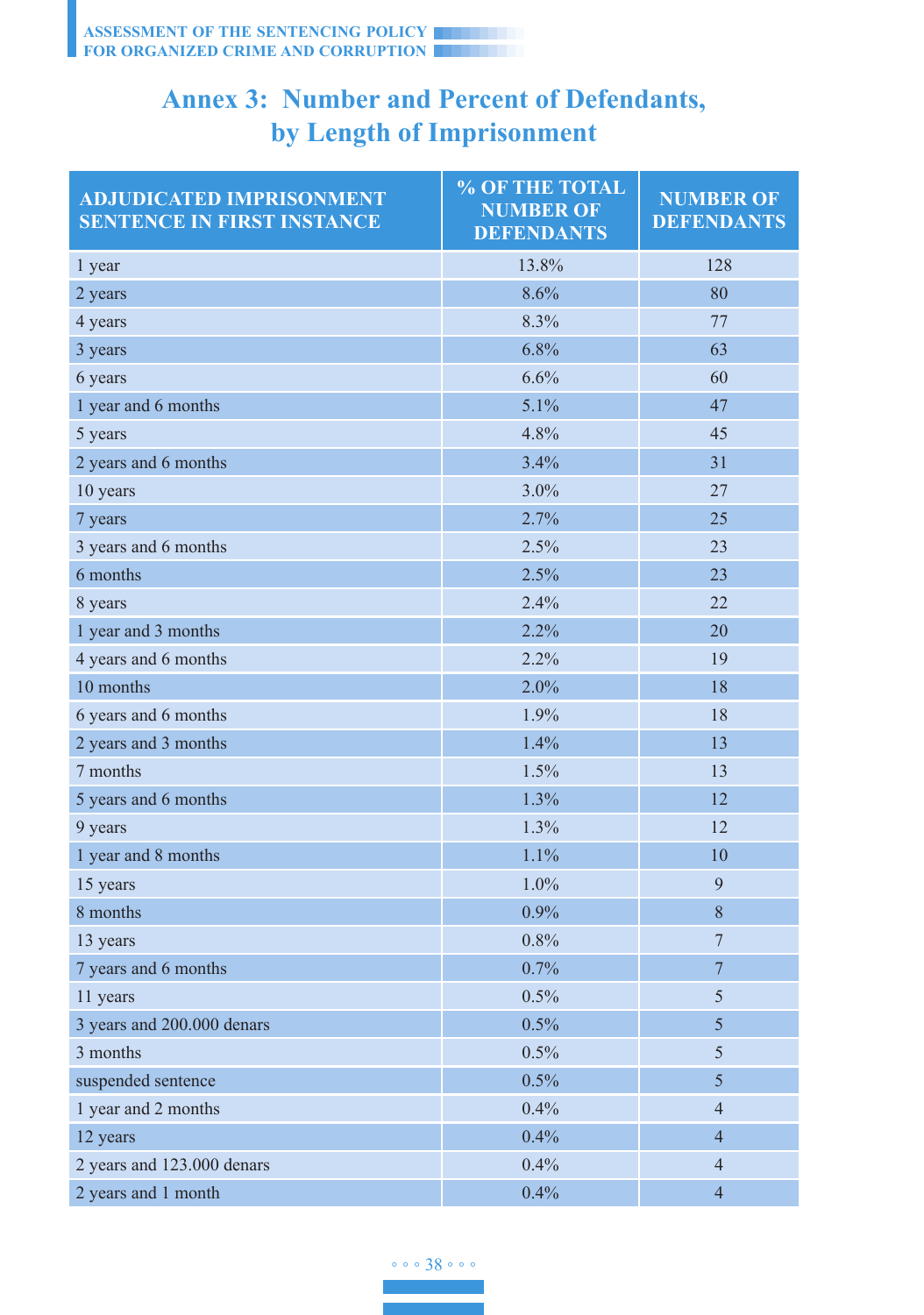| 8 years and 6 months                                                            | 0.4%    | $\overline{4}$ |
|---------------------------------------------------------------------------------|---------|----------------|
| 10 years and 6 months                                                           | 0.3%    | $\overline{3}$ |
| 5 months                                                                        | $0.3\%$ | 3              |
| 9 months                                                                        | 0.3%    | $\overline{3}$ |
| life imprisonment                                                               | 0.3%    | $\overline{3}$ |
| 1 year and 10 months                                                            | 0.2%    | $\overline{2}$ |
| 1 year and 4 months                                                             | 0.2%    | $\overline{2}$ |
| 11 years and 6 months                                                           | 0.2%    | $\overline{2}$ |
| 14 years and 6 months                                                           | $0.2\%$ | $\overline{2}$ |
| 2 years and 2 months                                                            | 0.2%    | $\overline{2}$ |
| 2 years and 5 months                                                            | $0.2\%$ | $\overline{2}$ |
| 2 years and 8 months                                                            | 0.2%    | $\overline{2}$ |
| 3 years + 19.365.820 denars                                                     | 0.2%    | $\overline{2}$ |
| 3 years and 3 months                                                            | 0.2%    | $\overline{2}$ |
| 4 years and 3 months                                                            | 0.2%    | $\overline{2}$ |
| 5 years $+ 22.888.918$ denars                                                   | 0.2%    | $\overline{2}$ |
| 5 years and 300.000 denars                                                      | 0.2%    | $\overline{2}$ |
| 6 months and fine                                                               | 0.2%    | $\overline{2}$ |
| repealed                                                                        | 0.2%    | $\overline{2}$ |
| suspended sentence 2 years from 5 years                                         | 0.2%    | $\overline{2}$ |
| 1 year and 1 month                                                              | 0.1%    | $\mathbf{1}$   |
| 1 year and 5 months                                                             | 0.1%    | 1              |
| 1 year and fine                                                                 | 0.1%    | $\mathbf{1}$   |
| 13 years and 6 months                                                           | 0.1%    | 1              |
| 14 years                                                                        | 0.1%    | 1              |
| 2 years and 100.000 denars                                                      | 0.1%    | $\mathbf{1}$   |
| 2 years and 3 years prohibition to practise the<br>profession, activity or duty | 0.1%    | 1              |
| 2 years and 4 months                                                            | 0.1%    | $\mathbf{1}$   |
| 3 years and 123.000 denars                                                      | 0.1%    | $\mathbf{1}$   |
| 3 years and 172.200 denars                                                      | 0.1%    | 1              |
| 3 years and 10 months                                                           | 0.1%    |                |
| 3 years and 5 months                                                            | 0.1%    | $\mathbf{1}$   |
| 3 years and 6 months and 100.000 denars                                         | 0.1%    | 1              |
| 4 years and 270.600 denars                                                      | 0.1%    | 1              |
| 4 years and 300.000 denars                                                      | 0.1%    | $\mathbf{1}$   |
| 4 years and 4 months                                                            | 0.1%    | 1              |
| 4 years and 5 months                                                            | $0.1\%$ | 1              |
| 4 years and expulsion of a foreigner for 1 year                                 | 0.1%    | $\mathbf{1}$   |
| 5 years and 190.293 denars                                                      | 0.1%    | $\mathbf{1}$   |

◦ ◦ ◦ 39 ◦ ◦ ◦